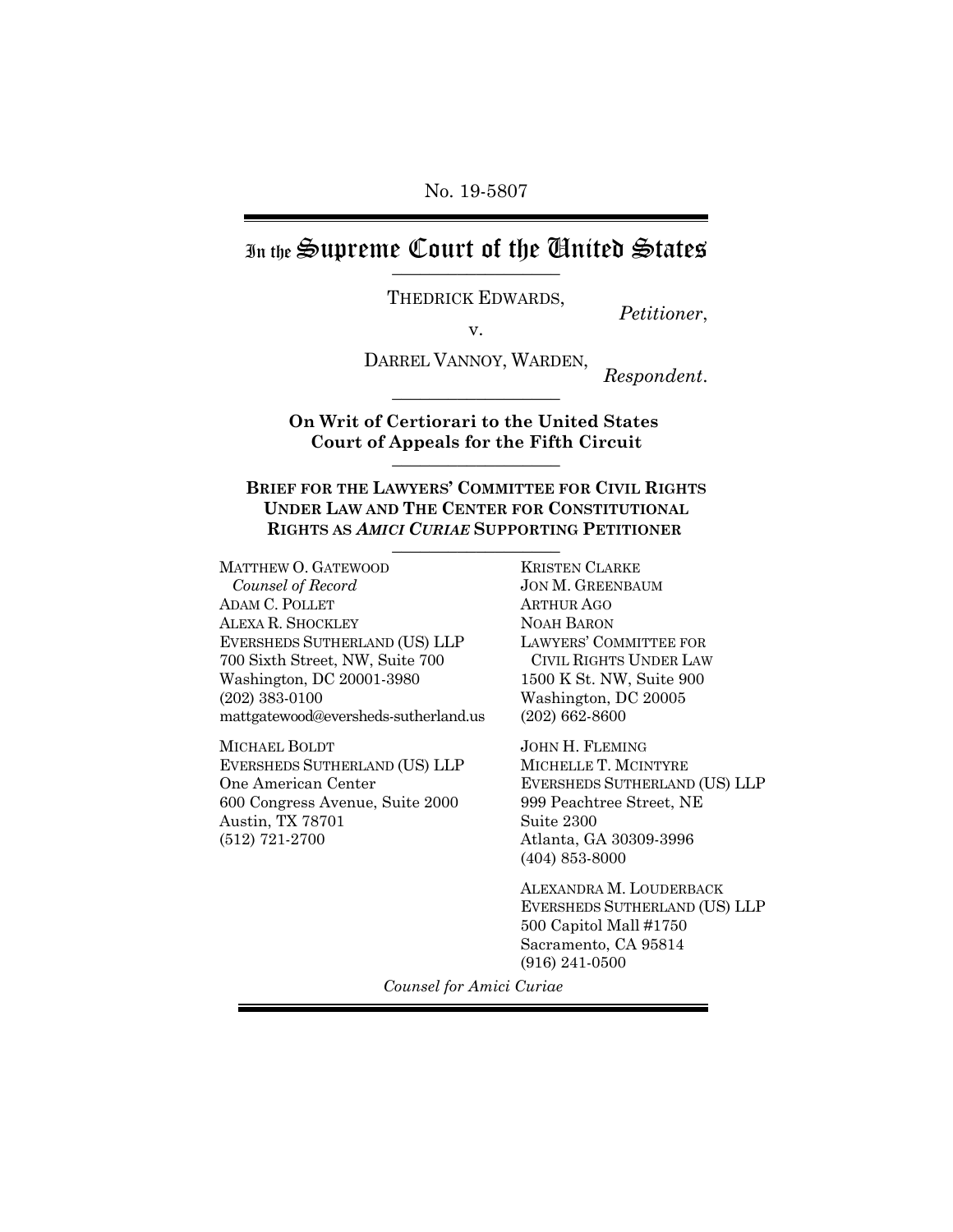# **TABLE OF CONTENTS**

|    | TABLE OF AUTHORITIES. iii                                                                                                    |
|----|------------------------------------------------------------------------------------------------------------------------------|
|    | INTEREST OF AMICI CURIAE 1                                                                                                   |
|    | $SUMMARY$ OF ARGUMENT $\ldots \ldots \ldots \ldots \ldots 1$                                                                 |
|    | $\text{ARGUMENT}\; \ldots \ldots \ldots \ldots \ldots \ldots \ldots \ldots \ldots \; 3$                                      |
| Ī. | Non-Unanimous Jury Systems "Seriously<br>Diminish" Accuracy of Convictions in a<br>Racially Discriminatory Way, Triggering a |
|    | A. Non-Unanimous Jury Systems Were<br>Created for Racially Discriminatory                                                    |
|    | 1. Louisiana Created Its Law To<br>Eliminate the Influence of Black                                                          |
|    | 2. Oregon Created Its Law To Eliminate<br>the Influence of Non-White and                                                     |
|    | B. Introduction of Racial Bias into the<br>Criminal Justice System Necessarily<br>"Seriously Diminish[es]" Accuracy  10      |
|    | C. Non-unanimous Jury Systems Have<br>Produced Wrongful Convictions,<br>Disproportionately So for Minority                   |
|    |                                                                                                                              |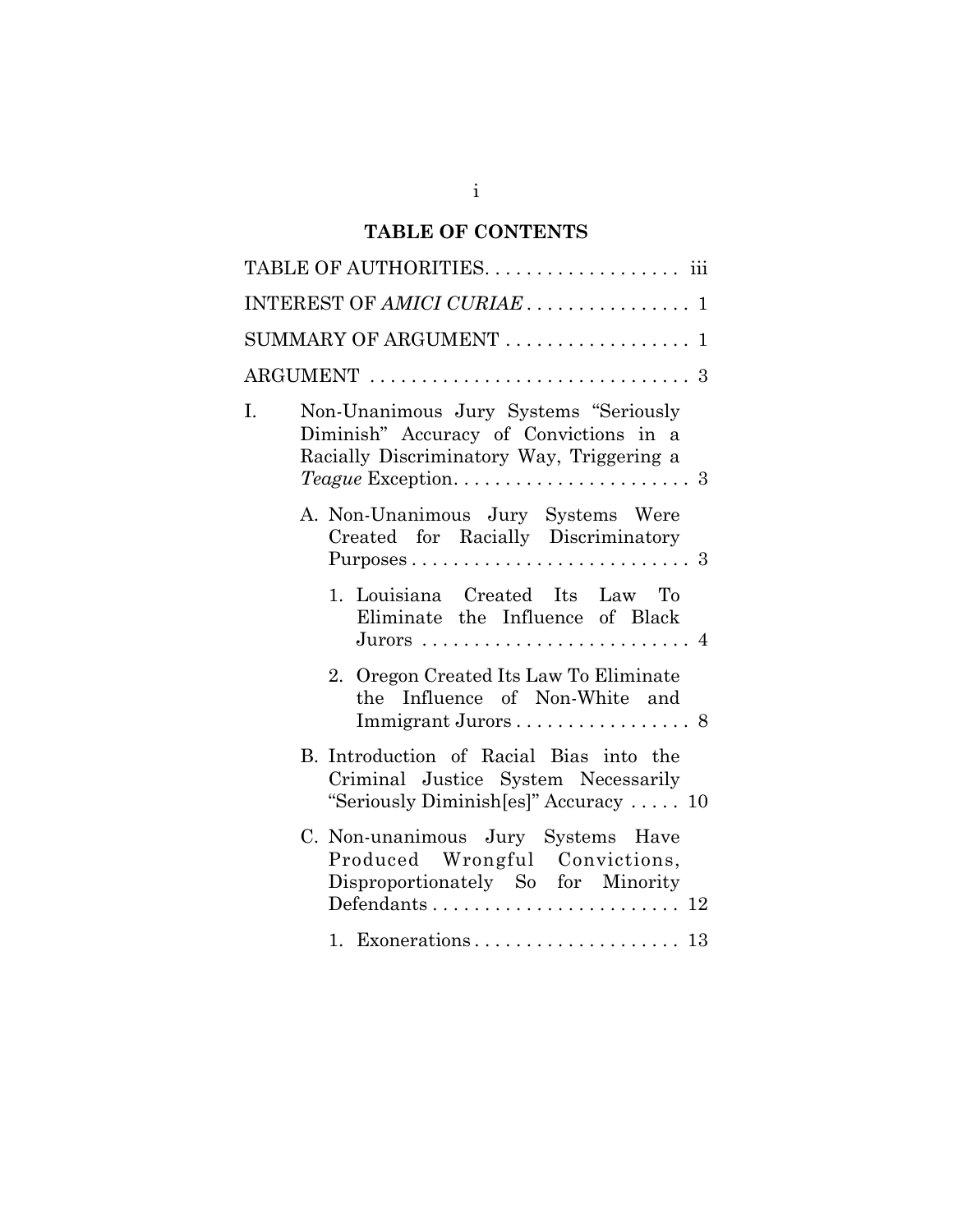|      | 2. High Rate of Non-Unanimous Jury                                                                                                                                  |
|------|---------------------------------------------------------------------------------------------------------------------------------------------------------------------|
|      | 3. High Rate of Incarceration for Racial                                                                                                                            |
| П.   | New Rules Barring Racial Discrimination<br>Are Substantive Under Teague 20                                                                                          |
| III. | <i>Teague</i> Does Not Preclude Retroactivity of<br>New Rules Barring Unconstitutional<br>Discriminatory Harm $\ldots \ldots \ldots \ldots \ldots 23$               |
|      | A. The Goals of the Ramos Rule Eclipse the<br>Concerns with Retroactivity Espoused in<br>$Teague \ldots \ldots \ldots \ldots \ldots \ldots \ldots \ldots \ldots 23$ |
|      | B. <i>Batson v. Kentucky</i> Is Distinguishable 27                                                                                                                  |
| IV.  | As in Other Contexts, Victims of Racial<br>Discrimination Must Be Restored to "the<br>Position They Would Have Occupied" but for                                    |
|      |                                                                                                                                                                     |
|      |                                                                                                                                                                     |

ii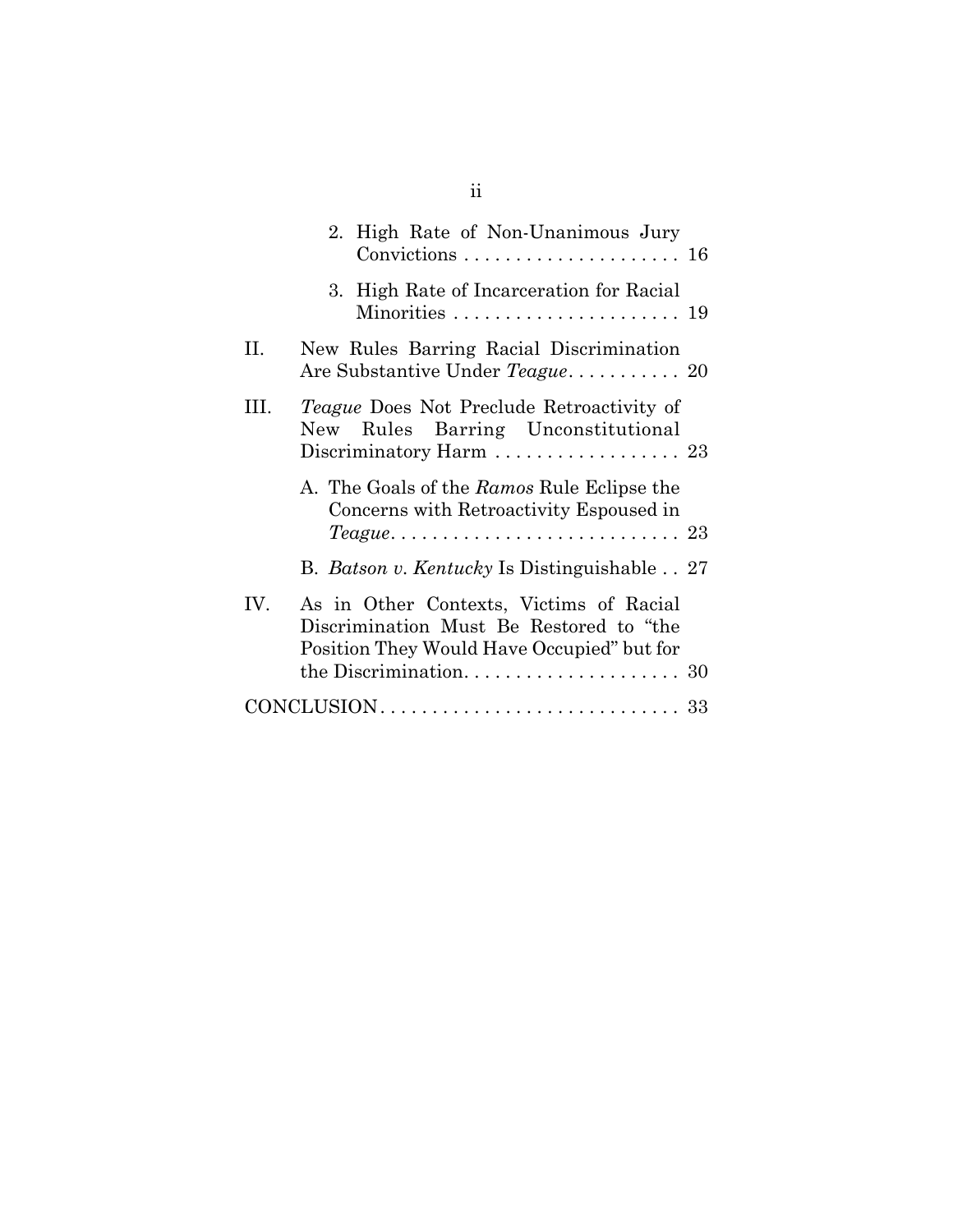# **TABLE OF AUTHORITIES**

## **CASES**

| Allen v. Hardy,                                                             |
|-----------------------------------------------------------------------------|
| Ballard v. United States,                                                   |
| Batson v. Kentucky,<br>476 U.S. 79 (1986). $\dots$ . 3, 27, 28, 29          |
| Beard v. Banks,                                                             |
| Engle v. Isaac,                                                             |
| Espinoza v. Montana Dep't of Revenue,<br>No. 18-1195 (U.S. Jun. 30, 2020) 4 |
| Ex parte Siebold,                                                           |
| Graham v. Collins,                                                          |
| Green v. Cty. Sch. Bd. of New Kent Cty.,                                    |
| Hard v. Attorney Gen.,<br>648 Fed. App'x 853 (11th Cir. 2016). 33           |
| Heckler v. Mathews,                                                         |
| Hunter v. Underwood,                                                        |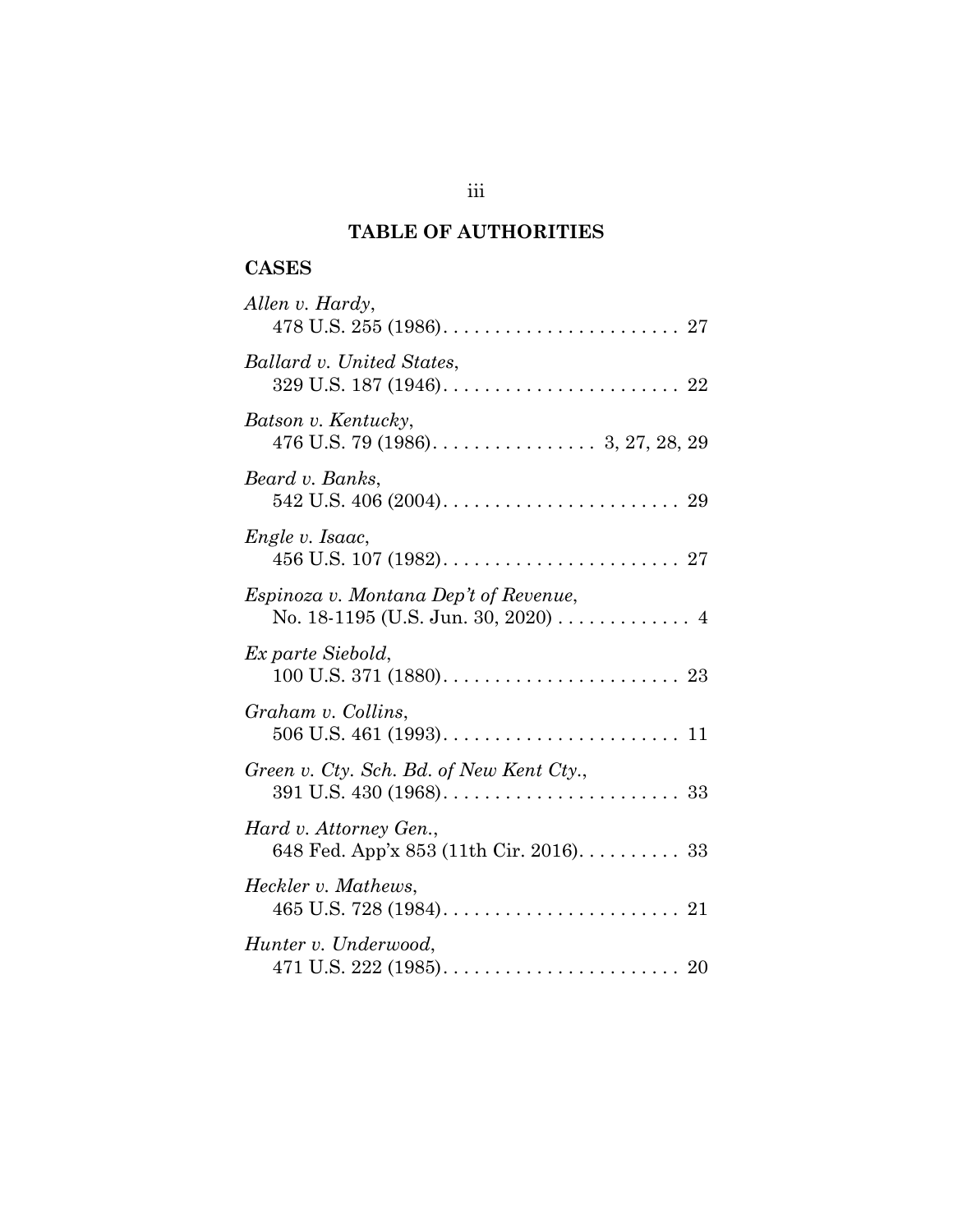| Hurst v. Florida,                                                                                          |
|------------------------------------------------------------------------------------------------------------|
| In re State,<br>489 S.W.3d 454 (Tex. 2016) $\ldots \ldots \ldots \ldots \ldots 33$                         |
| J.E.B. v. Alabama ex rel. T.B.,<br>511 U.S. 127 (1994). $\ldots$ . $\ldots$ . $\ldots$ . $\ldots$ . 22, 24 |
| Johnson v. Texas,                                                                                          |
| Louisiana v. Hankton,<br>122 So. 3d 1028 (La. Ct. App. 4th Cir. 2013) 5                                    |
| Louisiana v. United States,                                                                                |
| Mackey v. United States,                                                                                   |
| McCleskey v. Zant,                                                                                         |
| Milliken v. Bradley,                                                                                       |
| Miss. Univ. for Women v. Hogan,                                                                            |
| Montgomery v. Louisiana,<br>136 S. Ct. 718 (2016). $\ldots \ldots \ldots \ldots \ldots$ passim             |
| O'Neal v. McAninch,                                                                                        |
| Obergefell v. Hodges,                                                                                      |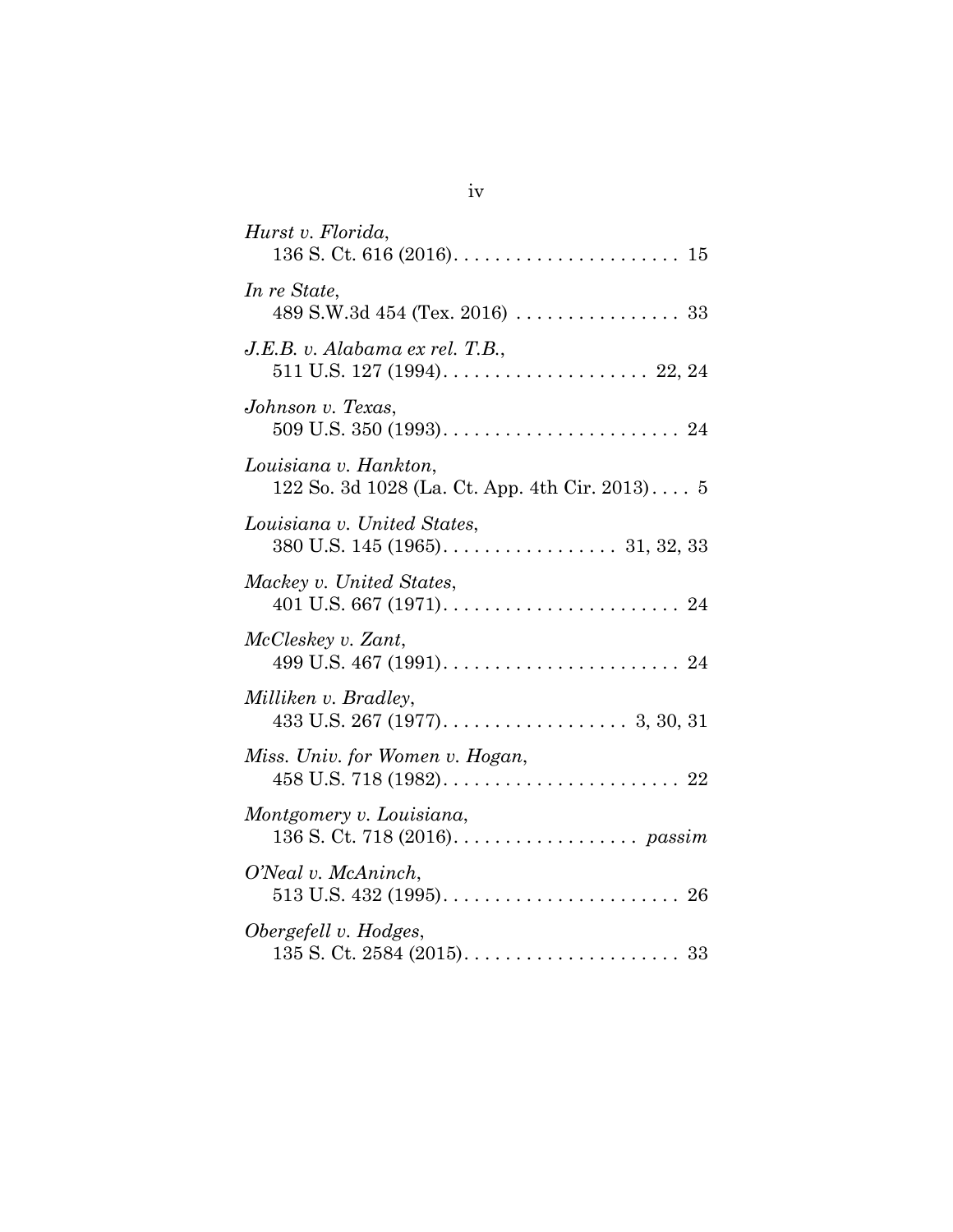| Pena-Rodriguez v. Colorado,                                                    |
|--------------------------------------------------------------------------------|
| Penry v. Lynaugh,                                                              |
| Powers v. Ohio,                                                                |
| Preiser v. Rodriguez,                                                          |
| Ramos v. Louisiana,<br>140 S. Ct. 1390 (2020). passim                          |
| Ranolls v. Dewling,<br>223 F. Supp. 3d 613 (E.D. Tex. 2016). 33                |
| Reynoldsville Casket Co. v. Hyde,                                              |
| Ring v. Arizona,                                                               |
| Roberts v. United States Jaycees,                                              |
| Rose v. Mitchell,<br>443 U.S. 545 (1979). $\ldots$ . $\ldots$ . 11, 22, 23, 24 |
| Saffle v. Parks,                                                               |
| Schriro v. Summerlin,                                                          |
| Schuett v. FedEx Corp.,<br>119 F. Supp. 3d 1155 (N.D. Cal. 2016). 33           |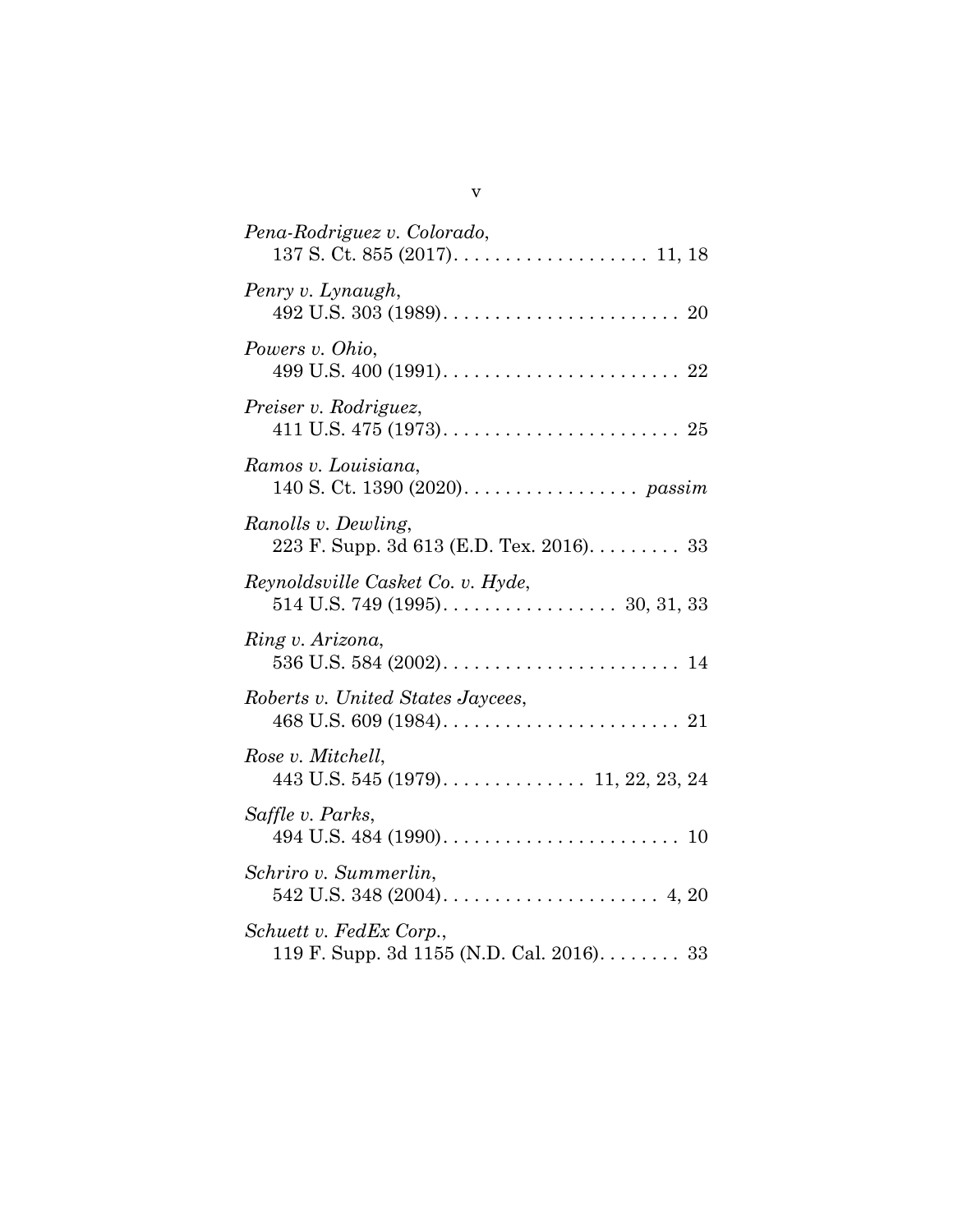| Solem v. Stumes,                                               |
|----------------------------------------------------------------|
| State v. Bradley Holbrook,                                     |
| State v. Catina Curley,<br>Orleans Parish Case No. 491-907  14 |
| State v. Joshua Horner,                                        |
| State v. Pamela Reser,<br>No. CR98654B (Yamhill Cty. 1999) 14  |
| State v. Poole,                                                |
| State v. Royal Clark,                                          |
| State v. Williams,<br>No. 15–CR–58698 (C. C. Ore., Dec. 15,    |
| State ex rel. Smith v. Sawyer,                                 |
| Strauder v. West Virginia,                                     |
| Teague v. Lane,                                                |
| United States v. Virginia,                                     |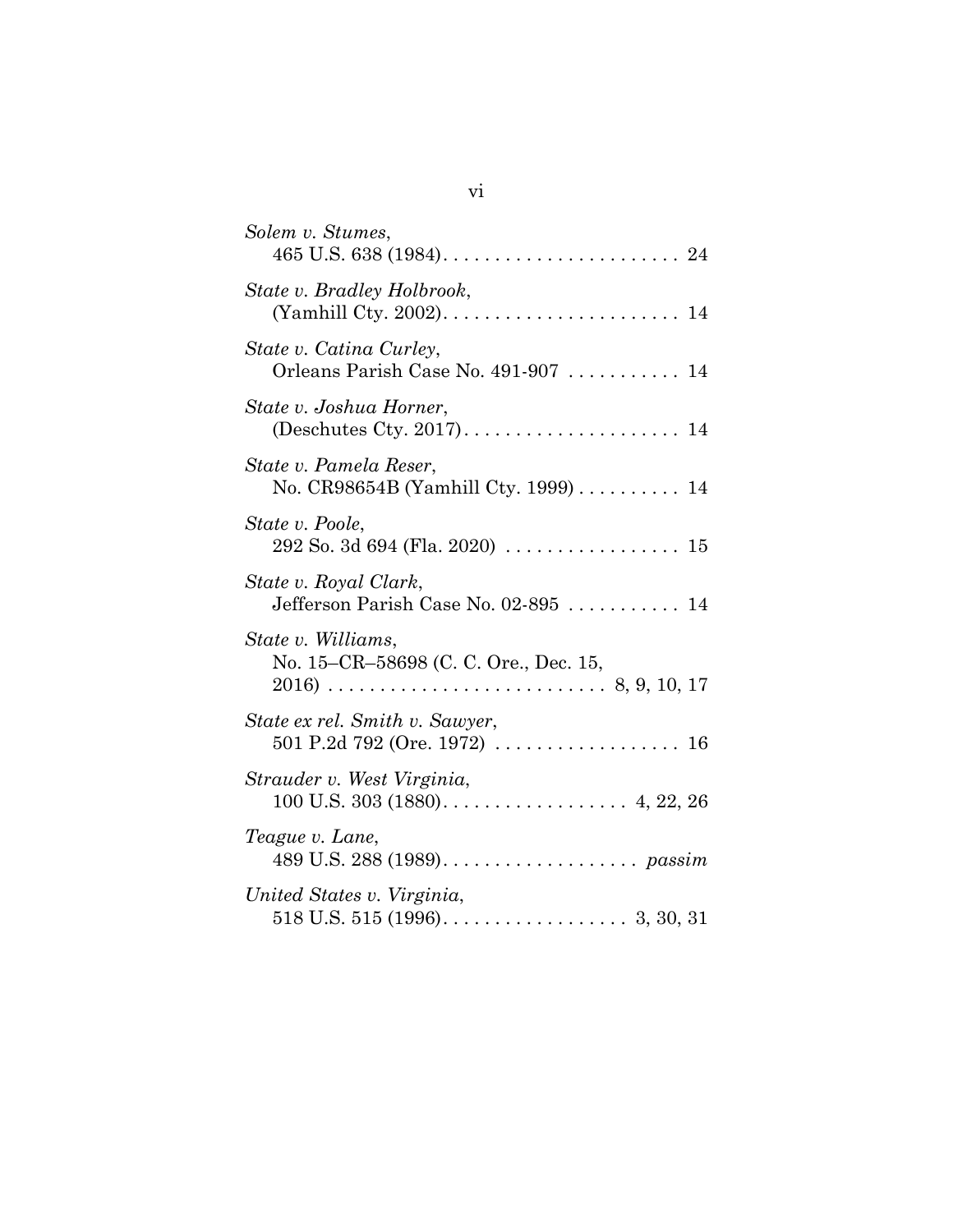| United States v. Windsor,                                                                                                                                                                                                                                                              |
|----------------------------------------------------------------------------------------------------------------------------------------------------------------------------------------------------------------------------------------------------------------------------------------|
| Whorton v. Bockting,                                                                                                                                                                                                                                                                   |
| Younger v. Harris,                                                                                                                                                                                                                                                                     |
| <b>OTHER AUTHORITIES</b>                                                                                                                                                                                                                                                               |
|                                                                                                                                                                                                                                                                                        |
| Acts Passed by the General Assembly of the State of<br>Louisiana at the Regular Session (New Orleans,                                                                                                                                                                                  |
| Jeff Adelson, et al., How an Abnormal Louisiana<br>Law Deprives, Discriminates and Drives<br><i>Incarceration: Tilting the Scales, The Advocate</i><br>(Apr. 1, 2018), https://www.theadvocate.com/<br>baton_rouge/news/courts/article_16fd0ece-32b1-<br>$11e8-8770-33eca2a325de.html$ |
| Thomas Aiello, Jim Crow's Last Stand:<br>Nonunanimous Criminal Jury Verdicts in                                                                                                                                                                                                        |
| Douglas A. Blackmon, Slavery by Another Name:<br>The Re-Enslavement of Black Americans from<br>the Civil War to World War II $(2009)$ 6                                                                                                                                                |
| Brief of Amicus Curiae from Innocence Project New<br>Orleans and the Innocence Project, Ramos v.<br>Louisiana, 2019 WL 2563177 (U.S. 2019) (No.                                                                                                                                        |

# vii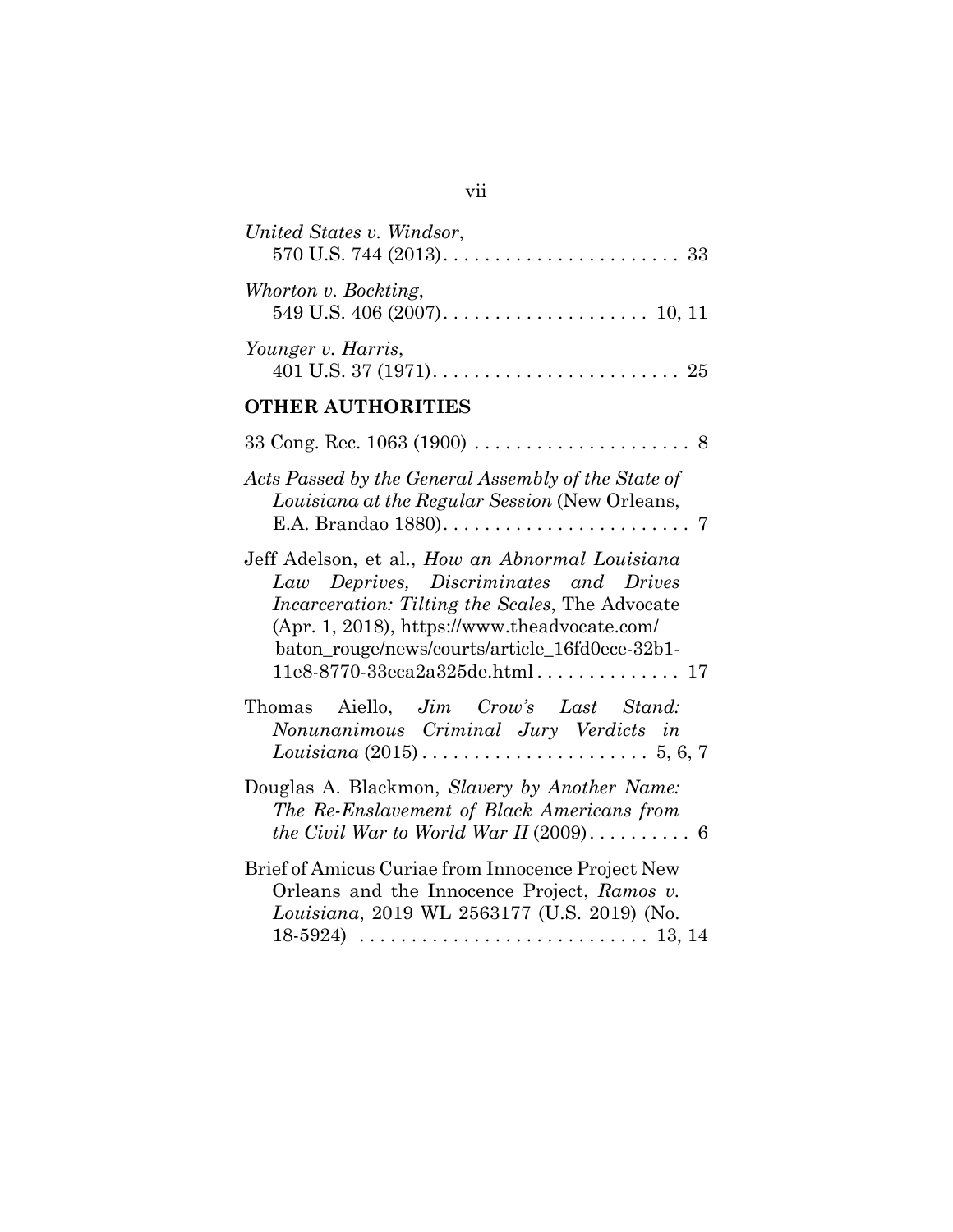| Brief of Amicus Curiae from Prominent and Former<br>State Executive and Judicial Officers, Law<br>Professors, and the OCDLA, $Ramos$ v.<br>Louisiana, 2019 WL 2563177 (U.S. 2019) (No.                                                                                                                                             |
|------------------------------------------------------------------------------------------------------------------------------------------------------------------------------------------------------------------------------------------------------------------------------------------------------------------------------------|
| Nathan Cardon, "Less than Mayhem": Louisiana's<br>Convict Lease, 1864-1901, Louisiana History:<br>The Journal of the Louisiana Historical                                                                                                                                                                                          |
| Mark T. Carleton, The Politics of the Convict Lease<br>System in Louisiana: 1868-1901, Louisiana<br>History: The Journal of the Louisiana Historical                                                                                                                                                                               |
| Glenn Davis, Jr., Wrongfully Convicted by Non-<br>unanimous Jury, I Spent 15 Years in Prison for<br>Crime I Didn't Commit, The Advocate (Oct. 1,                                                                                                                                                                                   |
| Death Penalty Information Center, DPIC Analysis:<br>Exoneration Data Suggests Non-Unanimous<br>Death-Sentencing Statutes Heighten Risk of<br>Wrongful Convictions, (Mar. 13, 2020),<br>https://deathpenaltyinfo.org/news/dpic-analysis-<br>exoneration-data-suggests-non-unanimous-<br>death-sentencing-statutes-heighten-risk-of- |
| Christopher Drew, Rust in the Wheels of Justice,                                                                                                                                                                                                                                                                                   |
| Thomas Ward Frampton, The Jim Crow Jury, 71                                                                                                                                                                                                                                                                                        |

# viii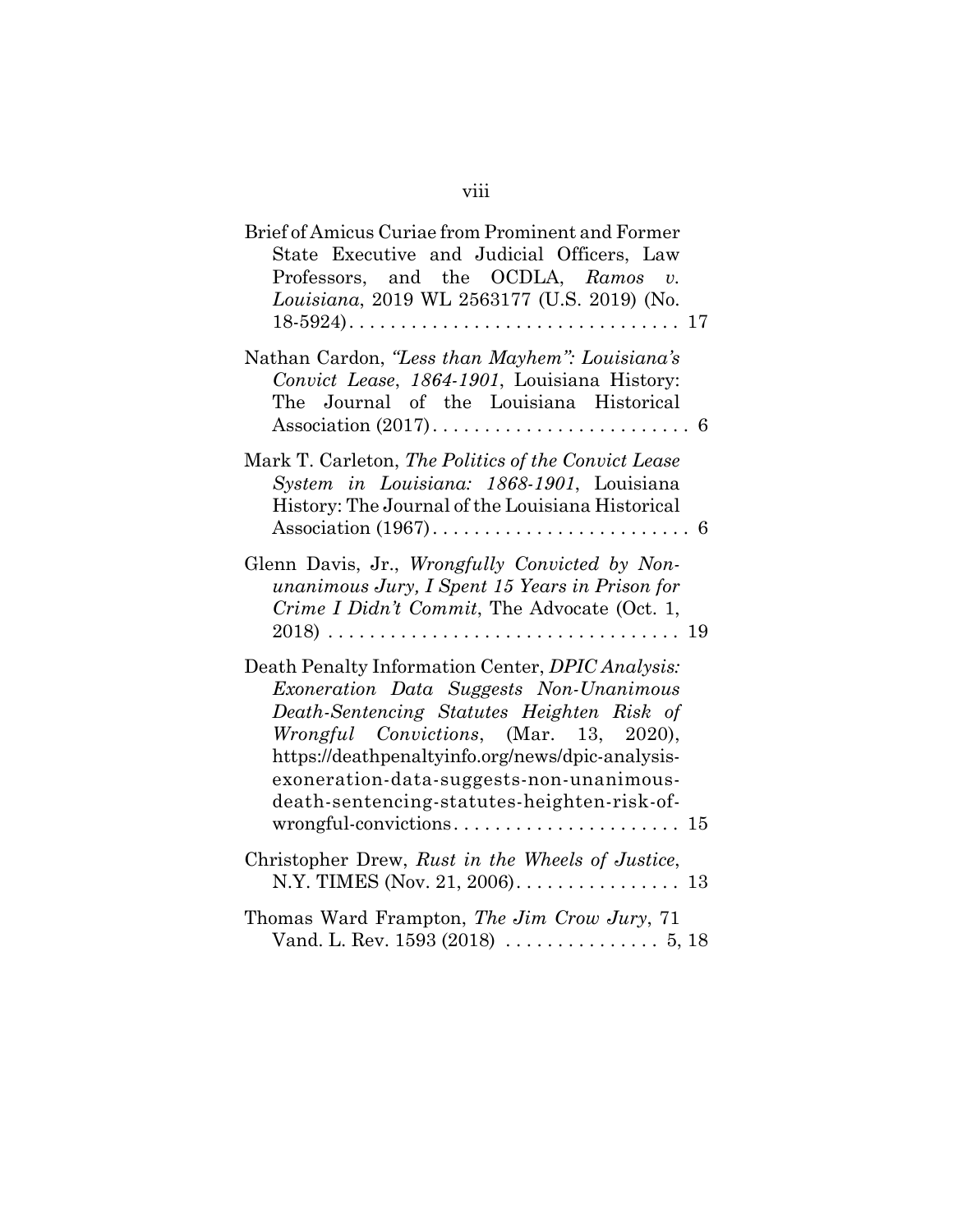| Brandon Garrett, Convicting the Innocent: Where<br>Criminal Prosecutions Go Wrong (Harvard Univ.<br>Press 2012) $\ldots \ldots \ldots \ldots \ldots \ldots \ldots \ldots \ldots 15$                                                                                                                            |  |
|----------------------------------------------------------------------------------------------------------------------------------------------------------------------------------------------------------------------------------------------------------------------------------------------------------------|--|
| Samuel R. Gross & Michael Shaffer, Nat'l Registry<br>of Exonerations, Exonerations in the United<br>States, 1989-2012 (2012),<br>http://www.law.umich.edu/special/exoneration/<br>Documents/exonerations_us_1989_2012_full_<br>$report.pdf. \ldots \ldots \ldots \ldots \ldots \ldots \ldots \ldots \ldots 14$ |  |
| Jerry Kang, et al., Implicit Bias in the Courtroom,                                                                                                                                                                                                                                                            |  |
| Aliza B. Kaplan & Amy Saack, Overturning<br>Apodaca v. Oregon Should Be Easy:<br>Nonunanimous Jury Verdicts in Criminal Cases<br>Undermine the Credibility of Our Justice                                                                                                                                      |  |
| Justin D. Levinson, Forgotten Racial Equality:<br>Implicit Bias, Decisionmaking, and<br>Misremembering, 57 Duke L.J. 345 (2007) 18                                                                                                                                                                             |  |
| Justin D. Levinson & Danielle Young, Different<br>Shades of Bias: Skin Tone, Implicit Racial Bias,<br>and Judgments of Ambiguous Evidence, 112 W.                                                                                                                                                              |  |
| Matthew J. Mancini, One Dies, Get Another: Convict<br>Leasing in the American South, 1866-1928                                                                                                                                                                                                                 |  |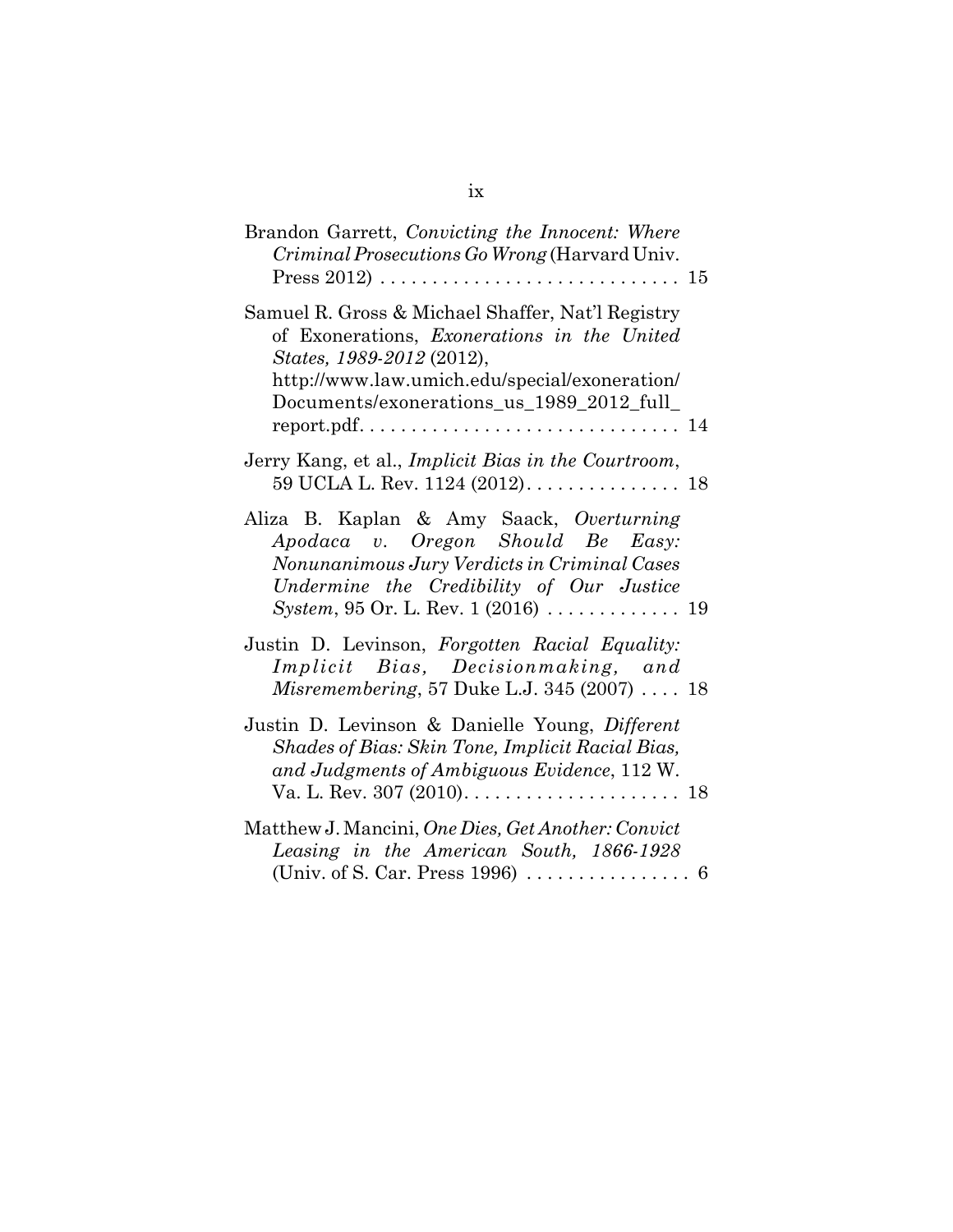| Nat'l Registry of Exonerations, The First 1600<br><i>Exonerations Report (2015),</i><br>http://www.law.umich.edu/special/exoneration/<br>Documents/1600_Exonerations.pdf 13                                                                  |
|----------------------------------------------------------------------------------------------------------------------------------------------------------------------------------------------------------------------------------------------|
| Ashley Nellis, The Color of Justice: Racial and<br><i>Ethnic Disparity in State Prison, The Sentencing</i><br>Project (June 14, 2016),<br>http://www.sentencingproject.org/publications/<br>color-of-justice-racial-and-ethnic-disparity-in- |
| Official Journal of Proceedings of the Constitutional<br>Convention of the State of Louisiana (New                                                                                                                                           |
| Oregon Historical Society: The Oregon<br>Encyclopedia, Blacks in Oregon,<br>https://oregonencyclopedia.org/articles/blacks_i                                                                                                                 |
| Ramos Oral Arg. Trans., available<br>at<br>https://www.supremecourt.gov/oral_arguments<br>/argument_transcripts/2019/18-5924_4gcj.pdf . 26                                                                                                   |
| Robert J. Smith & Bidish J. Sarma, How and Why<br>Race Continues to Influence the Administration<br>of Criminal Justice in Louisiana, 72 La. L. Rev.<br>$361 (2012) \ldots \ldots \ldots \ldots \ldots \ldots \ldots 5, 18, 19$              |
| Swenson, Understanding Louisiana's<br>Dan<br>Nonunanimous Jury Law Findings: Interactive,<br>Animated Slideshow, The Advocate (Apr. 1,<br>2018), https://www.nola.com/article_6f93e1a3-<br>8c1d-51b0-ae77-e3980ec8decb.html 16               |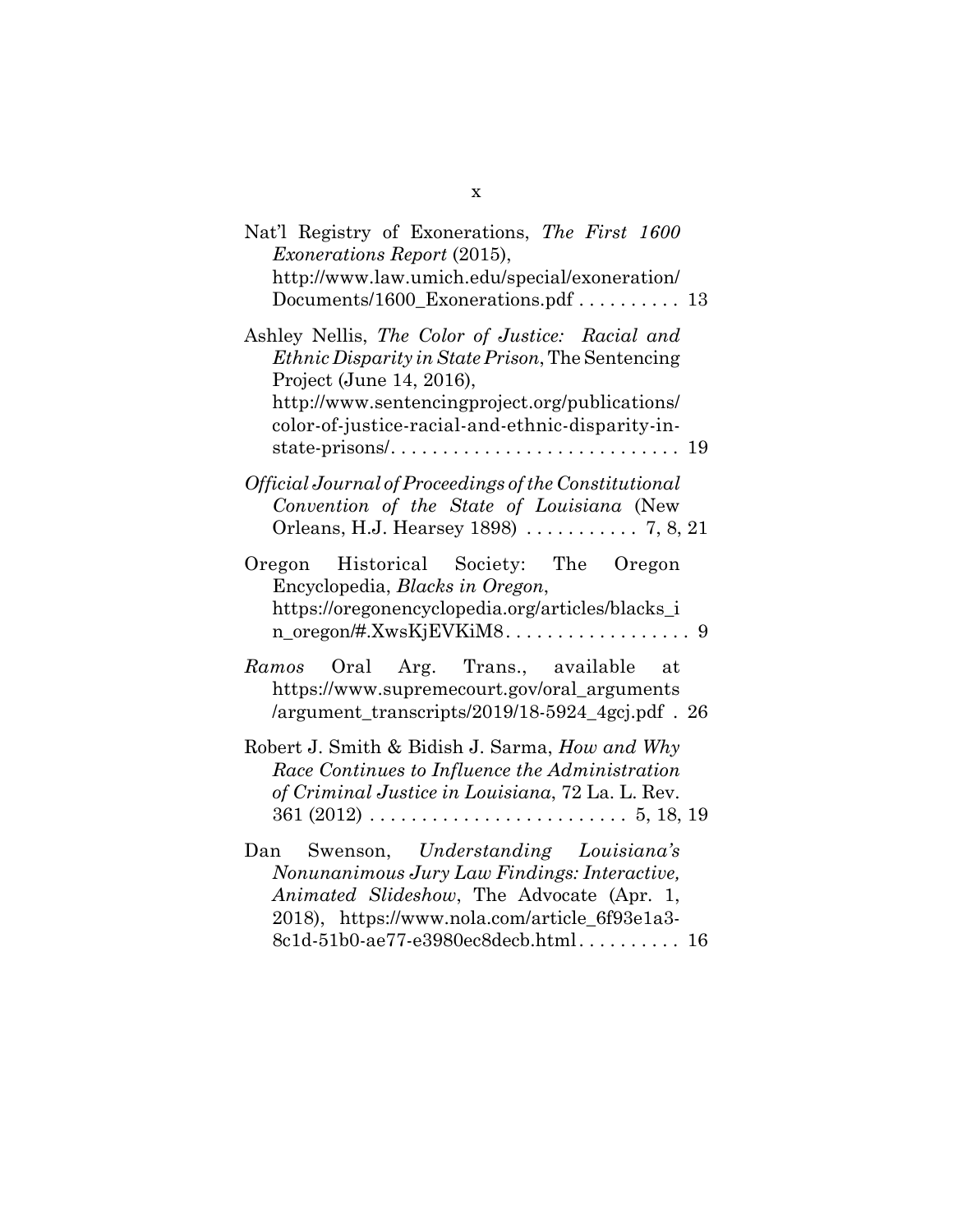| James Bradley Thayer, A Preliminary Treatise On<br>Evidence At The Common Law (Boston, Little, |
|------------------------------------------------------------------------------------------------|
|                                                                                                |
|                                                                                                |
| The Oregon Public Defense Services Commission,                                                 |
| On the Frequency of Non-Unanimous Felony                                                       |
| Verdicts In Oregon (May 21, 2009),                                                             |
| http://www.lb7.uscourts.gov/documents/11-                                                      |
|                                                                                                |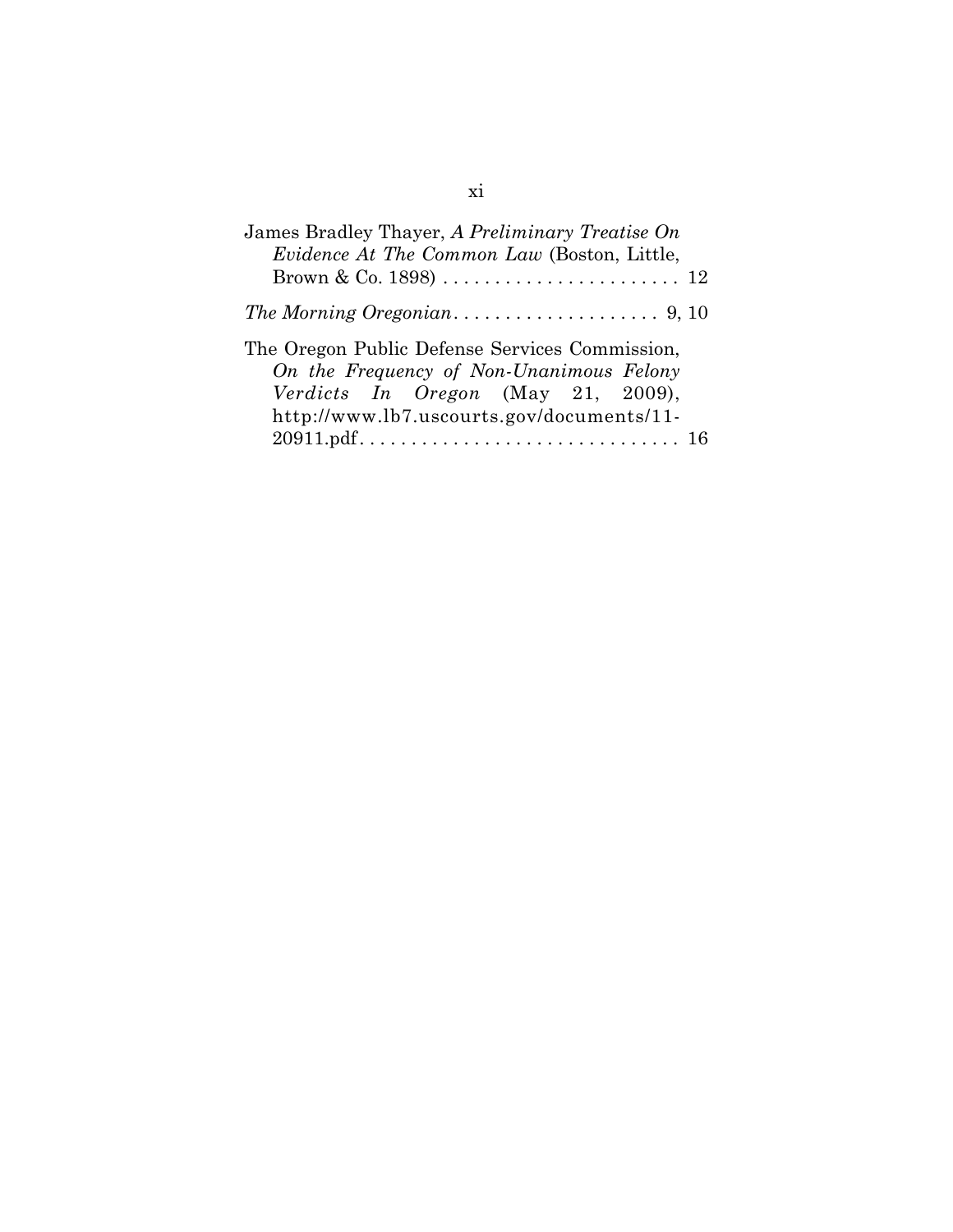#### **INTEREST OF** *AMICI CURIAE*<sup>1</sup>

The Lawyers' Committee for Civil Rights Under Law (Lawyers' Committee) is a nonpartisan, non-profit civil rights organization formed in 1963 at the request of President Kennedy. The Lawyers' Committee enlists the American bar's leadership and resources to protect and defend the civil rights of African Americans and other people of color. As part of its mission, the Lawyers' Committee works to combat racial inequities and the criminalization of poverty in the criminal justice system.

The Center for Constitutional Rights (CCR) is a national non-profit legal, educational, and advocacy organization dedicated to advancing and protecting the rights guaranteed by the United States Constitution and international law. Founded in 1966 to support the civil rights movement in the South, CCR continues to challenge all facets of the systemic racism embedded in this country's criminal justice system, which is so plainly manifested in the application of the death penalty.

#### **SUMMARY OF ARGUMENT**

This Court should hold that *Ramos v. Louisiana*, 140 S. Ct. 1390 (2020), applies retroactively to cases on collateral review for four different reasons:

<sup>&</sup>lt;sup>1</sup> No counsel for a party authored this brief in whole or in part, and no entity or person, other than *amici curiae*, or their counsel, made a monetary contribution intended to fund the preparation or submission of this brief. All parties have consented to the filing of this brief.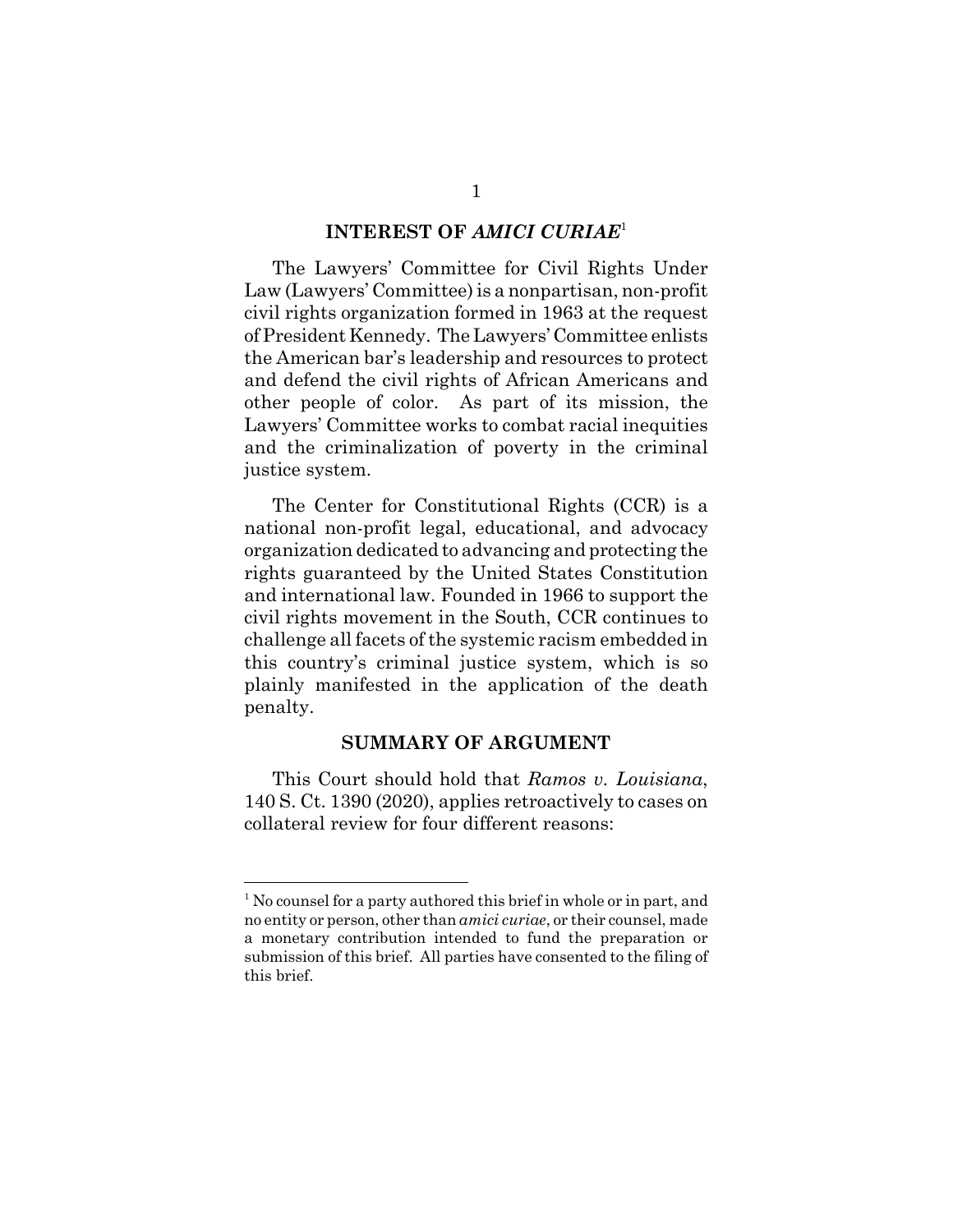1. *Ramos* announced a "watershed" rule that falls into the exception for procedural rules under *Teague v. Lane*, 489 U.S. 288 (1989). Louisiana and Oregon created non-unanimous jury systems with the indisputable intent to introduce race-based inaccuracy into the criminal justice system. Derived in Louisiana from a Jim Crow-era racist fear of Black influence, and in Oregon from a racist fear of non-white and immigrant influence, these systems have achieved their intended purposes of reinforcing racial inequities, subordinating racial minorities, and diminishing the accuracy of guilty verdicts for minority defendants.

2. Under *Teague*, the Court's rule in *Ramos* should be considered a substantive one that demands retroactive application. Non-unanimous jury systems inflict unconstitutional racially discriminatory harm, which is beyond the power of the State to inflict. *Montgomery v. Louisiana*, 136 S. Ct. 718, 729 (2016). Because that harm operates independent of any risk of wrongful conviction, *Ramos* recognized a substantive rule that demands retroactive application under *Teague*.

3. Rules barring discrimination do not implicate the interests *Teague* cited as justifying nonretroactivity. The *Ramos* rule's purpose—ending racial discrimination through unanimous verdicts—eclipses the goals of finality and comity espoused by *Teague*. The systems struck down by *Ramos* undermined the criminal justice system's goals of deterrence, reliability, and finality. Similarly, any comity interests are negated when the underlying convictions were achieved by racist aims that produced racist results. And the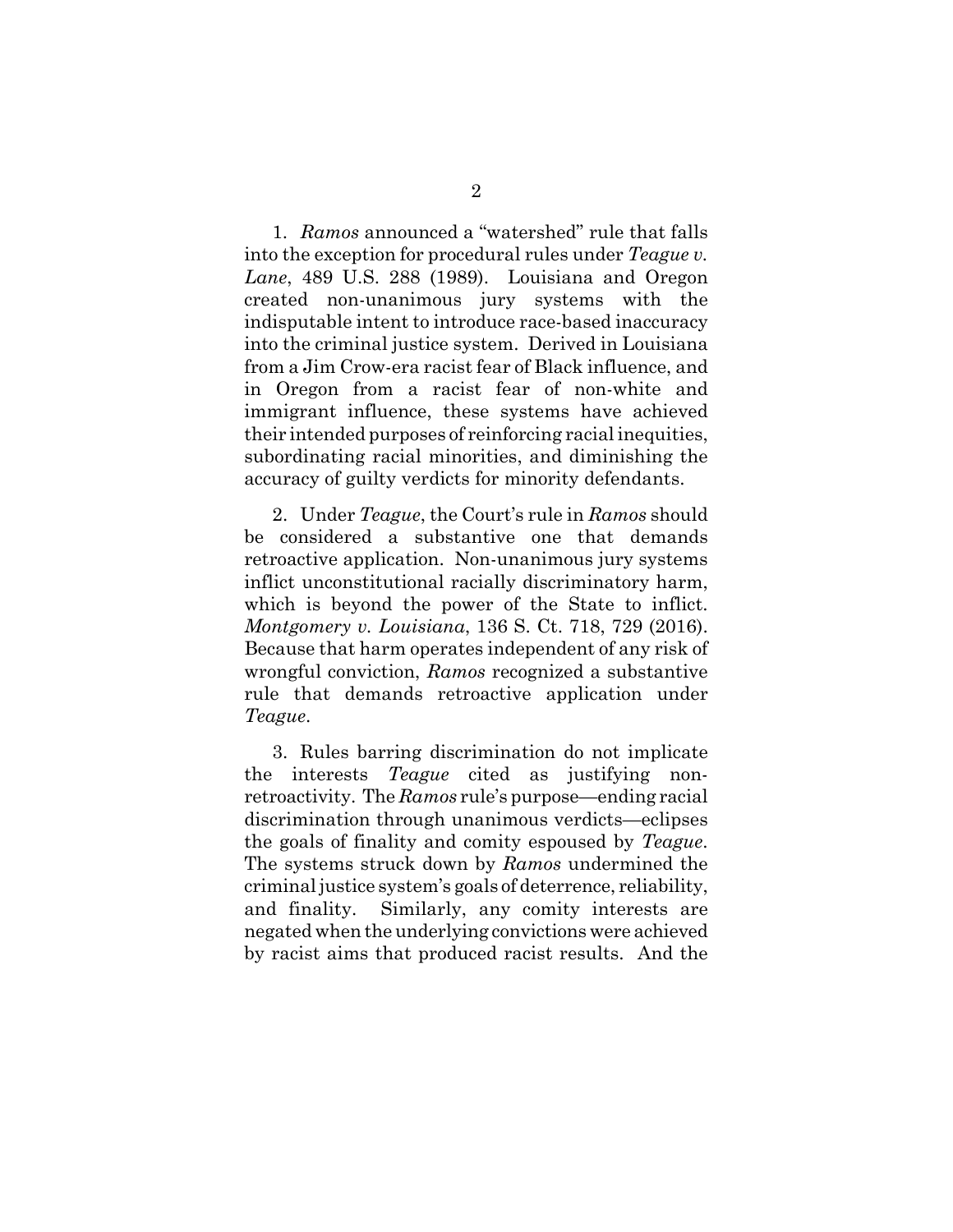*Ramos* rule, unlike the rule announced in *Batson v. Kentucky*, 476 U.S. 79 (1986), is inextricable from the aims of accuracy and truth-finding in criminal trials.

 4. The Equal Protection Clause requires retroactive application of *Ramos* to restore individuals deprived of their freedom by racially discriminatory systems with the opportunity to return to "the position they would have occupied" but for the rule's application. *United States v. Virginia*, 518 U.S. 515, 547 (1996) (quoting *Milliken v. Bradley*, 433 U.S. 267, 280 (1977)).

#### **ARGUMENT**

**I. Non-Unanimous Jury Systems "Seriously Diminish" Accuracy of Convictions in a Racially Discriminatory Way, Triggering a** *Teague* **Exception.**

### **A. Non-Unanimous Jury Systems Were Created for Racially Discriminatory Purposes.**

The two states to adopt non-unanimous jury systems created them for the vile purposes of silencing minority voices and convicting minorities. This is not only morally abhorrent but also compels the conclusion that the bar on those systems should be retroactive under *Teague*'s exception for "'watershed rules of criminal procedure' implicating the fundamental fairness and accuracy of the criminal proceeding."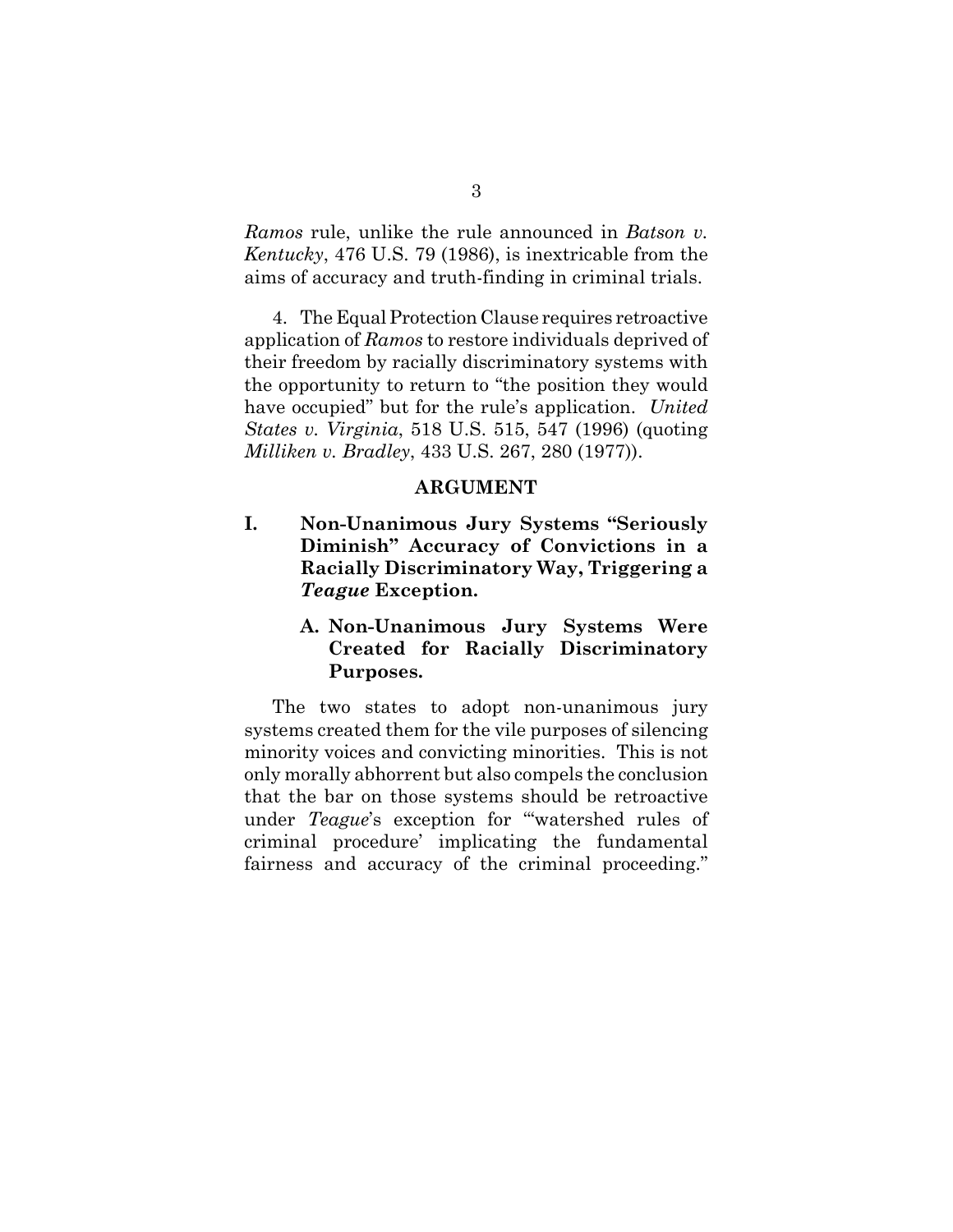*Montgomery*, 136 S. Ct. at 728 (quoting *Schriro v. Summerlin*, 542 U.S. 348, 352 (2004)).<sup>2</sup>

The Court in *Ramos* emphasized the discriminatory, racist purposes of the non-unanimous jury system when declaring it unconstitutional. *Ramos*, 140 S. Ct. at 1394 (discussing racist origins of non-unanimous jury laws); *id.* at 1401 (same); *id.* at 1408 (Sotomayor, J., concurring) ("[T]he racially biased origins of the Louisiana and Oregon laws uniquely matter here."); *id.* at 1417 (Kavanaugh, J., concurring) ("In light of the racist origins of the non-unanimous jury, it is no surprise that non-unanimous juries can make a difference in practice, especially in cases involving black defendants, victims, or jurors.").<sup>3</sup>

### **1. Louisiana Created Its Law To Eliminate the Influence of Black Jurors.**

In 1880, on the heels of the ratification of the Fourteenth Amendment and passage of the Civil Rights Act of 1875, the Court held in *Strauder v. West Virginia*, 100 U.S. 303 (1880), that states could not bar

<sup>2</sup> *Amici* agree with Petitioner that the *Ramos* rule is not new and therefore retroactive. *See generally* Pet. Brief. *Amici* write separately, in part, to provide the Court with further analysis that, even if new, the *Ramos* rule is excepted under *Teague*.

<sup>3</sup> Justice Alito, in dissent in *Ramos*, argued that this original motivation, though deplorable, was not relevant because such laws could be adopted for nondiscriminatory reasons. *Ramos*, 140 S. Ct. at 1425–1426. Subsequently, however, he acknowledged that "I lost, and *Ramos* is now precedent" for the proposition that the discriminatory origins of statutes matter in assessing their constitutionality. *Espinoza v. Montana Dep't of Revenue*, No. 18- 1195, 35–36 (U.S. Jun. 30, 2020).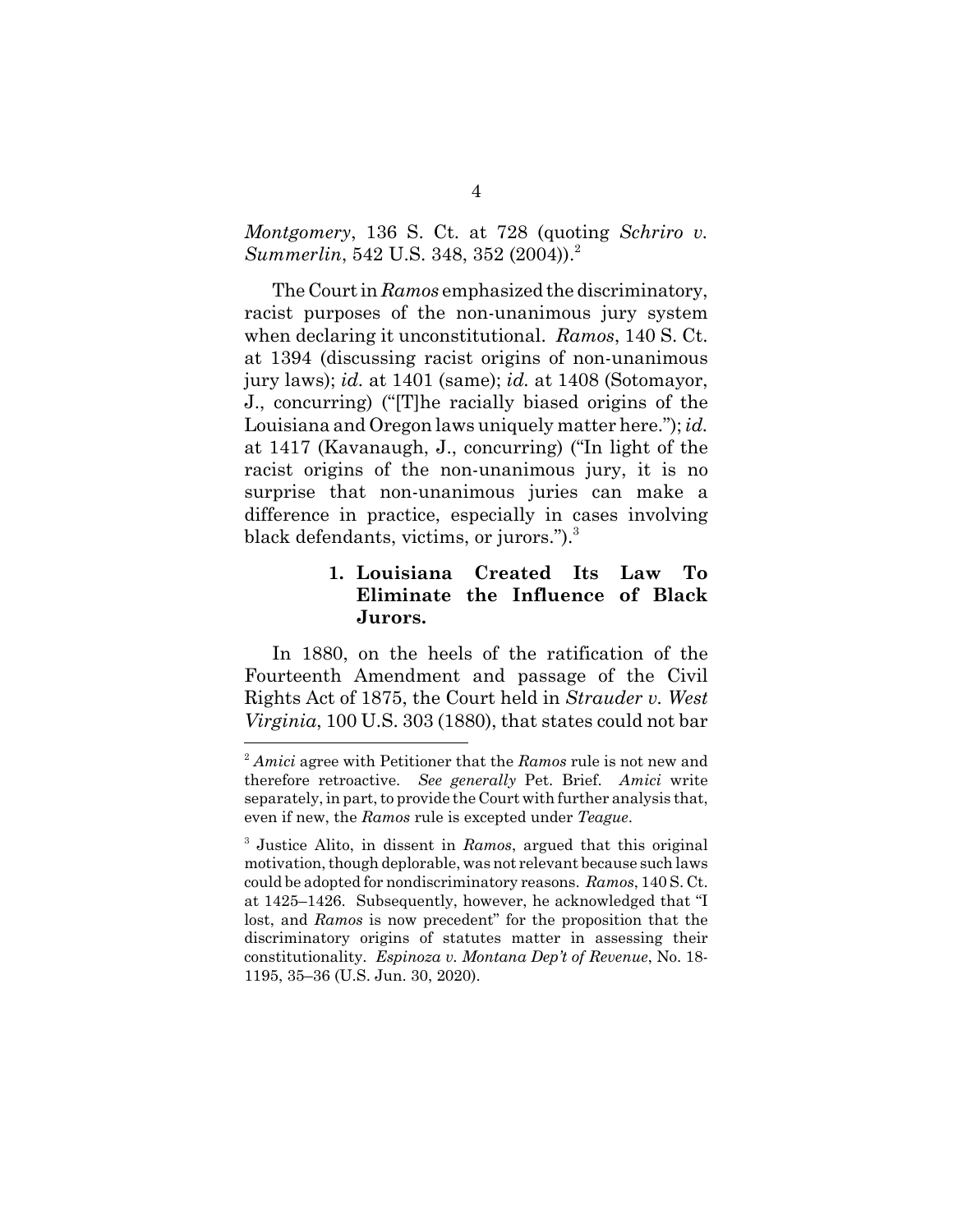Black jurors. Previously, Louisiana required a unanimous jury for a felony conviction. *See Louisiana v. Hankton*, 122 So. 3d 1028, 1031–32 n.5 (La. Ct. App. 4th Cir. 2013). Once the ruling whites could not deny Black participation on juries as a matter of law, they had to get creative.

Louisiana newspapers promulgated a fear that Black jurors simply would subvert the interests of justice. *See* Thomas Ward Frampton, *The Jim Crow Jury*, 71 Vand. L. Rev. 1593, 1617 (2018) (quoting Louisiana newspaper articles from the relevant period). That reporting captured the racist underpinnings of that fear, characterizing Black jurors "as ignorant, incapable of determining credibility, and susceptible to bribery." Robert J. Smith & Bidish J. Sarma, *How and Why Race Continues to Influence the Administration of Criminal Justice in Louisiana*, 72 La. L. Rev. 361, 376 (2012). The white majority worried that Black jurors would not vote to convict Black defendants. *See* Frampton, *supra*, at 1603.

Fewer convictions of Black defendants also threatened Louisiana's practice of convict leasing, which involved the State leasing penal labor to plantation owners and corporations to work on farms. "The abolition of slavery changed the penitentiary from a predominantly white institution to one that was majority black. It changed the direction of prison work from industrial to agricultural labor, as white politicians sought to reinstitute a form of control over its newly freed workforce." Thomas Aiello, *Jim Crow's Last Stand: Nonunanimous Criminal Jury Verdicts in Louisiana*, loc. 234 (2015) (ebook) (explaining that after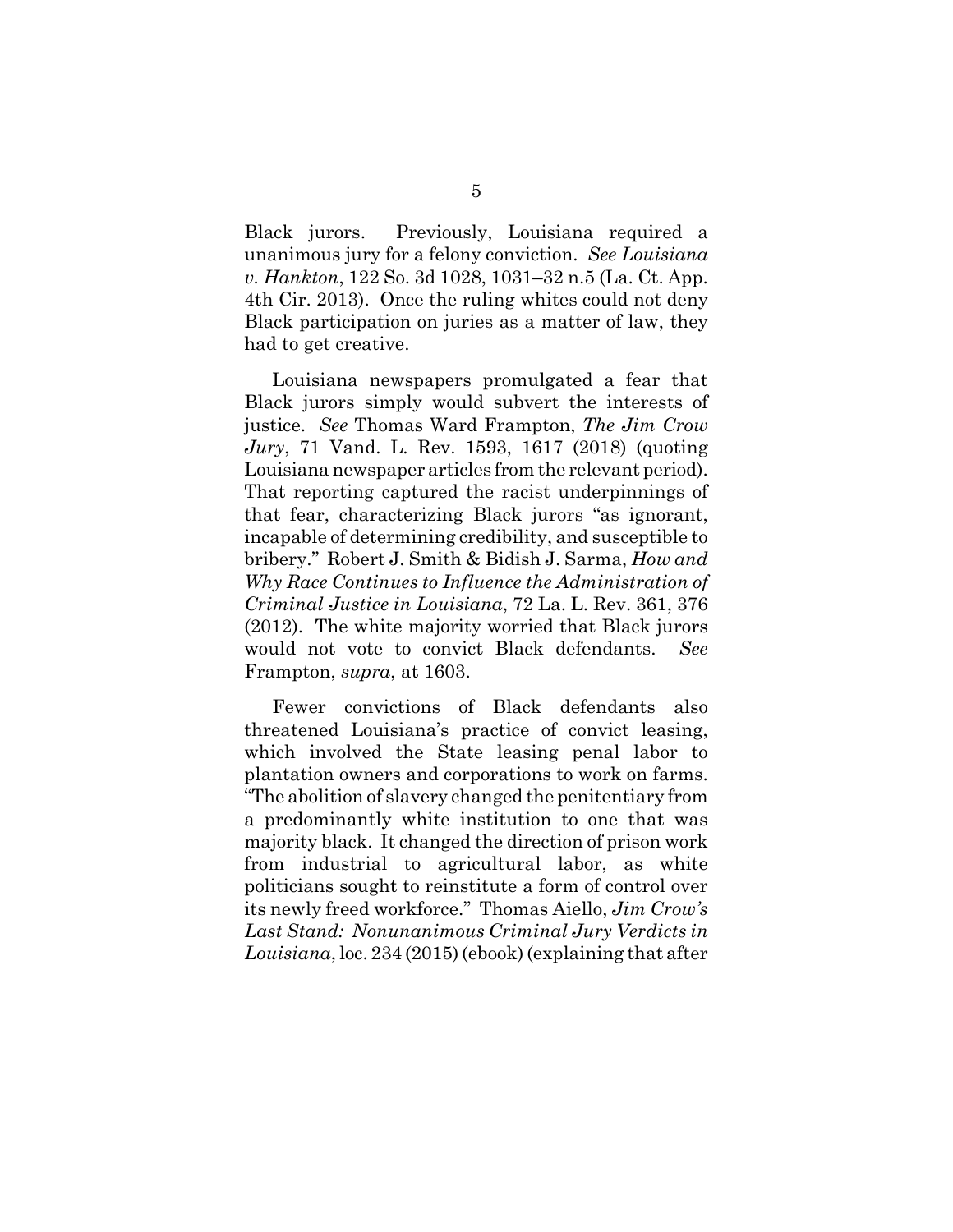the Civil War, convict leasing overwhelmingly targeted Black men); Douglas A. Blackmon, *Slavery by Another Name: The Re-Enslavement of Black Americans from the Civil War to World War II* (2009).

Because a convict was "leased" only for the duration of his sentence, there was little-to-no economic incentive for private lessees to maintain safe work environments. Aiello, *supra*, at loc. 259–65 ("Unlike a slave system that kept workers with an owner for life, and therefore made them a long-term investment, [the lessee] had custody of his 'slaves' only for the duration of their sentence . . . and made the potential for [a convict's] illness and death that much greater."). "In economic terms, it made sense to keep the convict at a subsistence, if not lower, level. . . . 'Before the war we owned the negroes. . . . But these convicts we don't own 'em. One dies, get another.'" Nathan Cardon, *"Less than Mayhem": Louisiana's Convict Lease*, *1864-1901*, Louisiana History: The Journal of the Louisiana Historical Association 423 (2017); *see also* Matthew J. Mancini, *One Dies, Get Another: Convict Leasing in the American South, 1866-1928*, 3 (Univ. of S. Car. Press 1996). An official of the Prison Reform Association of Louisiana estimated that the death rate per 1,000 prisoners per year from 1893 to 1901 was more than 100, which made Louisiana one of the most brutal convict lease systems in the world. Mark T. Carleton, *The Politics of the Convict Lease System in Louisiana: 1868-1901*, Louisiana History: The Journal of the Louisiana Historical Association 6 (1967).

In 1880, to ensure that the State had an ample supply of convicts to sustain its convict-leasing needs,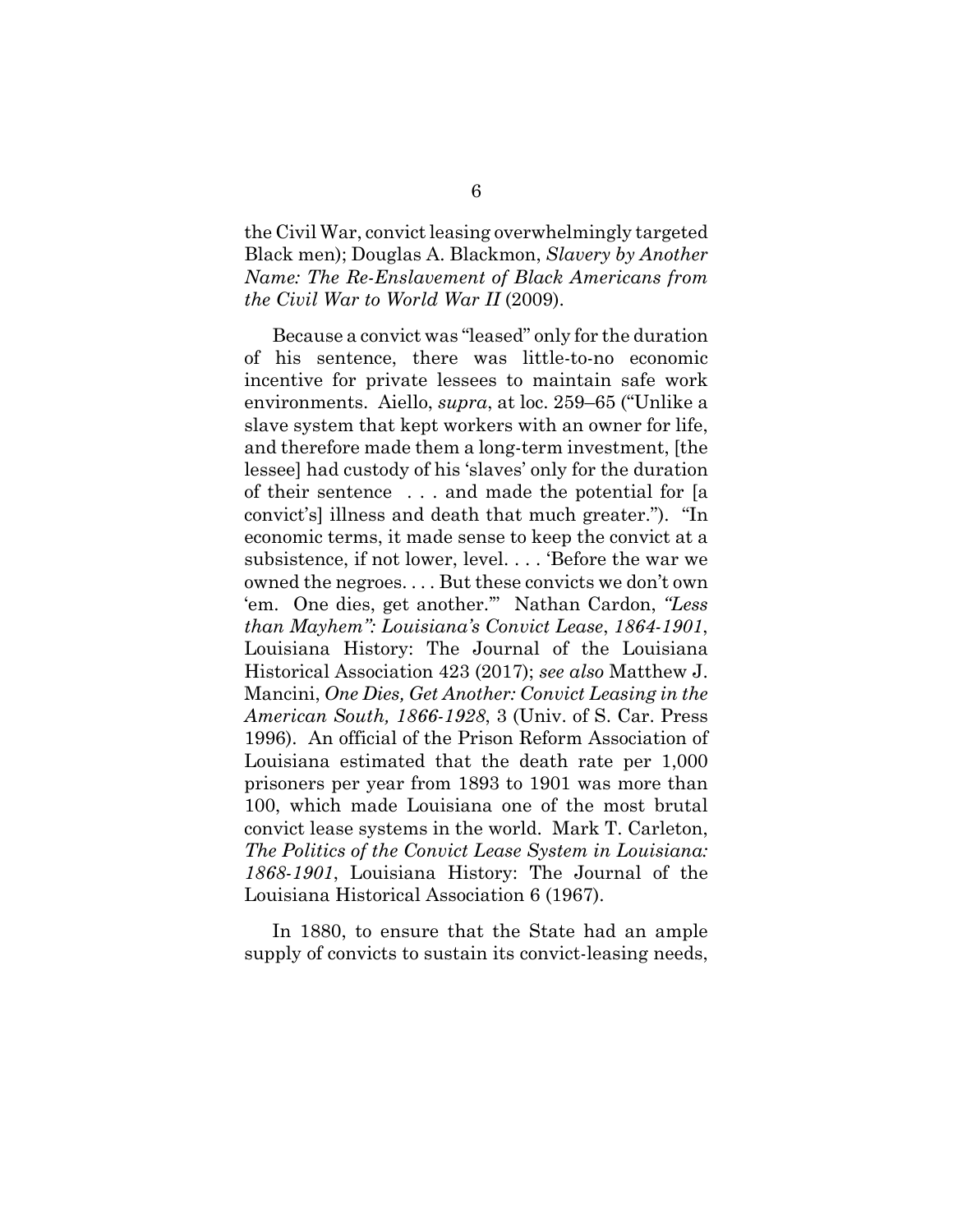particularly in light of so many convicts dying because of astoundingly poor conditions, the Louisiana legislature lowered the verdict requirement to allow for non-unanimous jury decisions. *See Acts Passed by the General Assembly of the State of Louisiana at the Regular Session* 141–142 (New Orleans, E.A. Brandao 1880)."Supply had to meet demand. And so the Louisiana legislature created a new law in 1880 that removed the unanimity requirement. . . . The law created a larger criminal population . . . and reenslaved more and more of the state's black population." Aiello, *supra*, at loc. 267–68.

In 1898, the State adopted the non-unanimous jury system into the Louisiana Constitution during a constitutional convention focused on eradicating any meaningful civic participation of Black citizens. *See generally Official Journal of Proceedings of the Constitutional Convention of the State of Louisiana* (New Orleans, H.J. Hearsey 1898) ("Louisiana Convention Record"). The convention adopted the rule that only nine of twelve jurors needed to vote guilty for a conviction, ensuring that three jurors could be ignored. At the time, 14.7% of jury-eligible Louisianans were Black, making it unlikely that more than three Black jurors would be on the same jury. *See* Ex. 21 at 27, *State v. Maxie*, 13-CR-72522 (La. 11th Jud. Dist. Ct. Oct. 11, 2018) (Testimony of Prof. Lawrence Powell); *id.*, slip op. at 28, J.A. 57; *see also Ramos*, 140 S. Ct. at 1394 (noting convention crafted rule "[w]ith a careful eye on racial demographics").

Convention delegates did not hide their racist goals. The convention president proclaimed that the purpose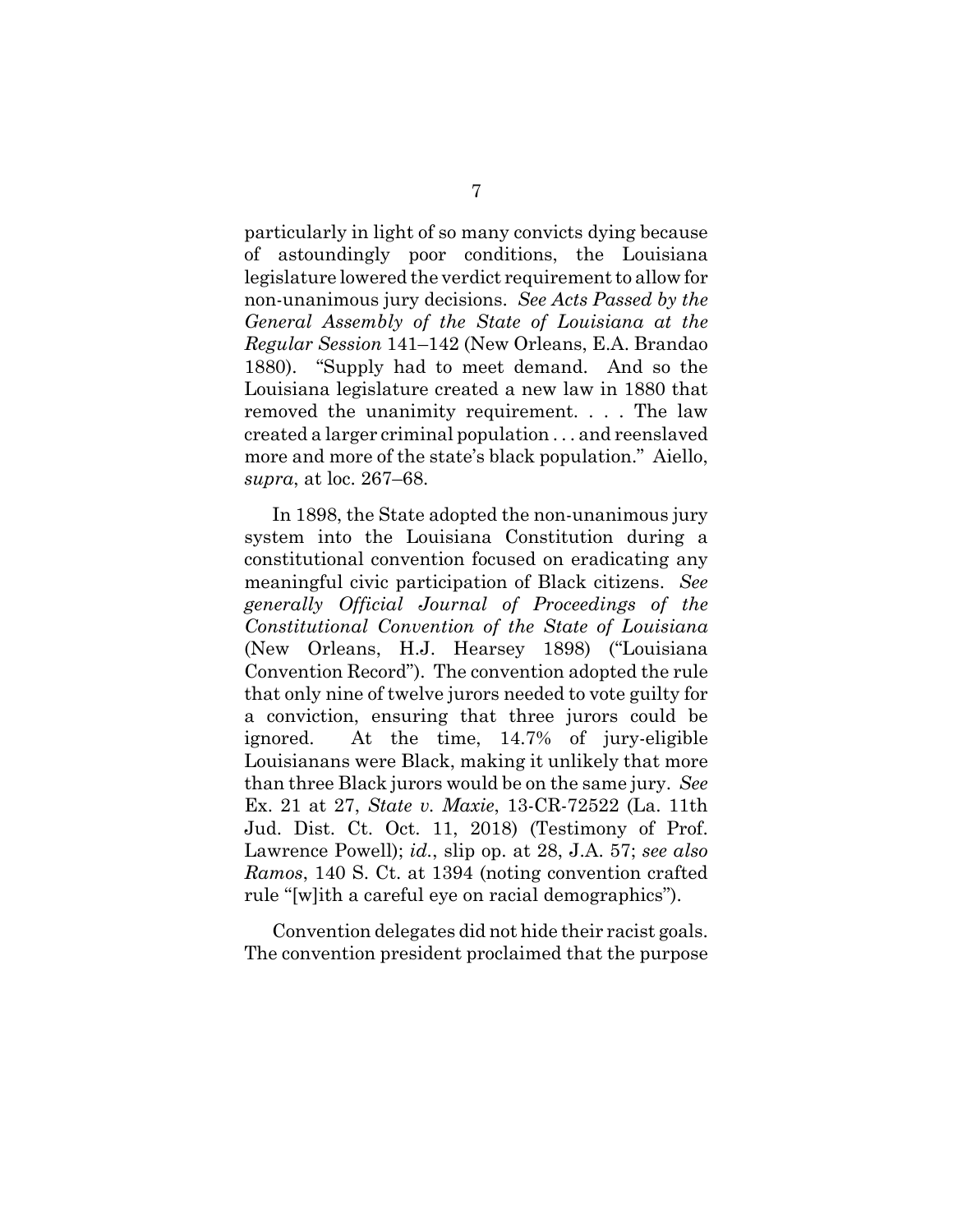of the convention was "to eliminate from the electorate the mass of corrupt and illiterate voters who have during the last quarter of a century degraded our politics." Louisiana Convention Record, at 9. The Judiciary Committee Chair declared that the "mission was . . . to establish the supremacy of the white race in this State to the extent to which it could be legally and constitutionally done. . . ." *Id.* at 375; *see also* 33 Cong. Rec. 1063–64 (1900) (Statement of U.S. Senator McEnery from Louisiana describing 1898 convention as aimed at preventing "ignorant blacks" from "getting control of the State").

Louisiana's reenactment of the non-unanimous jury system in 1973 without mention of its racist origins did not in any way sweep those origins under the rug. *See Ramos*, 140 S. Ct. at 1410 (Sotomayor, J., concurring).

### **2. Oregon Created Its Law To Eliminate the Influence of Non-White and Immigrant Jurors**.

Discriminatory, racist fear of minority influence also led to the creation of Oregon's non-unanimous jury system in 1934. *Id.* at 1394 ("Adopted in the 1930s, Oregon's rule permitting nonunanimous verdicts can be similarly traced to the rise of the Ku Klux Klan and efforts to dilute 'the influence of racial, ethnic, and religious minorities on Oregon juries.'") (quoting Opinion and Order at 16, *State v. Williams*, No. 15–CR–58698 (C. C. Ore., Dec. 15, 2016)).

Oregon's fear encompassed Black persons, whom Oregon classified as "immigrants" and prohibited from entering the State until 1927. *Williams*, at 11. In the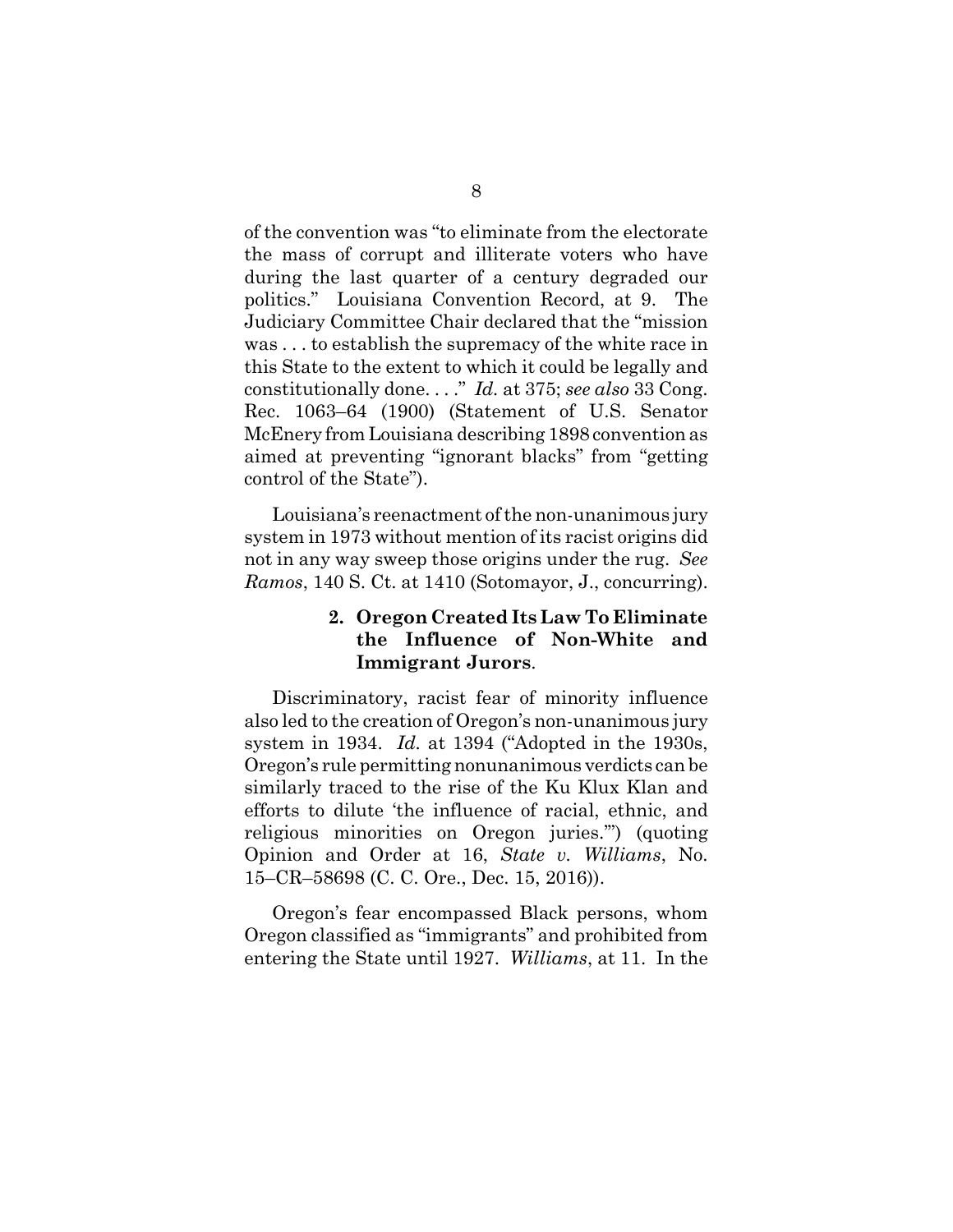1920s, Oregon had the largest Ku Klux Klan chapter west of the Mississippi, totaling more than 200,000 members.<sup>4</sup> In 1934, only seven years after Oregon permitted Black persons to return, its legislature adopted a non-unanimous jury system. *Id.* at 11–12.

Three prominent court-related news stories in Oregon papers led to the State's action. In each instance, Oregon newspapers focused on the racial composition of juries that prevented guilty verdicts, which fueled the public's fears. *Williams*, at 13–14.

First, the "Massie Affair" in Honolulu involved a deadlocked jury in a case alleging the rape of a white woman by five non-white men. A May 7, 1932 column in *The Morning Oregonian* contended that the "native and mixed-blooded people" exhibited a "lack of responsibility" by "freeing the assaulters of Mrs. Massie."

Second, *The Morning Oregonian*, on November 3, 1933, claimed that the influx of immigrants and their children was a cause of widespread jury fixing in Boston: "[M]any people in the world are unfit for democratic institutions . . . , for instance, the complete lack of a sense of responsibility on the part of the recent mixed murder jury in Honolulu."

And third, a critical trial occurred within Oregon. Jake Silverman, a Jewish man charged with murder, ultimately received three years in prison for manslaughter after eleven jurors wanted to convict on

<sup>4</sup> Oregon Historical Society: The Oregon Encyclopedia, *Blacks in Oregon*, https://oregonencyclopedia.org/articles/blacks\_ in\_oregon/#.XwsKjEVKiM8.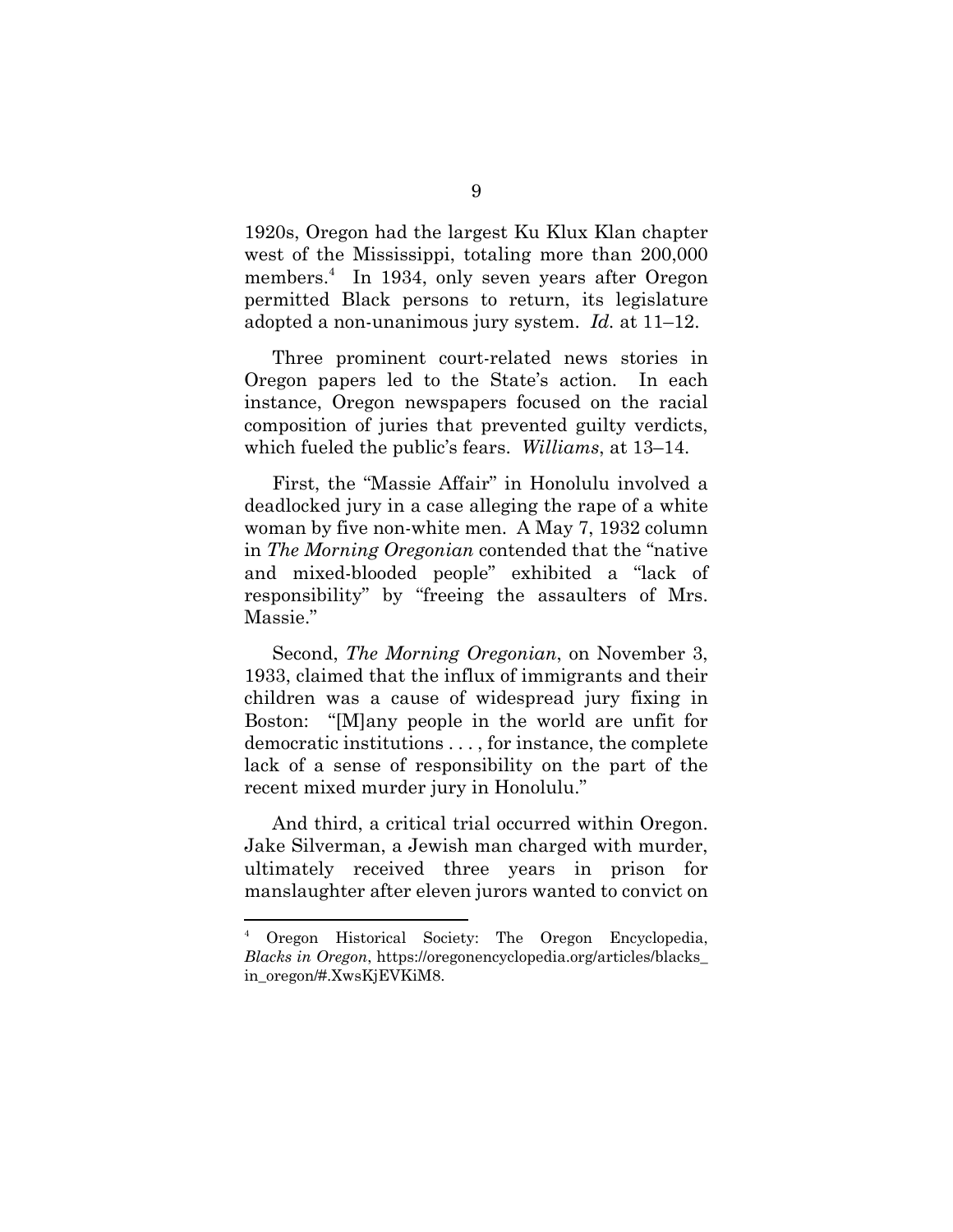second-degree murder, but one wanted to acquit. *Williams*, at 14–15. The compromise verdict fueled continued public outrage. *The Morning Oregonian*, on November 25, 1933, linked the verdict to "the vast immigration into America from southern and eastern Europe." *See also id.* at 15–16 (noting that media coverage focused on issues of race and jury composition). Within weeks of that trial, the Oregon legislature asked citizens to vote on a constitutional amendment that would allow convictions if ten out of twelve jurors voted guilty. *Id.* (explaining that arguments supporting passage of amendment included specific references to Silverman trial).

"[T]he inescapable conclusion is that the historical evidence supports a racial undercurrent to 302-33 [Oregon's non-unanimous jury system]." *Id.* at 16. Accordingly, *Williams* made a finding of fact "that race and ethnicity was a motivating factor in the passage of 302-33, and that the measure was intended, at least in part, to dampen the influence of racial, ethnic, and religious minorities on Oregon juries." *Id.*

### **B. Introduction of Racial Bias into the Criminal Justice System Necessarily "Seriously Diminish[es]" Accuracy.**

Under *Teague*, a "'watershed rul[e] of criminal procedure' implicating the fundamental fairness and accuracy of the criminal proceeding" will have retroactive effect. *Whorton v. Bockting*, 549 U.S. 406, 417 (2007) (quoting *Saffle v. Parks*, 494 U.S. 484, 495 (1990)). To qualify as "watershed," a rule must be "necessary to prevent an impermissibly large risk of an inaccurate conviction." *Id.* at 418 (internal quotations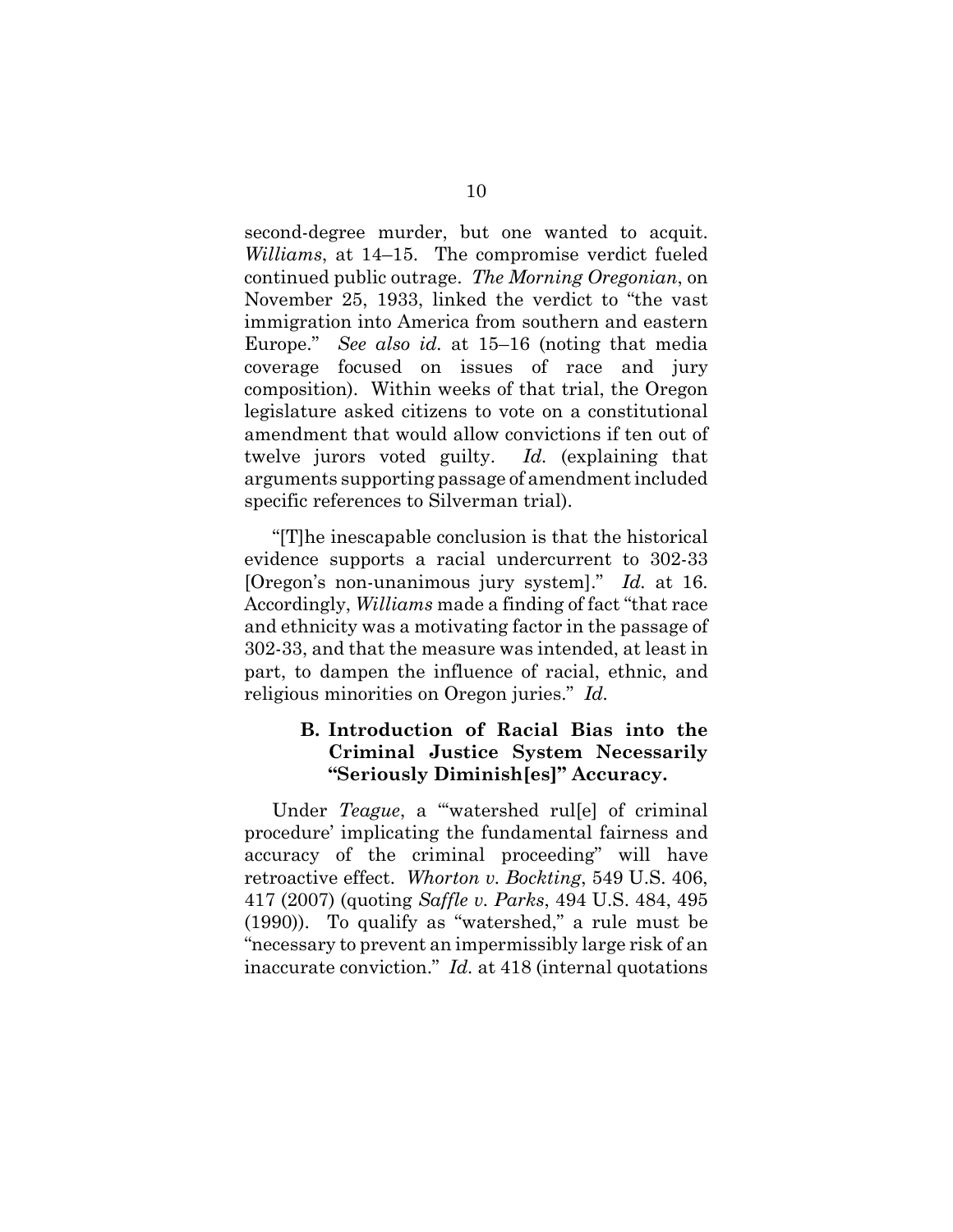omitted). The rule must also "constitute a previously unrecognized bedrock procedural element that is essential to the fairness of a proceeding." *Id*. at 421. *Ramos* qualifies because the Court rejected a system that was designed to, and did, produce inaccurate results in criminal trials.

As discussed in Petitioner's brief, even absent a racist intent, a non-unanimous jury system lacks the thorough, careful, and reliable deliberations of a unanimous system. *See* Pet. Br. at 22–34. Unanimity requires the entire jury to consider, accept, or reject minority viewpoints.

Add racial bias to the equation and the risk that non-unanimous juries produce inaccurate convictions becomes not just "impermissibly large," but overwhelmingly so. "[D]iscrimination on the basis of race, 'odious in all aspects, is especially pernicious in the administration of justice,'" damaging the jury system both in "fact" and in "perception." *Pena-Rodriguez v. Colorado*, 137 S. Ct. 855, 868 (2017) (quoting *Rose v. Mitchell*, 443 U.S. 545, 555 (1979)). While "racial prejudice" is the "paradigmatic capricious and irrational sentencing factor," *Graham v. Collins*, 506 U.S. 461, 484 (1993) (Thomas, J., concurring), racial prejudice at the verdict stage is equally capricious, irrational, and thus highly subject to erroneous convictions.

Louisiana and Oregon enacted non-unanimity statutes to put more non-whites in jail. "[T]he whole point of adopting the non-unanimous jury requirement" was to "make a difference in practice" by "silenc[ing] the voices and negat[ing] the votes of black jurors."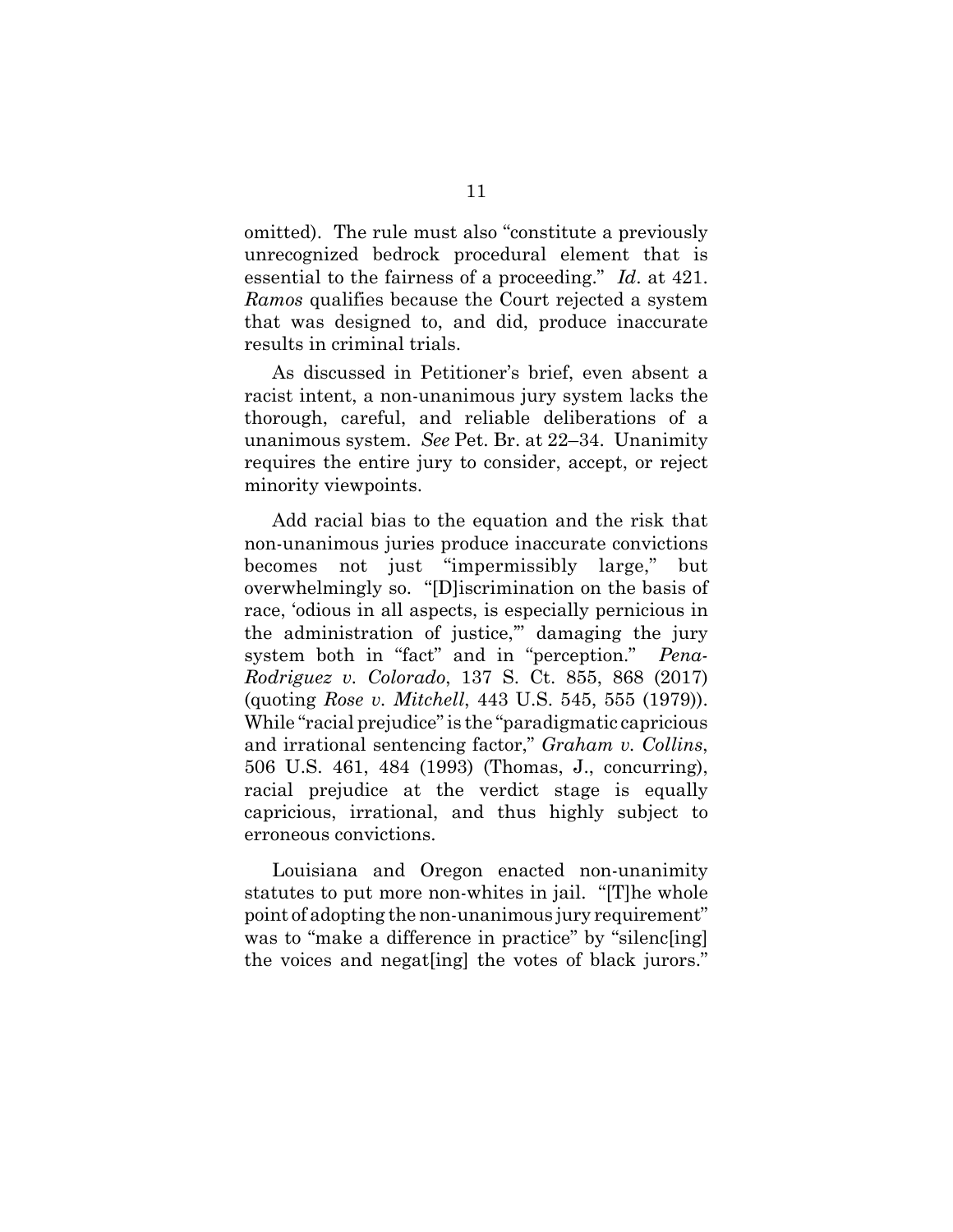*Ramos,* 140 S. Ct. at 1417–1418 (Kavanaugh, J., concurring). As the data shows, the system worked the way the adopters intended.

While some may argue that a particular conviction might not have turned out differently under a unanimity requirement, that type of counterfactual reasoning is particularly inapt here. A non-unanimous verdict is, by definition, inaccurate: "[a] 'verdict, taken from eleven, [is] no verdict' at all." *Id.* at 1395 (quoting James Bradley Thayer, *A Preliminary Treatise On Evidence At The Common Law* 88–89, n.4 (Boston, Little, Brown & Co. 1898). It is no response to say that some who voted to acquit might have changed their minds—to do so is to disregard the votes those jurors actually cast, which was the whole point of the non-unanimous jury system. The Court should not repeat that error.

## **C. Non-unanimous Jury Systems Have Produced Wrongful Convictions, Disproportionately So for Minority Defendants.**

As explained, the creators of the non-unanimous jury system succeeded in accomplishing their racist motives, but the insidious nature of non-unanimous juries inevitably makes the total universe of wrongful convictions difficult to catalogue. While exonerations provide straightforward evidence of diminished accuracy, high rates of non-unanimous jury convictions and high incarceration rates for people of color serve as useful proxies.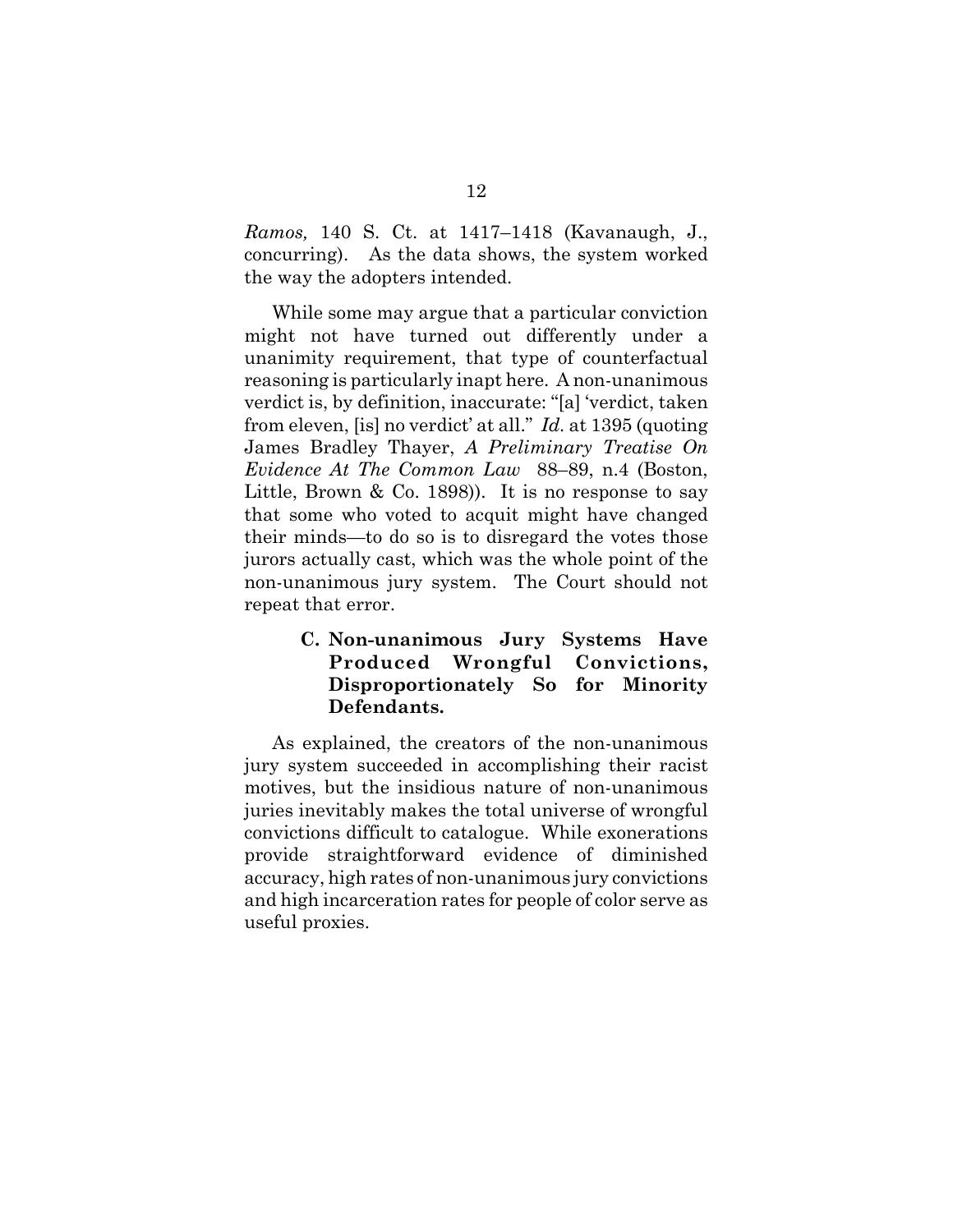#### **1. Exonerations**

Exonerations of Black defendants convicted by nonunanimous juries provide quintessential evidence of the system's seriously diminished accuracy. According to a 2015 report by the National Registry of Exonerations ("NRE"), Louisiana is second in the nation in the rate of wrongful convictions.<sup>5</sup>

And, according to the NRE, Orleans Parish, Louisiana (New Orleans) has the highest per capita rate of proven wrongful convictions of any major metropolitan county. *Id.* at 15. In fact, New Orleans's per capita rate of proven wrongful convictions is almost ten times the national average and more than 40% higher than the city with the second highest rate (Boston). Brief of Amicus Curiae from Innocence Project New Orleans and the Innocence Project, *Ramos v. Louisiana*, 2019 WL 2563177, at \*6 (U.S. 2019) (No. 18-5924) ("Innocence Project Brief"). This rate exists in New Orleans despite the fact that thousands of items of evidence in closed or cold cases that could have been DNA tested to prove innocence were lost during the flooding following Hurricane Katrina in 2005. *See* Christopher Drew, *Rust in the Wheels of Justice*, N.Y. TIMES (Nov. 21, 2006).

Of the 32 exonerations in Louisiana where the jury was permitted to convict by a non-unanimous vote, at least 15—almost half—involved non-unanimous jury

<sup>5</sup> *See* Nat'l Registry of Exonerations, *The First 1600 Exonerations Report* 14 (2015), http://www.law.umich.edu/special/exoneration/ Documents/1600\_Exonerations.pdf.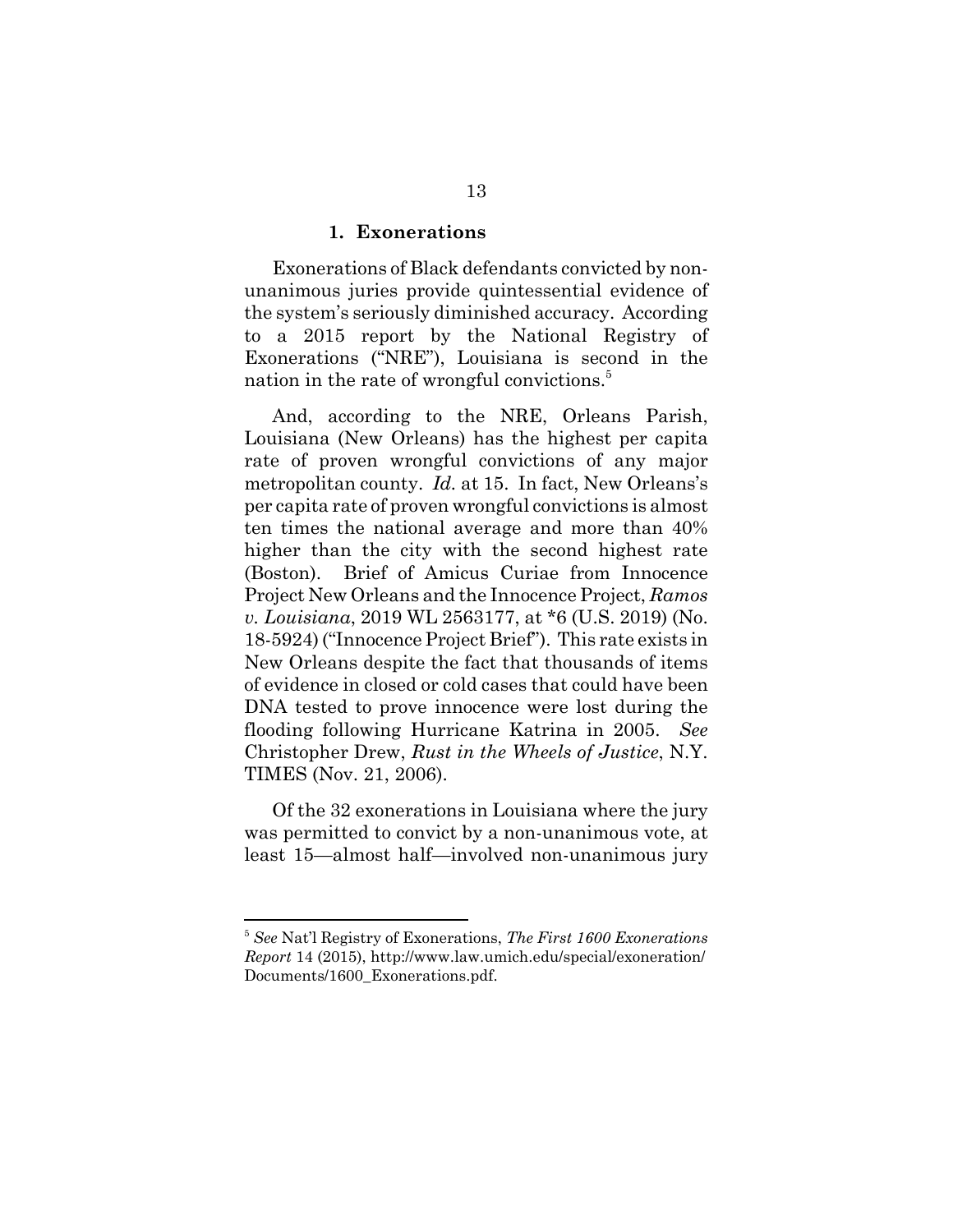convictions of *innocent* persons.<sup>6</sup> *See* Innocence Project Brief, 2019 WL 2563177, at \*8 n.12. All but three had been wrongly sentenced to life in prison without parole based on a non-unanimous verdict. Twelve of the fifteen were Black.

There is less data in Oregon in part because Oregon did not have an organization dedicated to investigating wrongful convictions in criminal cases until 2014. Since 1989, there have been 20 exonerations in Oregon, according to the NRE. At least three involved nonunanimous juries.<sup>7</sup>

While only Louisiana and Oregon used nonunanimous jury systems for convictions, Florida, Alabama, and Delaware used non-unanimous jury systems for sentencing, including for imposing capital

<sup>&</sup>lt;sup>6</sup> Counsel has located two subsequent exonerations of defendants convicted by a non-unanimous jury that have occurred since the Innocence Project Brief: *State v. Royal Clark*, Jefferson Parish Case No. 02-895; *State v. Catina Curley*, Orleans Parish Case No. 491-907. This represents only the number of cases that can be confirmed as a result of reported non-unanimous verdicts. There are likely several more that cannot be confirmed because complete information is unavailable in all of the 32 exonerations. The number of people still in prison wrongly convicted by nonunanimous juries (and who do not have the right to a stateappointed attorney following direct appeal) is likely significantly higher than those identified. *See* Samuel R. Gross & Michael Shaffer, Nat'l Registry of Exonerations, *Exonerations in the United States, 1989-2012*, 16 n.26 (2012), http://www.law.umich.edu/ special/exoneration/Documents/exonerations us 1989 2012 full report.pdf.

<sup>7</sup> *State v. Pamela Reser*, No. CR98654B (Yamhill Cty. 1999); *State v. Bradley Holbrook* (Yamhill Cty. 2002); *State v. Joshua Horner* (Deschutes Cty. 2017).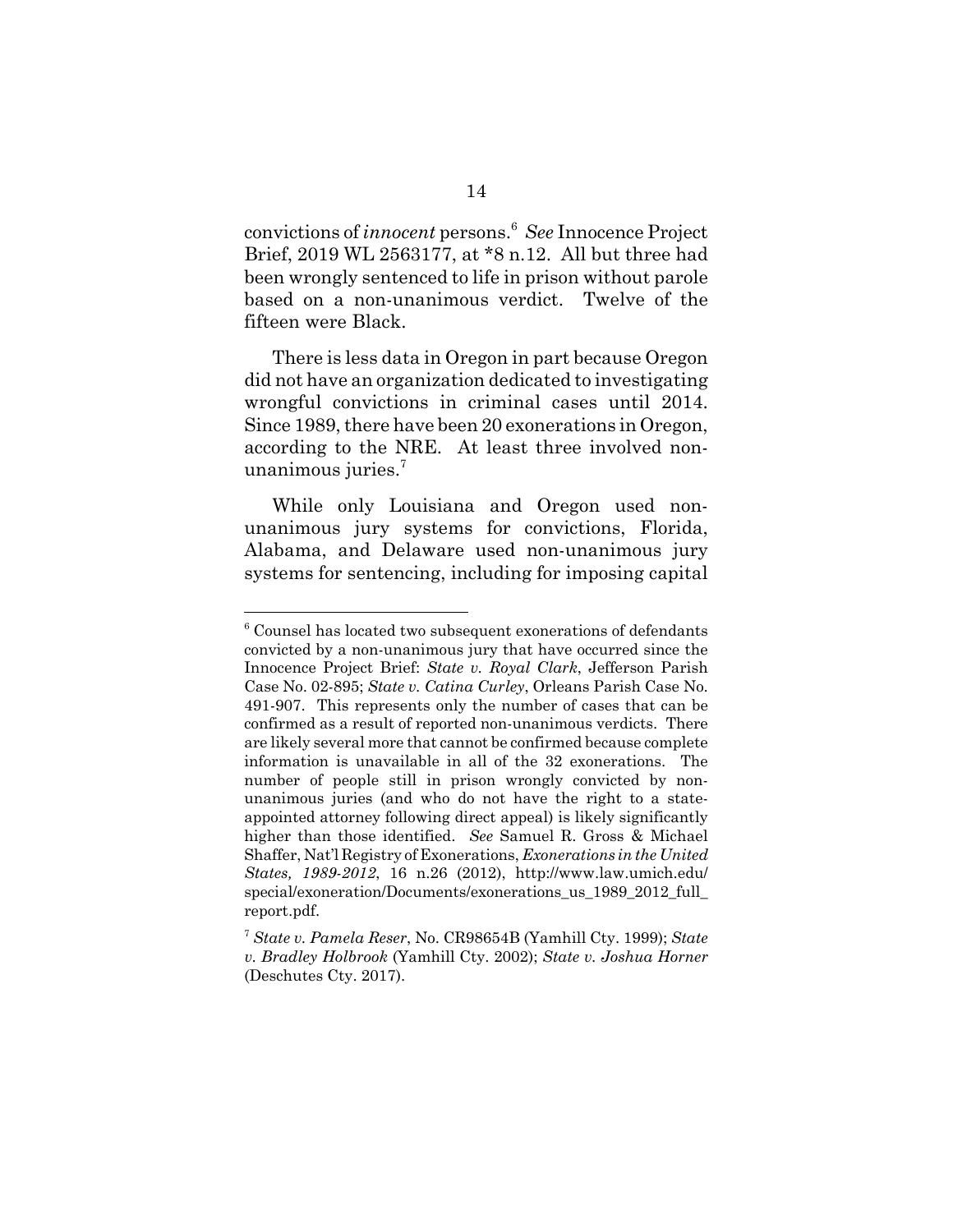punishment.<sup>8</sup> As with convictions, the use of the nonunanimous jury system in sentencing is fatally flawed and inaccurate.<sup>9</sup> Since 1972, there have been 32 exonerations of persons sentenced to death in those three states; in 30 of these cases, the jury vote was determinable. *Id.* In 28 of those 30 exonerations, at least one juror voted against a death sentence—a rate of 93.3%. *Id.*

Allowing non-unanimity played a role in diminishing the accuracy of the outcomes in those cases. Other innocent people certainly remain incarcerated because of non-unanimous jury verdicts, but their convictions remain intact because of the difficulty in overturning a conviction based on an innocence claim. *See* Brandon Garrett, *Convicting the Innocent: Where Criminal Prosecutions Go Wrong* (Harvard Univ. Press 2012) (finding that, of 250 of the first DNA exonerees, 90% of those who challenged their convictions prior to DNA testing failed).

Finally, it is inevitable that many of the nonunanimous convictions led to convictions of more serious crimes and longer sentences than would have been the case had unanimity been required, which

<sup>8</sup> Those states altered that practice after this Court's decisions in *Ring v. Arizona*, 536 U.S. 584 (2002), and *Hurst v. Florida*, 136 S. Ct. 616, 619 (2016). Cf. *State v. Poole*, 292 So. 3d 694 (Fla. 2020).

<sup>9</sup> *See* Death Penalty Information Center, *DPIC Analysis: Exoneration Data Suggests Non-Unanimous Death-Sentencing Statutes Heighten Risk of Wrongful Convictions*, (Mar. 13, 2020), https://deathpenaltyinfo.org/news/dpic-analysis-exoneration-datasuggests-non-unanimous-death-sentencing-statutes-heighten-riskof-wrongful-convictions.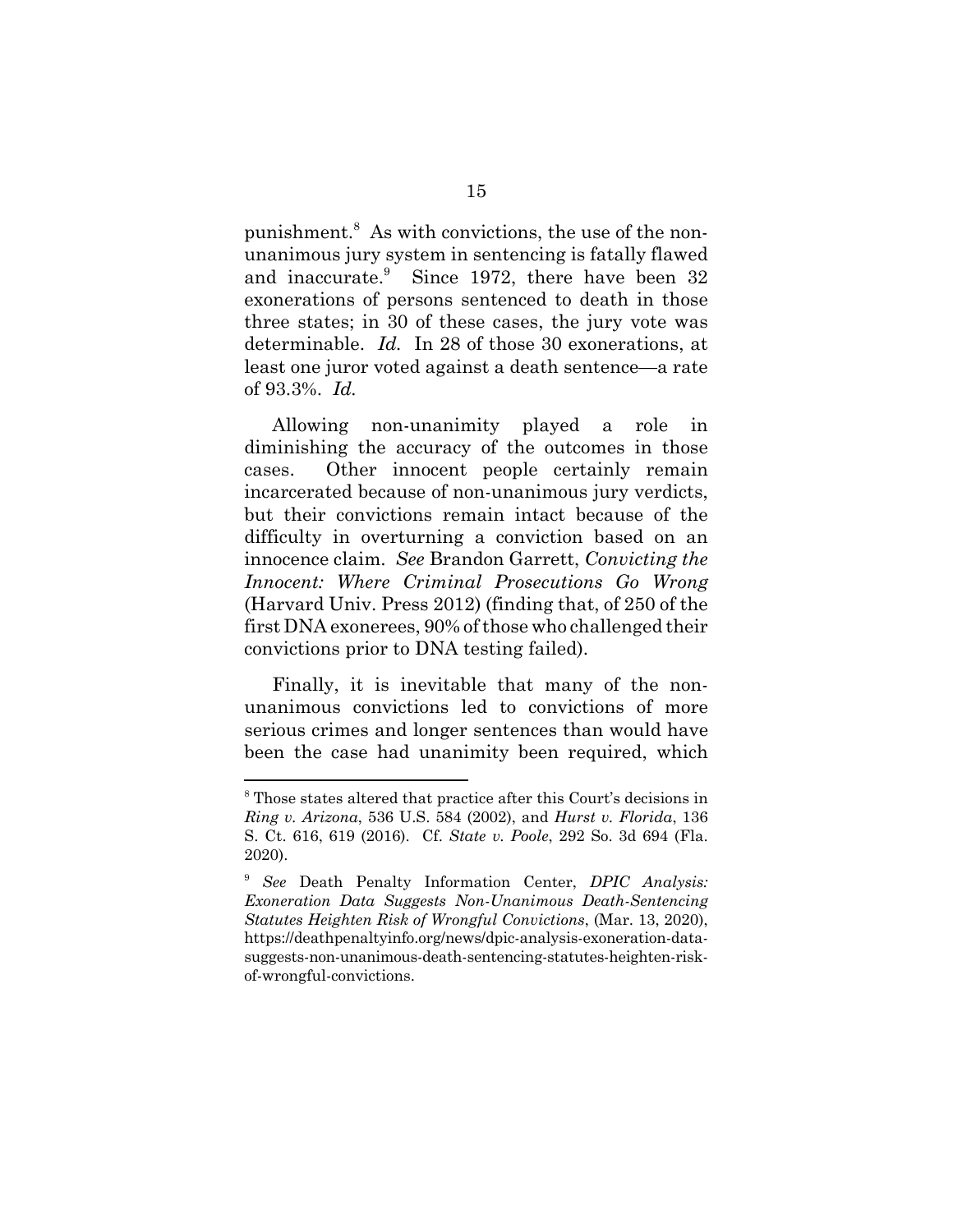often leads to compromise and agreement on lesser included offenses. Because a non-unanimous verdict is "no verdict at all," those "verdicts" are "wrongful convictions" for purposes of this analysis, and doubtless have occurred in the racially disproportionate manner the respective states intended.

#### **2. High Rate of Non-Unanimous Jury Convictions**

As intended, non-unanimous jury verdicts led to higher rates of convictions, in particular for non-white defendants. *See State ex rel. Smith v. Sawyer*, 501 P.2d 792, 793 (Ore. 1972). In 2009, the Oregon Public Defense Services Commission prepared a report on the rates of non-unanimous convictions to address the "widely differing opinions on the frequency of nonunanimous verdicts."10 That commission concluded that of 662 sample cases, more than 40% resulted in non-unanimous verdicts. Louisiana has similar rates, with one report showing "[r]oughly 40 percent of the people who are convicted after jury trials in Louisiana are convicted by nonunanimous juries."<sup>11</sup>

Non-unanimous jury convictions have a greater impact on people of color. In Louisiana, Blacks were more likely to be convicted by a non-unanimous jury than whites: available data shows that 43% of Black

<sup>10</sup> The Oregon Public Defense Services Commission, *On the Frequency of Non-Unanimous Felony Verdicts In Oregon* (May 21, 2009), http://www.lb7.uscourts.gov/documents/11-20911.pdf.

<sup>11</sup> Dan Swenson, *Understanding Louisiana's Nonunanimous Jury Law Findings: Interactive, Animated Slideshow*, The Advocate (Apr. 1, 2018), https://www.nola.com/article\_6f93e1a3-8c1d-51b0 ae77-e3980ec8decb.html.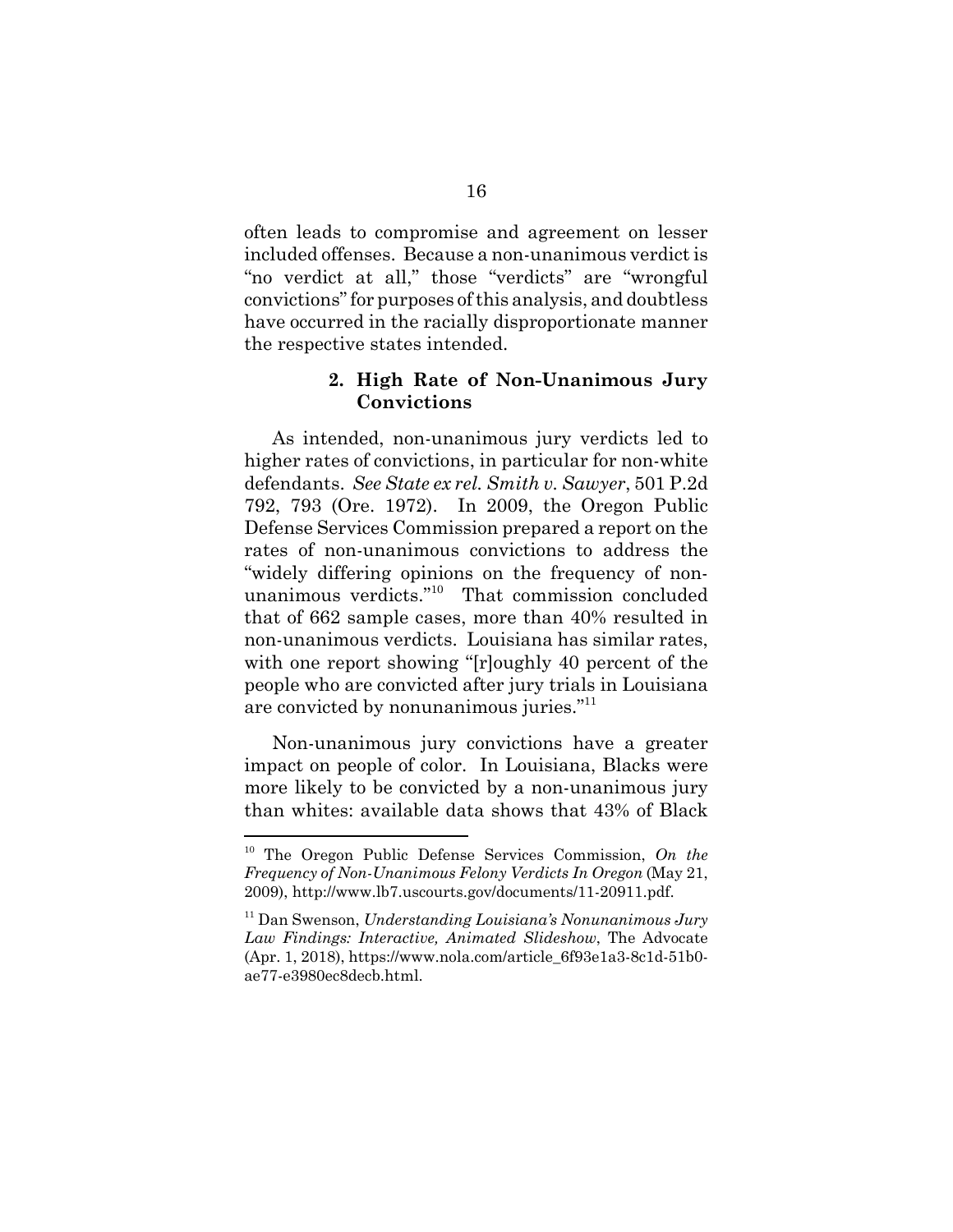defendants were convicted by a non-unanimous jury, compared to  $33\%$  of white defendants.<sup>12</sup>

In Oregon there is little data reflecting the rates of non-unanimous jury verdicts against racial and ethnic minorities. But there is compelling anecdotal evidence that comports with the data from Louisiana. For example, in *Williams*, a non-unanimous jury found a Black defendant guilty of one count of sodomy and the judge sentenced him to 100 months of imprisonment, but at sentencing, the lone Black juror raised her hand and said that she voted to acquit and that the conviction was unfair. *Williams*, at 1–2. She later explained that the other jurors ignored her opinions, as well as those of the other dissenting juror, because they were verdict-driven and refused to consider the evidence. Brief of Amicus Curiae from Prominent and Former State Executive and Judicial Officers, Law Professors, and the OCDLA, *Ramos v. Louisiana*, 2019 WL 2563177, at \*24 (U.S. 2019) (No. 18-5924).

The greater number of non-unanimous jury convictions against people of color likely stems from the ability to suppress minority juror votes. A 2018 analysis of non-unanimous Louisiana convictions showed that "black jurors found themselves casting 'empty votes'– that is, 'not guilty' votes overridden by the supermajority vote of the other jurors – with 164% of the frequency we would expect if jurors voted 'guilty'

<sup>12</sup> Jeff Adelson, et al., *How an Abnormal Louisiana Law Deprives, Discriminates and Drives Incarceration: Tilting the Scales*, The Advocate (Apr. 1, 2018), https://www.theadvocate.com/baton\_rouge /news/courts/article\_16fd0ece-32b1-11e8-8770-33eca2a325de.html.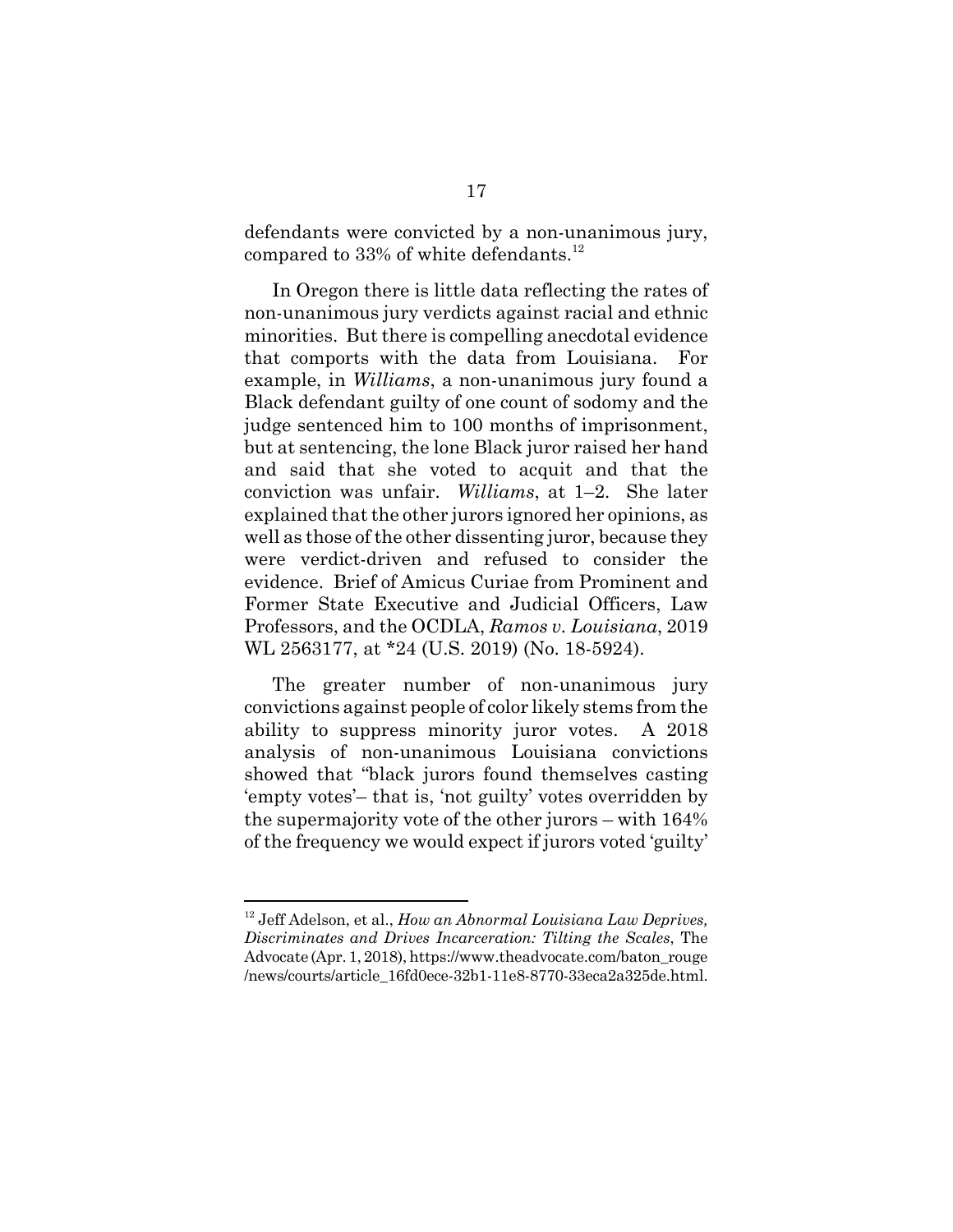and 'not guilty' in a racially balanced manner." Frampton, *supra*, at 1637.

These racially disparate results do not arise solely from outright racist sentiments (though some do), but also arise from implicit bias. Empirical evidence shows that implicit bias—the unintentional stereotyping that affects everyone's decision-making—has an impact on false memories and judgments about ambiguous evidence. *See* Jerry Kang, et al., *Implicit Bias in the Courtroom*, 59 UCLA L. Rev. 1124, 1126 (2012) ("[J]urors of one race treat defendants of another race worse with respect to verdict and sentencing."); Justin D. Levinson, *Forgotten Racial Equality: Implicit Bias, Decisionmaking, and Misremembering*, 57 Duke L.J. 345, 404 (2007); Justin D. Levinson & Danielle Young, *Different Shades of Bias: Skin Tone, Implicit Racial Bias, and Judgments of Ambiguous Evidence*, 112 W. Va. L. Rev. 307, 339 (2010) (participants found ambiguous evidence significantly more indicative of guilt when perpetrator had dark skin). Empirical evidence also shows that requiring unanimity among jurors lessens the impact of racial bias. Smith & Sarma, *supra*, at 379, 395 (juries with no Black male members imposed death sentences in more than 71% of cases compared to 42.9% where at least one black person served). Allowing non-unanimous jury verdicts to stand thus increases the risk that convictions are infected by implicit racial bias, which is constitutionally unacceptable. *See Pena-Rodriguez*, 137 S. Ct. at 868 ("[R]acial bias, a familiar and recurring evil that, if left unaddressed, would risk systemic injury to the administration of justice.").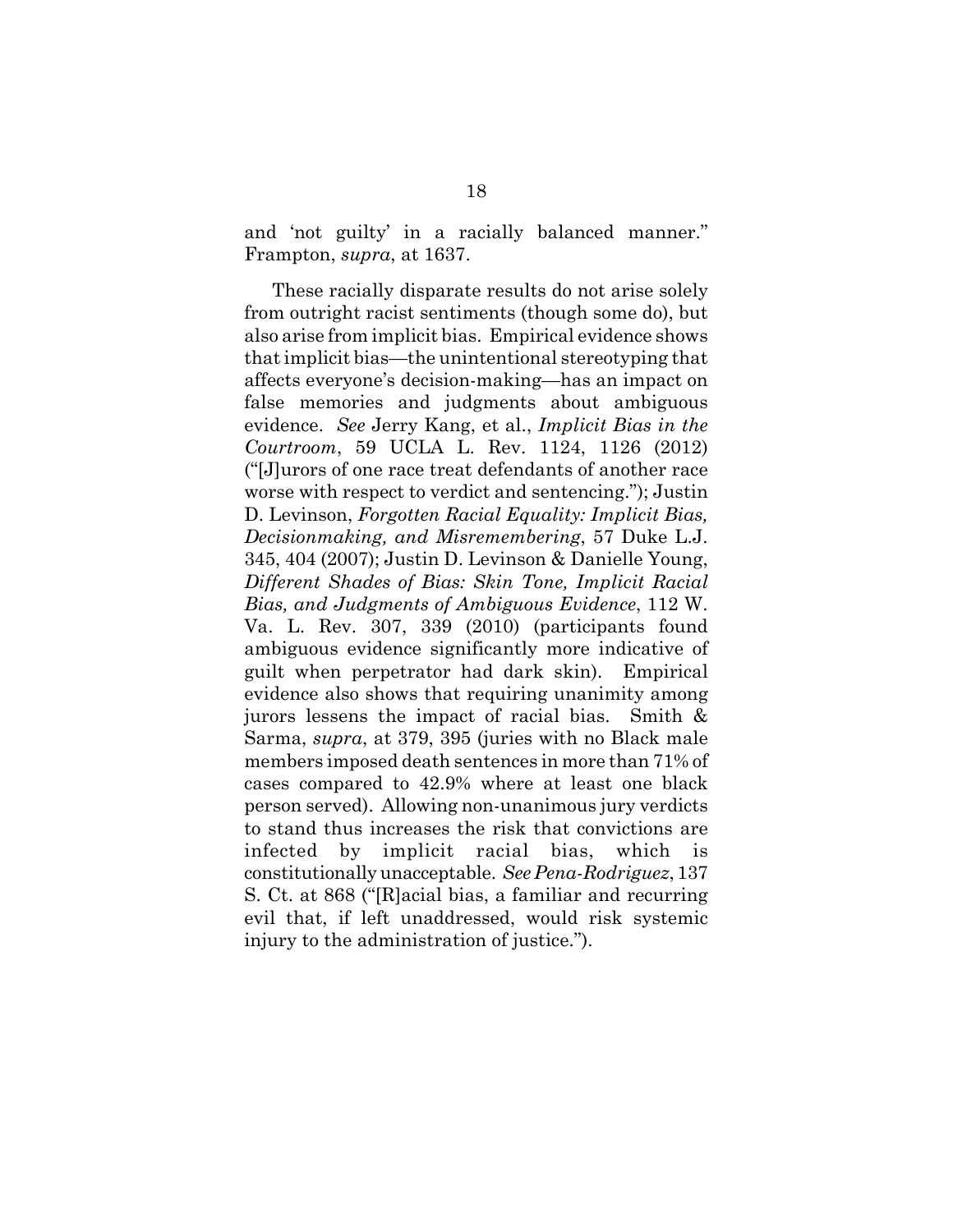#### **3. High Rate of Incarceration for Racial Minorities**

The high rate of incarceration for racial minorities in Louisiana and Oregon shows that the system is working as intended. Louisiana now "leads the nation and the entire world in the incarceration of African Americans per capita." Glenn Davis, Jr., *Wrongfully Convicted by Non-unanimous Jury, I Spent 15 Years in Prison for Crime I Didn't Commit*, The Advocate (Oct. 1, 2018). "Over 70% of all prisoners in Louisiana are African-American, despite the fact that African Americans constitute 32% of the State's population." Smith & Sarma, *supra* at 361, 365. By contrast, Mississippi—a similar, nearby state without nonunanimous juries—has the *fortieth* highest incarceration rate of Black people in the nation.<sup>13</sup> In Oregon, Blacks are incarcerated more often than whites at a rate of 5.6 to 1. Aliza B. Kaplan & Amy Saack, *Overturning Apodaca v. Oregon Should Be Easy: Nonunanimous Jury Verdicts in Criminal Cases Undermine the Credibility of Our Justice System*, 95 Or. L. Rev. 1, 42 (2016). "[I]n 2014, one in twenty-one of all African American adult males were in prison." *Id.*

These data points likely reveal just the tip of the iceberg for wrongful convictions obtained through nonunanimous jury convictions.

<sup>13</sup> Ashley Nellis, *The Color of Justice: Racial and Ethnic Disparity in State Prison*, The Sentencing Project (June 14, 2016), http://www.sentencingproject.org/publications/color-of-justiceracial-and-ethnic-disparity-in-state-prisons/.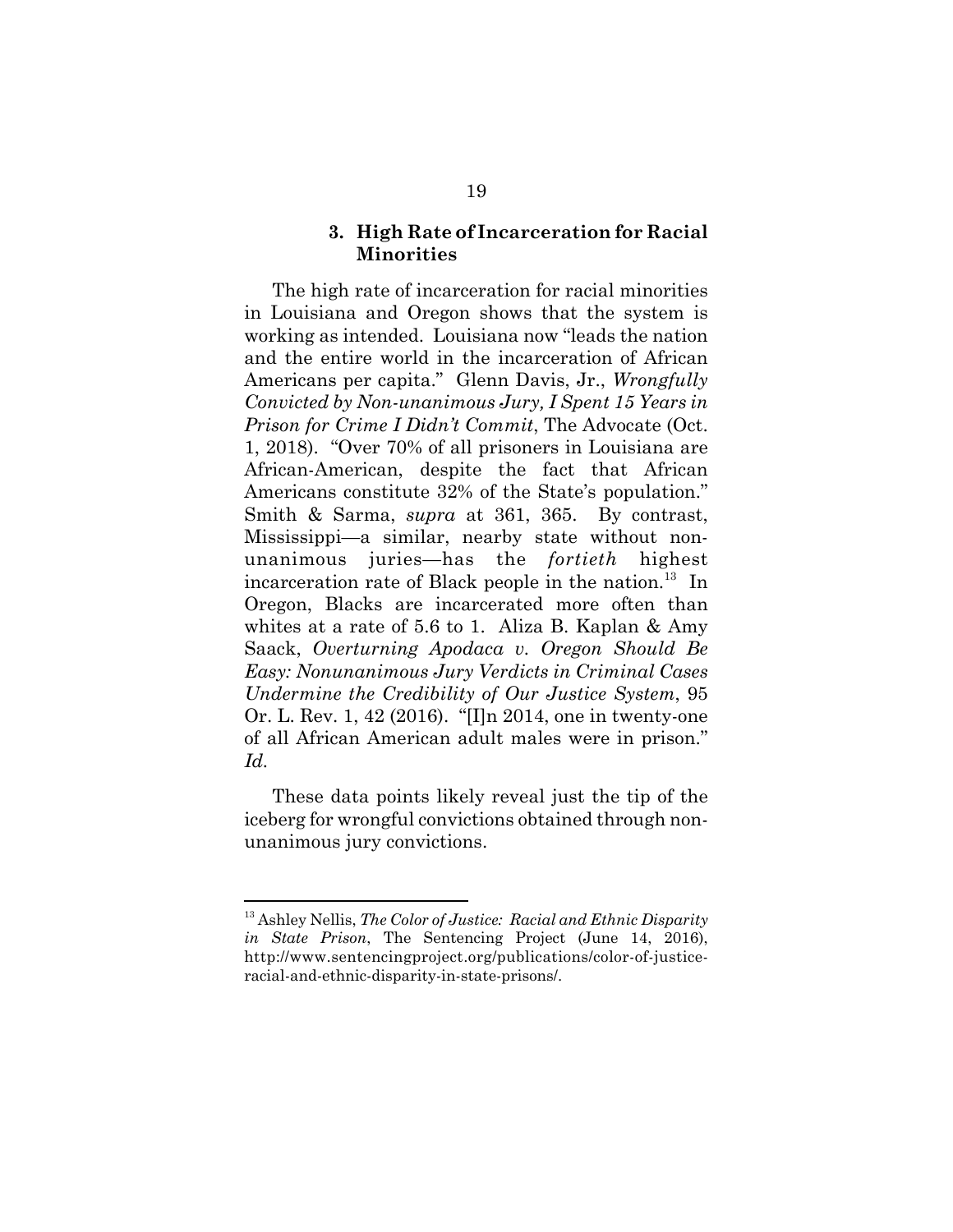#### **II. New Rules Barring Racial Discrimination Are Substantive Under** *Teague***.**

The harm of Louisiana's and Oregon's racially discriminatory jury systems reaches beyond the threat of wrongful convictions. Aimed at producing inaccurate results, their systems' purposes of reinforcing racial inequities and subordinating racial minorities matter too.

*Ramos* should be retroactive because it is a substantive rule under *Teague* and its progeny. While *Ramos*'s rule does have procedural elements, a rule is not transmogrified from substantive to procedural merely because it is *both* procedural and substantive; rather, procedural rules regulate "*only* the manner of determining the defendant's culpability." *Schriro v. Summerlin*, 542 U.S. 348, 353 (2004) (emphasis added). Accordingly, where, as here, a rule has both procedural and substantive features, the Court must treat it analytically as substantive and apply it retroactively.

Substantive rules are those "guarantees accorded by the Constitution, regardless of the procedures followed." *Penry v. Lynaugh*, 492 U.S. 303, 329 (1989). Those guarantees are "categorical" and "place certain criminal laws and punishments altogether beyond the State's power to impose." *Montgomery*, 136 S. Ct. at 729.

Protection from race discrimination is precisely such a guarantee. The State is categorically barred from establishing a caste system, whether explicitly or implicitly. *See Hunter v. Underwood*, 471 U.S. 222, 227–228 (1985) (finding that 1902 Alabama facially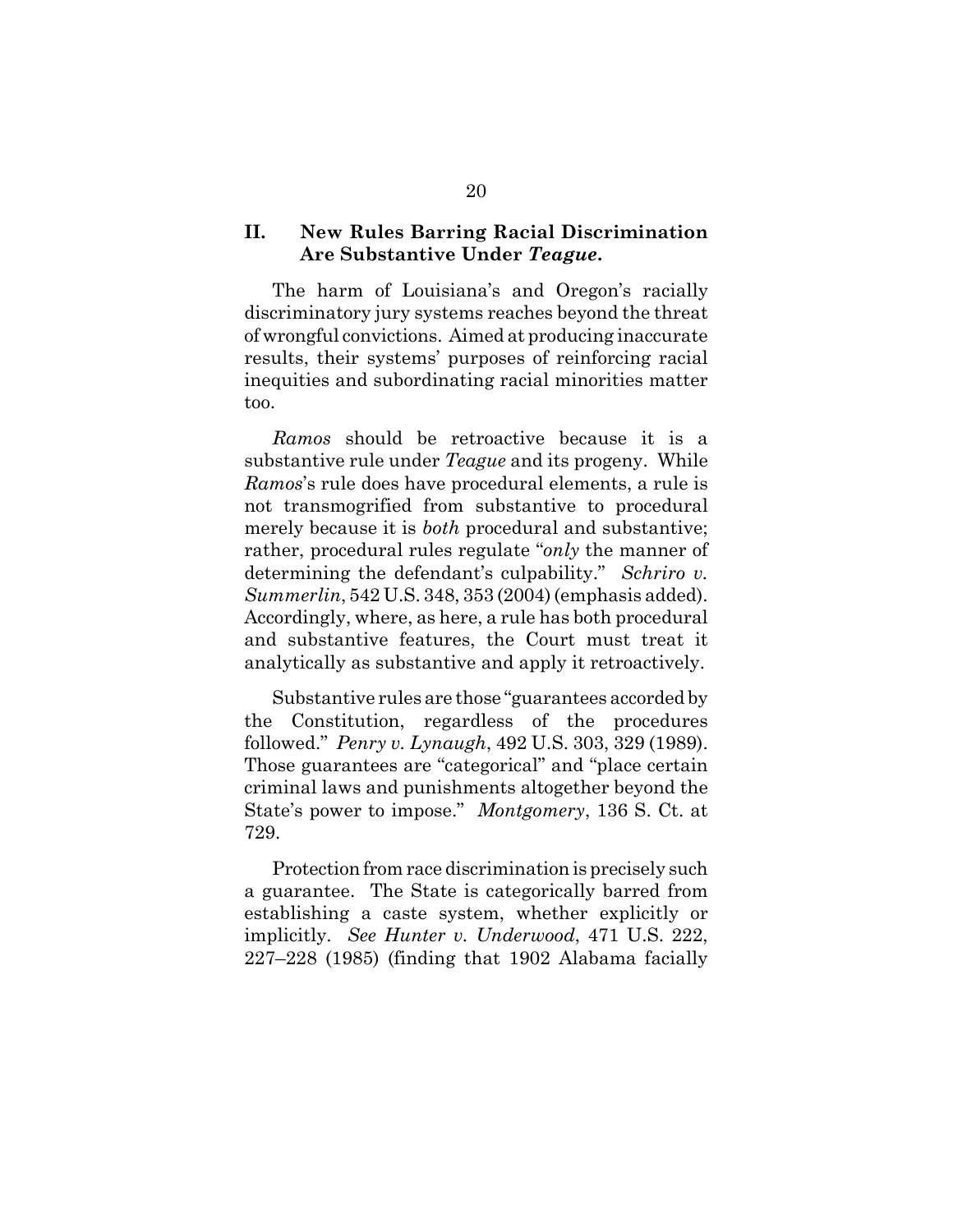neutral constitutional provision violated Equal Protection Clause due to racist intent and results). This bar places the infliction of a certain kind of harm "altogether beyond the State's power to impose." *Montgomery*, 136 S. Ct. at 729. Thus, as *Ramos* recognized, it is "categorically" beyond the State's power to use the jury system to "establish the supremacy of the white race." 140 S. Ct. at 1394 (quoting Louisiana Convention Record). Because the non-unanimous jury system was the product of racist intent and produced racially disparate outcomes, both it and the harm it inflicted was "barred by the Constitution" and was "by definition, unlawful." *Montgomery*, 136 S. Ct. at 729–730.

This harm cannot be equated to or bound up with the "ordinary" harms in the risk of wrongful conviction—even if the non-unanimous jury rule had no effect on the rate of wrongful convictions, the discriminatory harms would still be present. Accordingly, rules barring discriminatory harm are qualitatively different from procedural rules.

Preserving convictions by non-unanimous juries not only perverts our system of justice but, like all systems of discrimination, inflicts "serious social and personal harms" upon racial minorities. *Roberts v. United States Jaycees*, 468 U.S. 609, 625 (1984); *see also Heckler v. Mathews*, 465 U.S. 728, 739–740 (1984) ("[D]iscrimination itself, by perpetuating 'archaic and stereotypic notions' or by stigmatizing members of the disfavored group as 'innately inferior' and therefore as less worthy participants in the political community can cause serious non-economic injuries . . . ." (quoting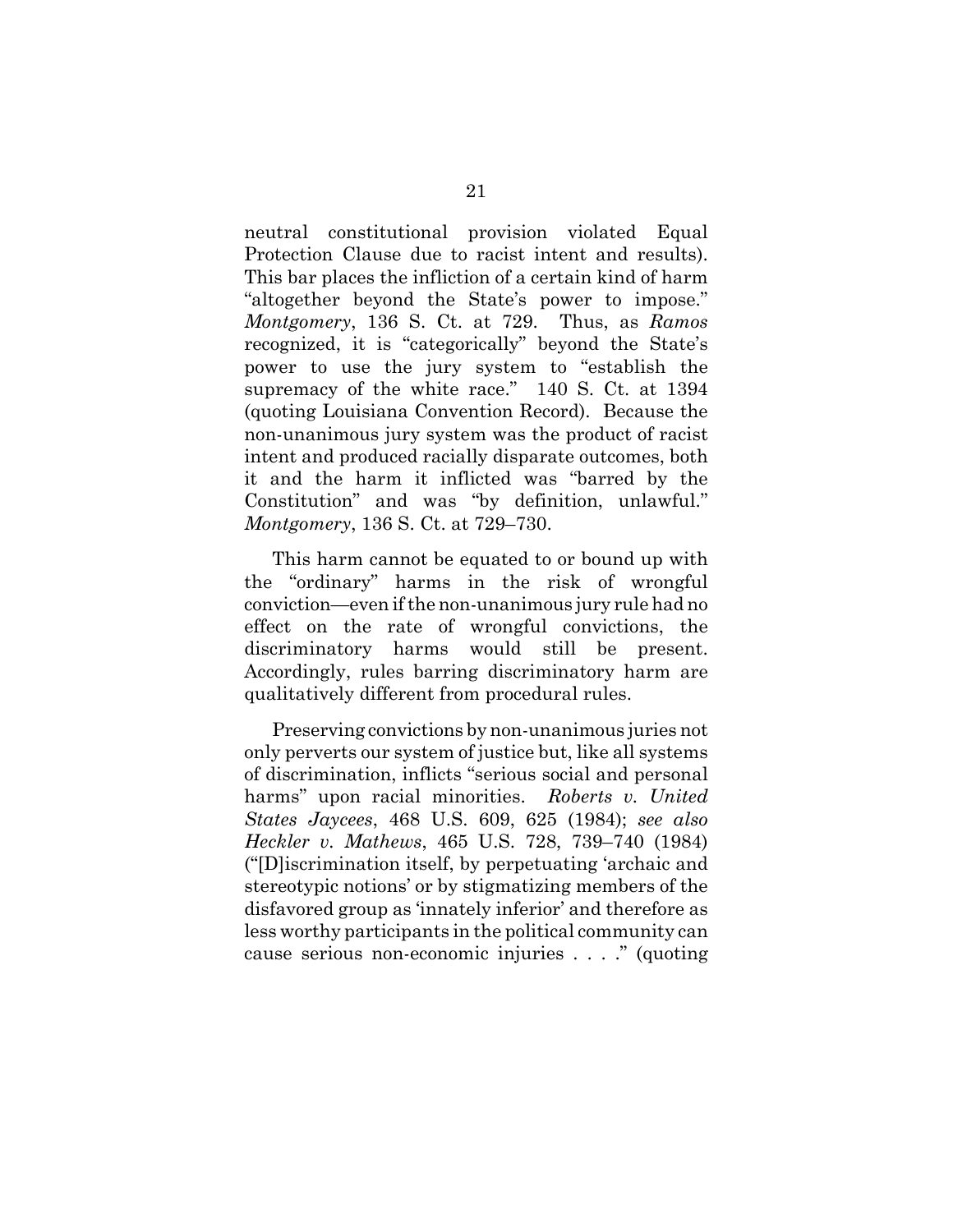*Miss. Univ. for Women v. Hogan*, 458 U.S. 718, 725 (1982)).

Discriminatory harm is especially concerning when manifested in the criminal justice process. *See, e.g.*, *Rose v. Mitchell*, 443 U.S. 545, 555 (1979) ("Discrimination on the basis of race, odious in all aspects, is especially pernicious in the administration of justice.").

Moreover, "[t]he injury is not limited to the defendant." *Ballard v. United States*, 329 U.S. 187, 195 (1946). Just as race-based exclusion of petit jurors violates the *juror*'s rights under the Equal Protection Clause, *Powers v. Ohio*, 499 U.S. 400, 409 (1991), so too did the non-unanimous jury rule violate the rights of minority jurors whose voices Louisiana and Oregon purposefully silenced because of their race. By rendering irrelevant the votes of non-white jurors, Louisiana and Oregon imposed "a brand upon them" and the defendants, functioning as "an assertion of their inferiority, and a stimulant to that race prejudice which is an impediment to securing to individuals of the race that equal justice which the law aims to secure to all others." *Strauder*, 100 U.S. at 308.

The community is also harmed "by the State's participation in the perpetuation of invidious group stereotypes and the inevitable loss of confidence in our judicial system that state-sanctioned discrimination in the courtroom engenders." *J.E.B. v. Alabama ex rel. T.B.*, 511 U.S. 127, 140 (1994); *see also Ballard*, 329 U.S. at 195 (noting harm to "the law as an institution" and "to the community at large"). Allowing convictions obtained under Jim Crow laws to stand "destroys the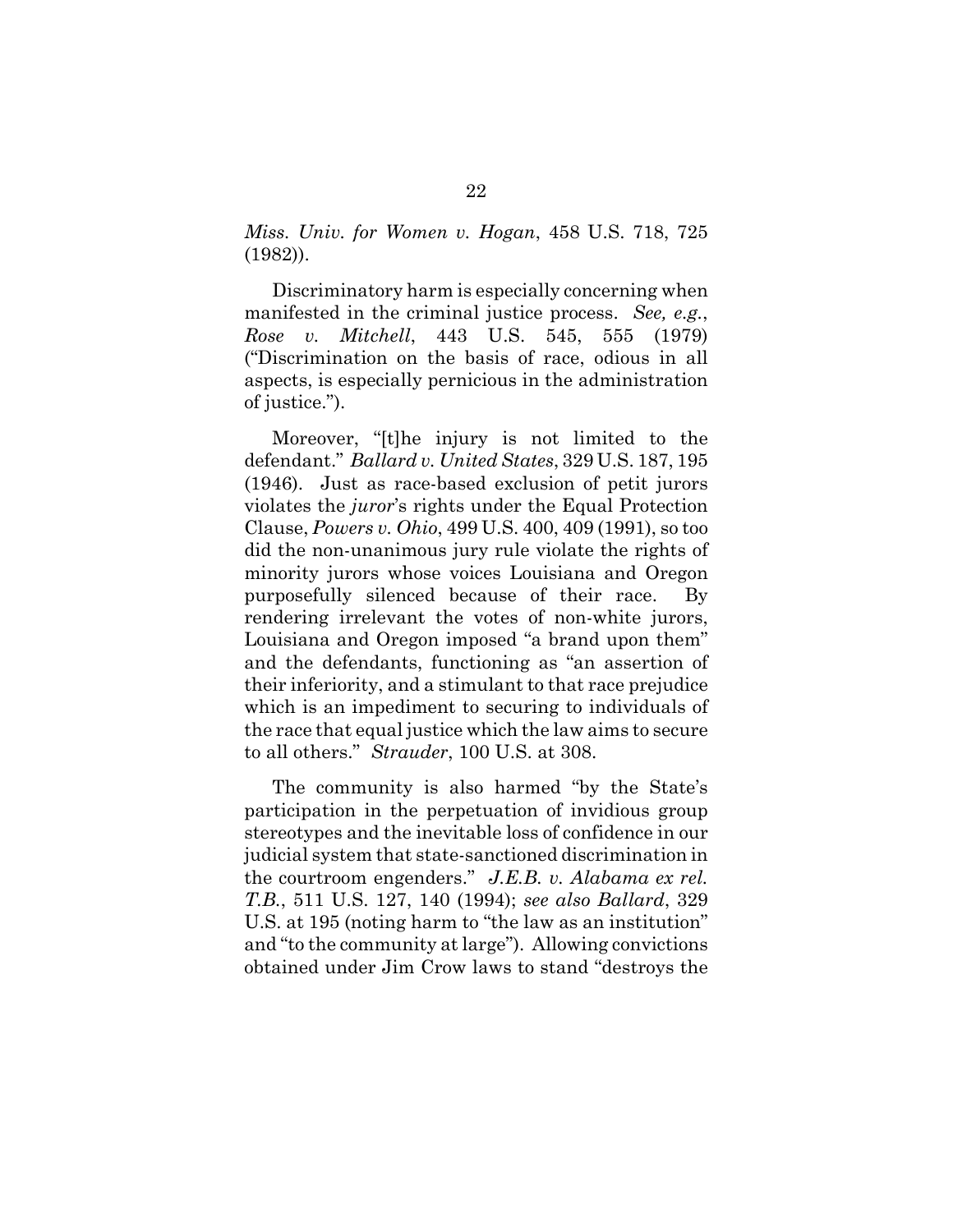appearance of justice and thereby casts doubt on the integrity of the judicial process." *Rose*, 443 U.S. at 555–557. *Ramos* made clear that non-unanimous convictions must not stand in the future. The Court today should announce that *past* convictions under this scheme, regardless of finality, similarly must not stand.

Because *Ramos* barred the use of a discriminatory scheme, it announced a substantive rule rendering convictions obtained under that scheme "illegal and void." *Ex parte Siebold*, 100 U.S. 371, 376 (1880). The Court must apply this substantive rule retroactively.

### **III.** *Teague* **Does Not Preclude Retroactivity of New Rules Barring Unconstitutional Discriminatory Harm.**

### **A. The Goals of the** *Ramos* **Rule Eclipse the Concerns with Retroactivity Espoused in** *Teague***.**

Regardless of how the Court categorizes the *Ramos* rule, it does not implicate the concerns that underlie *Teague*'s presumption against retroactivity. That presumption was based on the Court's concern with finality and comity. *Teague*, 489 U.S. at 308. Likewise, *Teague*'s exceptions embody concern for "the liberty interests of those imprisoned pursuant to rules later deemed unconstitutional." *Montgomery*, 136 S. Ct. at 736. These same aims support granting rules against discrimination retroactive effect regardless of whether they fit within *Teague*'s definition of "procedural" or "substantive." Instead, because here, as on direct review, "the interests and finality and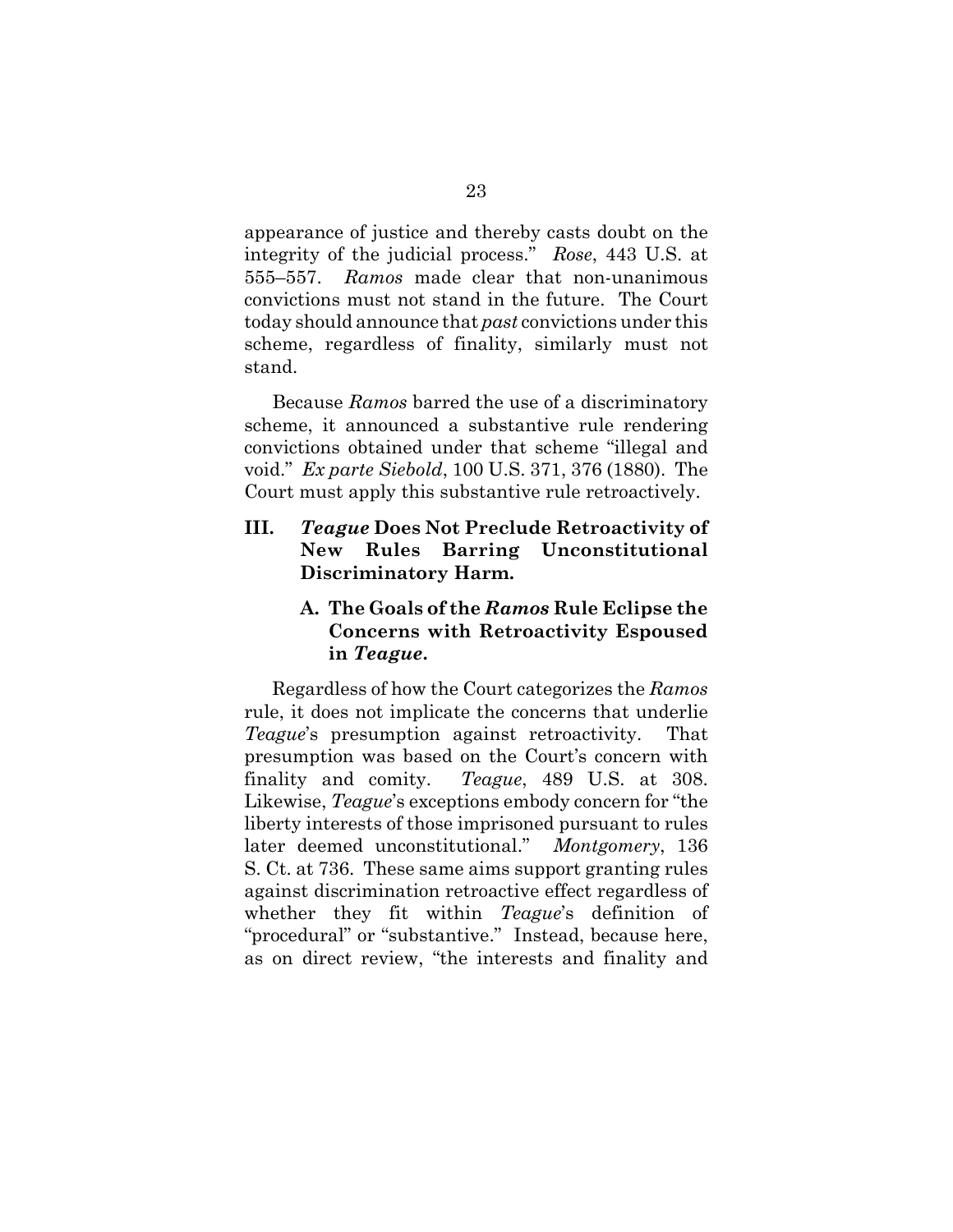comity that caused [the Court] to implement the *Teague* standards of retroactivity are not at issue," or at minimal issue, the "only demands with which [the Court] need . . . concern [itself] are those of the Constitution." *Johnson v. Texas*, 509 U.S. 350, 378 (1993).

The interest in finality that militated against retroactivity in *Teague*, 489 U.S. at 307, is minimal here because "[t]here is little societal interest in permitting the criminal process to rest at a point where it ought properly never to repose." *Mackey v. United States*, 401 U.S. 667, 693 (1971) (Harlan, J., concurring in part and dissenting in part). Though Justice Harlan was referring to "substantive" rules, the same principle applies in the context of discrimination: the criminal process should not "rest" at the conclusion of a process started with discriminatory intent and that produced discriminatory effects.

The importance of finality derives from the interest in preserving the deterrent effect of criminal law, *Teague*, 489 U.S. at 308–309, the risk of a less reliable result upon retrial, *see McCleskey v. Zant*, 499 U.S. 467, 491 (1991), and the "costs imposed" on states of resulting collateral post-conviction review. *Teague*, 489 U.S. at 310 (quoting *Solem v. Stumes*, 465 U.S. 638, 654 (1984)). These interests are undermined, not advanced, by denying retroactive effect to rules barring discrimination.

First, deterrence cannot be achieved through nonretroactivity because discrimination undermines the legitimacy of the criminal justice system. *E.g.*, *Rose*, 443 U.S. at 555–557; *J.E.B.*, 511 U.S. at 139–140.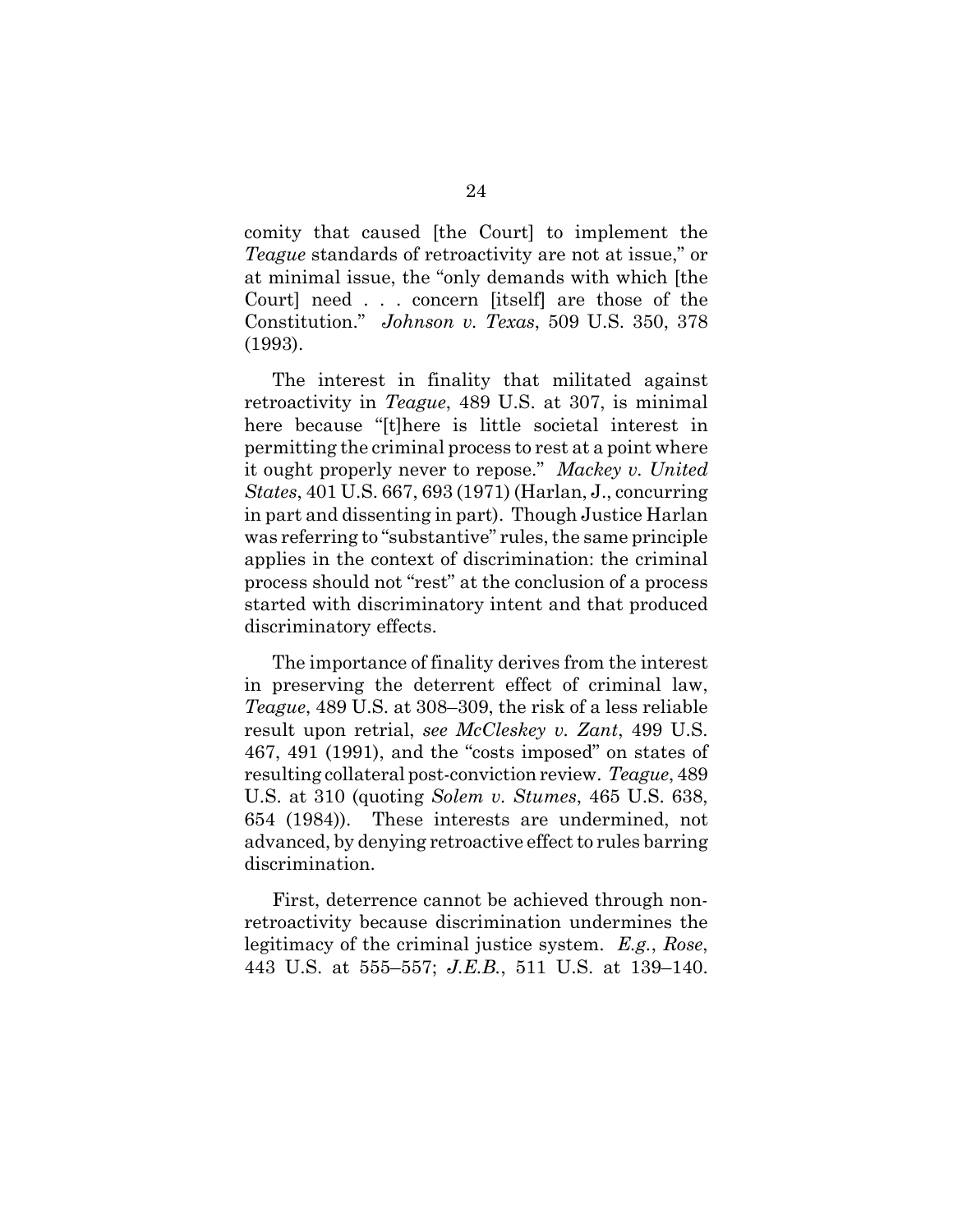Deterrence works by sending a message that those who violate the law—and only those who violate the law—will be punished. Meting out and maintaining arbitrary, race-based convictions sends the opposite message.

Second, reliability of the verdict is *advanced* by retroactivity because discrimination in the criminal justice system necessarily undermines the reliability of the original result. The non-unanimous jury system, established to inject race-based inaccuracy into the criminal justice process, spawns unreliability.

Additionally, the Court should recognize that preserving convictions obtained under laws designed with an intent that is constitutionally repugnant can never correspond with the fundamental value undergirding the interest in finality. At its essence, the interest in finality is an interest in maintaining the integrity of the criminal justice system. *See Teague*, 489 U.S. at 308–310. Although they often align, these interests are not always in lockstep. If an underlying proceeding denies a defendant his fair day in court because of a racially discriminatory law, the decision to leave the defendant's conviction untouched stands only to *diminish*, not enhance, the public's faith in the integrity of the system.

Nor should convictions obtained pursuant to discriminatory laws be entitled to comity. "Comity" entails the "proper respect for state functions." *Preiser v. Rodriguez*, 411 U.S. 475, 491 (1973) (quoting *Younger v. Harris*, 401 U.S. 37, 44 (1971)). It is also animated by the desire to "avoid retrials, some of which, held so late in the day, may lead to freedom for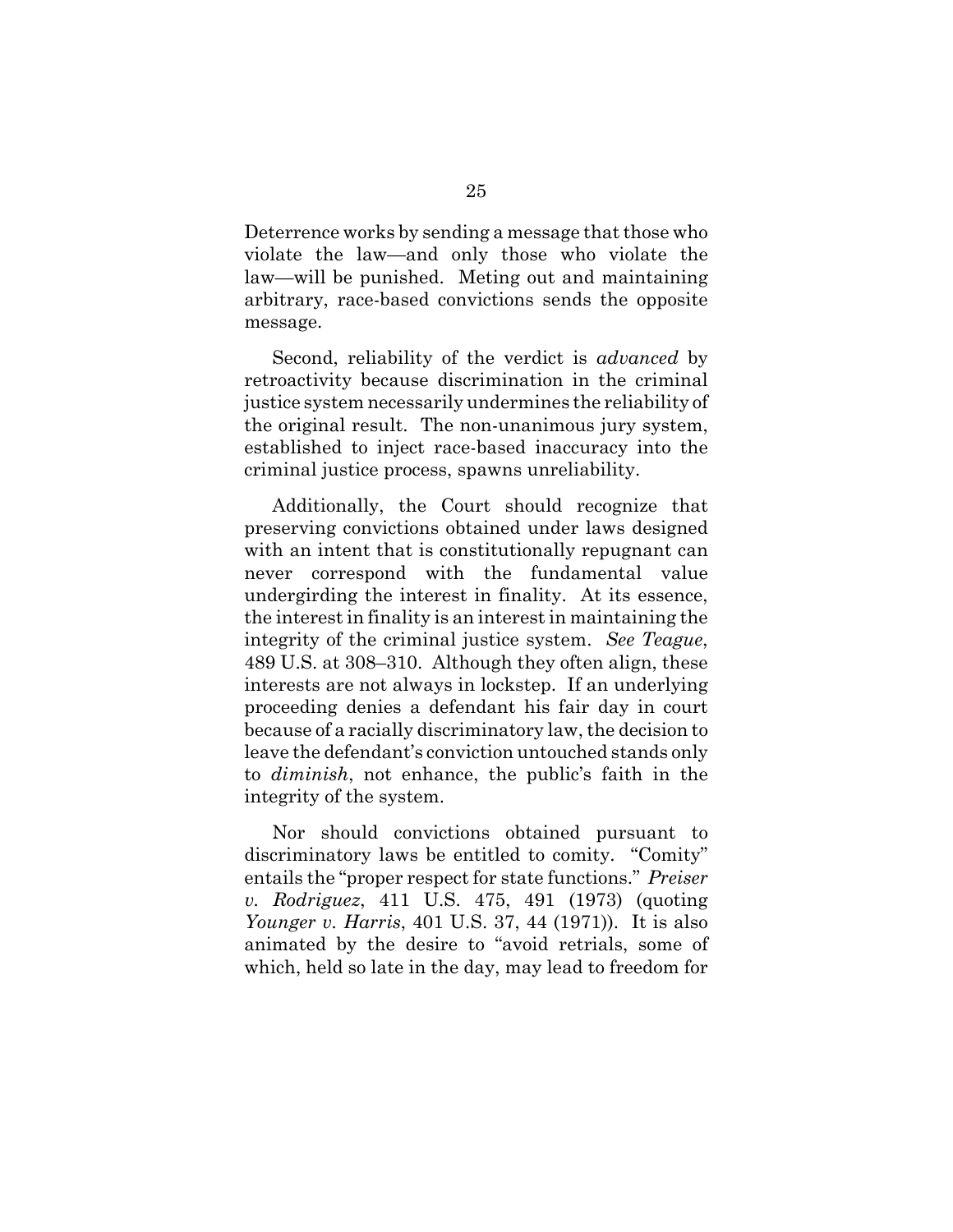some petitioners whose initial convictions were in fact unaffected by the errors that took place at their initial trials." *O'Neal v. McAninch*, 513 U.S. 432, 443 (1995). Neither of these aspects of comity are advanced by continued respect for convictions obtained under a racially discriminatory rule. "State functions" are not entitled to respect when they are animated by racist aims and produce racist results.Nor is the concern over inaccurate results on re-trial worth consideration where the initial trials were tainted by fundamentally inaccurate system and racial prejudice.

Finally, *Ramos* implicates the liberty interests of the incarcerated—the same concern underlying the *Teague* exceptions—and here, those liberty interests outweigh any costs imposed on the states. The "interests of those imprisoned pursuant to rules later deemed unconstitutional" are especially pronounced in cases such as this one where those rules inflicted the indignities of discrimination upon the defendant. *Montgomery*, 136 S. Ct. at 736. In those instances, the harm is compounded because imprisonment is a daily "assertion of [the individual's] inferiority." *Strauder*, 100 U.S. at 308. Here, those interests outweigh those of the states because, as Justice Gorsuch observed during oral argument in *Ramos*, the states' reliance interests should not compel the Court to "forever ensconce an incorrect view of the United States Constitution in perpetuity, for all states and all people, denying them the right that we believe was originally given to them."14

<sup>14</sup> *Ramos* Oral Arg. Trans. 58:6-10, available at https://www.supremecourt.gov/oral\_arguments/argument\_transc ripts/2019/18-5924\_4gcj.pdf.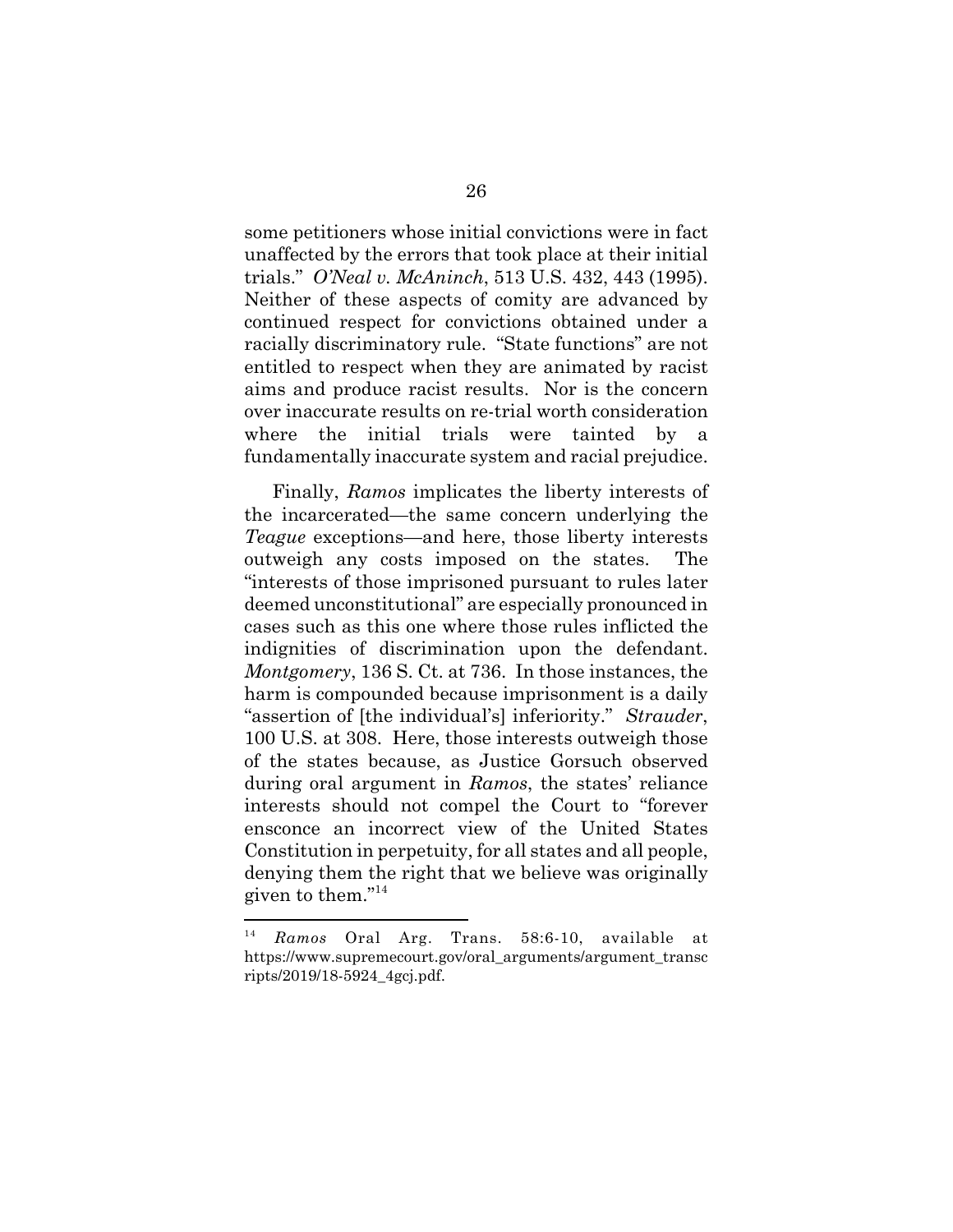It is unthinkable "to perpetuate something we all know to be wrong only because we fear the consequence of being right." 140 S. Ct. at 1408. In these cases, the interests in finality and comity "must yield to the imperative of correcting a fundamentally unjust incarceration." *Engle v. Isaac*, 456 U.S. 107, 135 (1982).

#### **B.** *Batson v. Kentucky* **Is Distinguishable.**

The Court's rejection of retroactivity for *Batson v. Kentucky*, 476 U.S. 79 (1986), which also concerned race discrimination in the context of juries, is not at odds with the above analysis. *Ramos* differs from *Batson* in several ways.

First, *Ramos*'s retroactivity must be decided under *Teague*'s framework whereas *Batson*'s retroactivity was decided before *Teague* in *Allen v. Hardy*, 478 U.S. 255 (1986), under the framework that *Teague* overturned. *Teague*, 489 U.S. at 295. Although *Teague* held that *Allen* prevented the petitioner from arguing *Batson*'s retroactivity, that aspect of *Teague* reflects more the doctrine of *stare decisis* than vitality of the reasoning in *Allen*.

Second, *Batson* is distinguishable because the nonunanimous jury rule vitiates the accuracy of criminal trial outcomes where *Batson* merely had "some bearing" on it. *Allen*, 478 U.S. at 259. *Allen* found that *Batson* was not retroactive specifically because the *Batson* rule only *somewhat* improved the accuracy of criminal trials. *Id.* ("By serving a criminal defendant's interest in neutral jury selection procedures, the rule in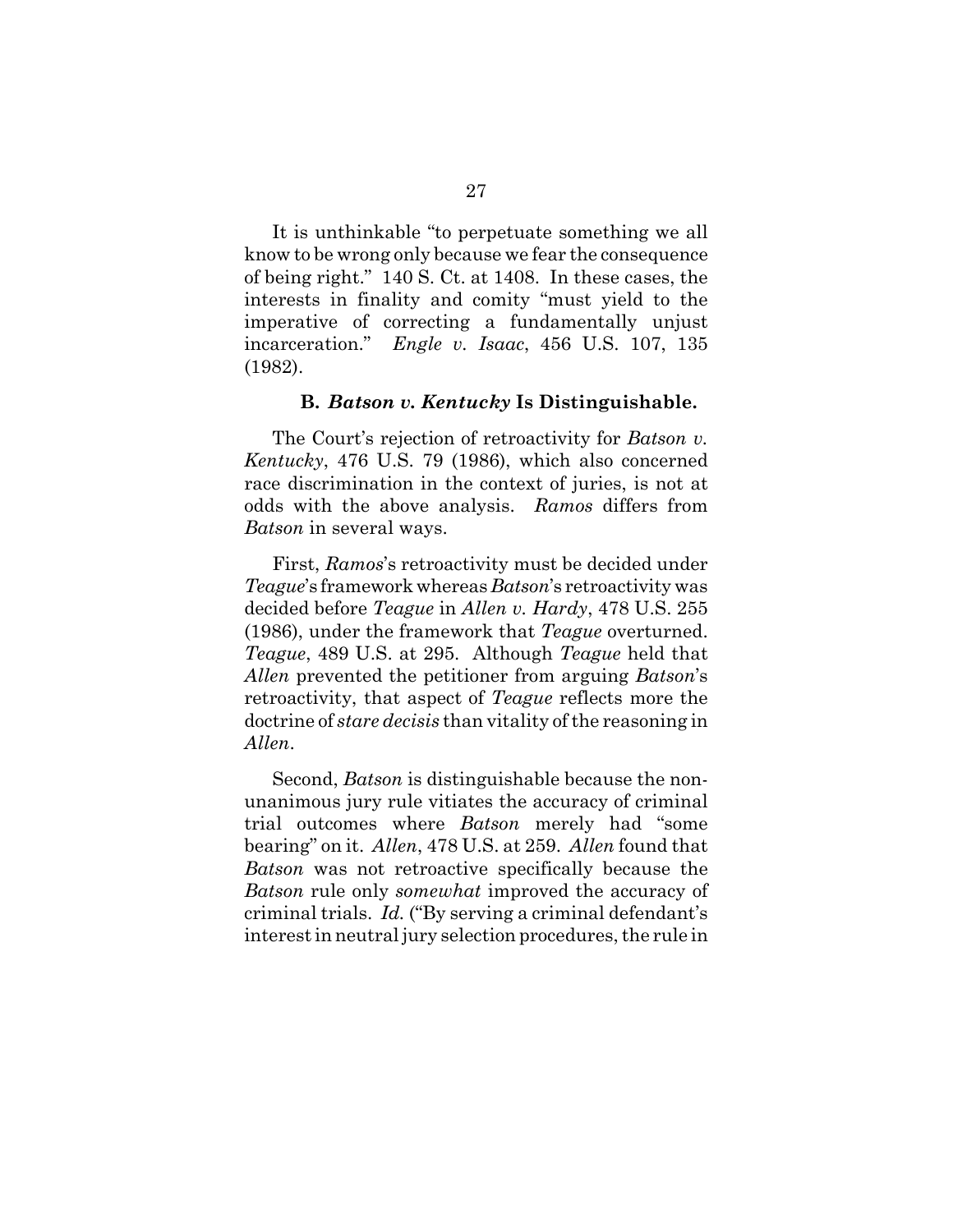*Batson* may have *some* bearing on the truthfinding function of a criminal trial.") (emphasis added).

In other words, *Batson*, which simply adjusted the evidentiary standard to establish discrimination in peremptory strikes, did not create a sea change that would result in radically more reliable case outcomes. *Ramos*, conversely, involves a new rule to enhance accuracy and improve fact-finding in criminal trials by eliminating laws based in racism. Before *Ramos*, Louisiana's and Oregon's rules allowing criminal convictions by non-unanimous juries were designed explicitly to thwart both the accuracy and truth-finding functions of trials "to establish the supremacy of the white race": "courts in both Louisiana and Oregon have frankly acknowledged that race was a motivating factor in the adoption of their States' respective nonunanimity rules." *Ramos*, 140 S. Ct. at 1394. Because procedural rules can be applied retroactively only where they "implicat[e] the fundamental fairness and accuracy of the criminal proceeding," *Montgomery*, 136 S. Ct. at 728, this difference alone is dispositive.

Third, *Batson* concerned individual choices by prosecutors in specific cases, not a discriminatory statutory framework fundamental to the jury system. Accordingly, giving *Batson* retroactive effect would have implicated *Teague*'s concern with finality. In each petition for post-conviction relief under a retroactive *Batson*, a court would first need to determine whether the facts supporting a *Batson* violation existed. Given that prior to *Batson* prosecutors were generally not questioned on individual juror strikes, courts considering *habeas* petitions would have had to guess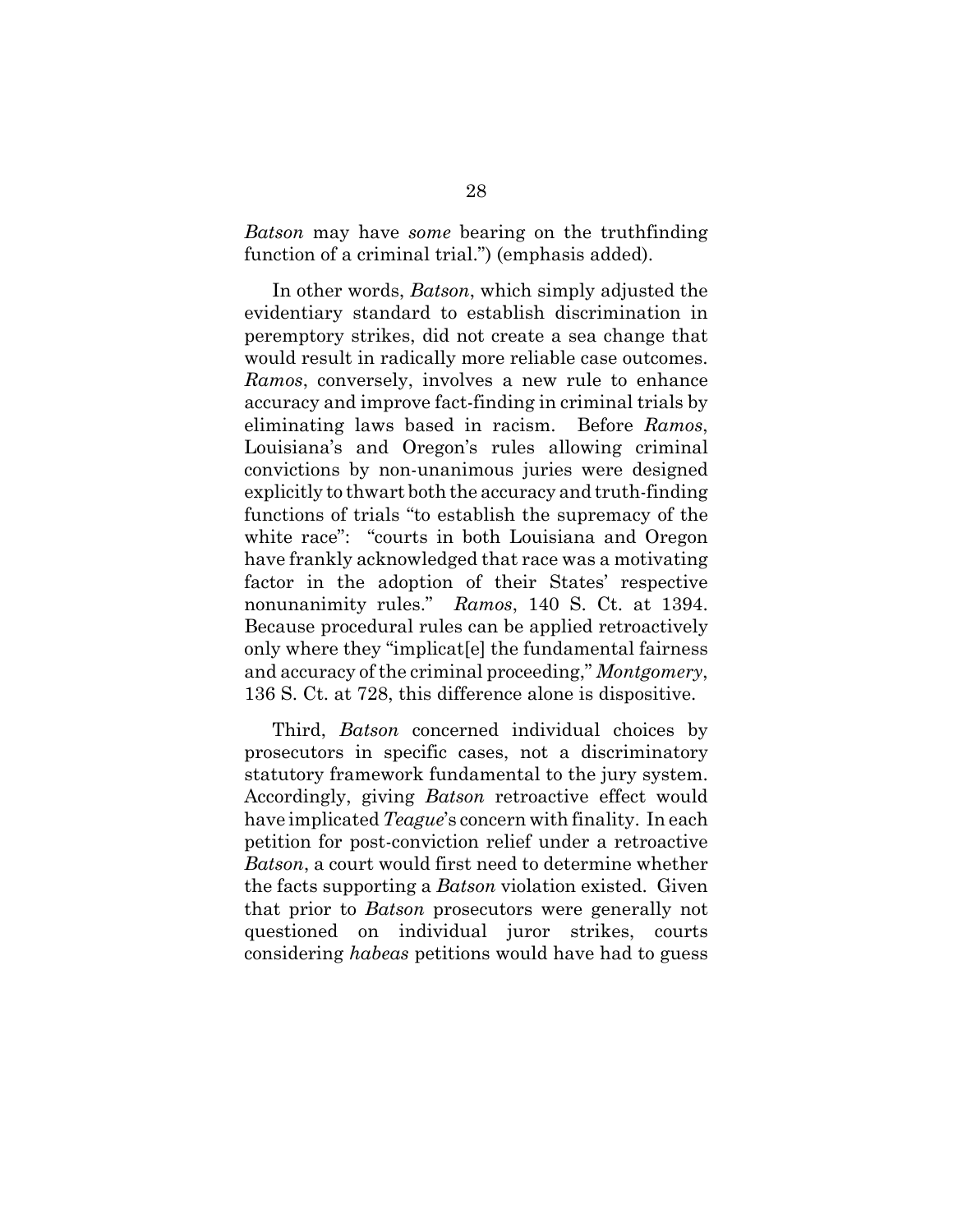at a prosecutor's thought processes from years prior. But *Ramos*, if held retroactive, would require no such additional fact-finding because *all* non-unanimous jury convictions arrived under the old rule are constitutionally suspect. *See id.* at 1395 (emphasizing intrinsic value of unanimity).

Likewise, retroactivity for *Batson* would have imposed significant costs on states, as the state's judiciary and prosecutors would have had to handle not only the *habeas* petitions and resulting new trials, but also new fact-finding as to whether discrimination occurred in the first instance. By contrast, retroactivity for *Ramos*'s rule would not impose these additional fact-finding burdens—and the ordinary burdens it would impose would affect only two states.

Finally, though announcing a "new rule," *Batson* did not create a "categorical constitutional guarantee[]," *Montgomery*, 136 S. Ct. at 729, but rather adjusted the "evidentiary showing necessary to make out a prima facie case" of the existing right against race discrimination in jury selection. *Teague*, 489 U.S. at 295. By contrast, *Ramos* established a flat right to a unanimous jury verdict. This is precisely the sort of "sweeping and fundamental" rule *Teague* contemplated to be retroactive. *Beard v. Banks*, 542 U.S. 406, 418 (2004).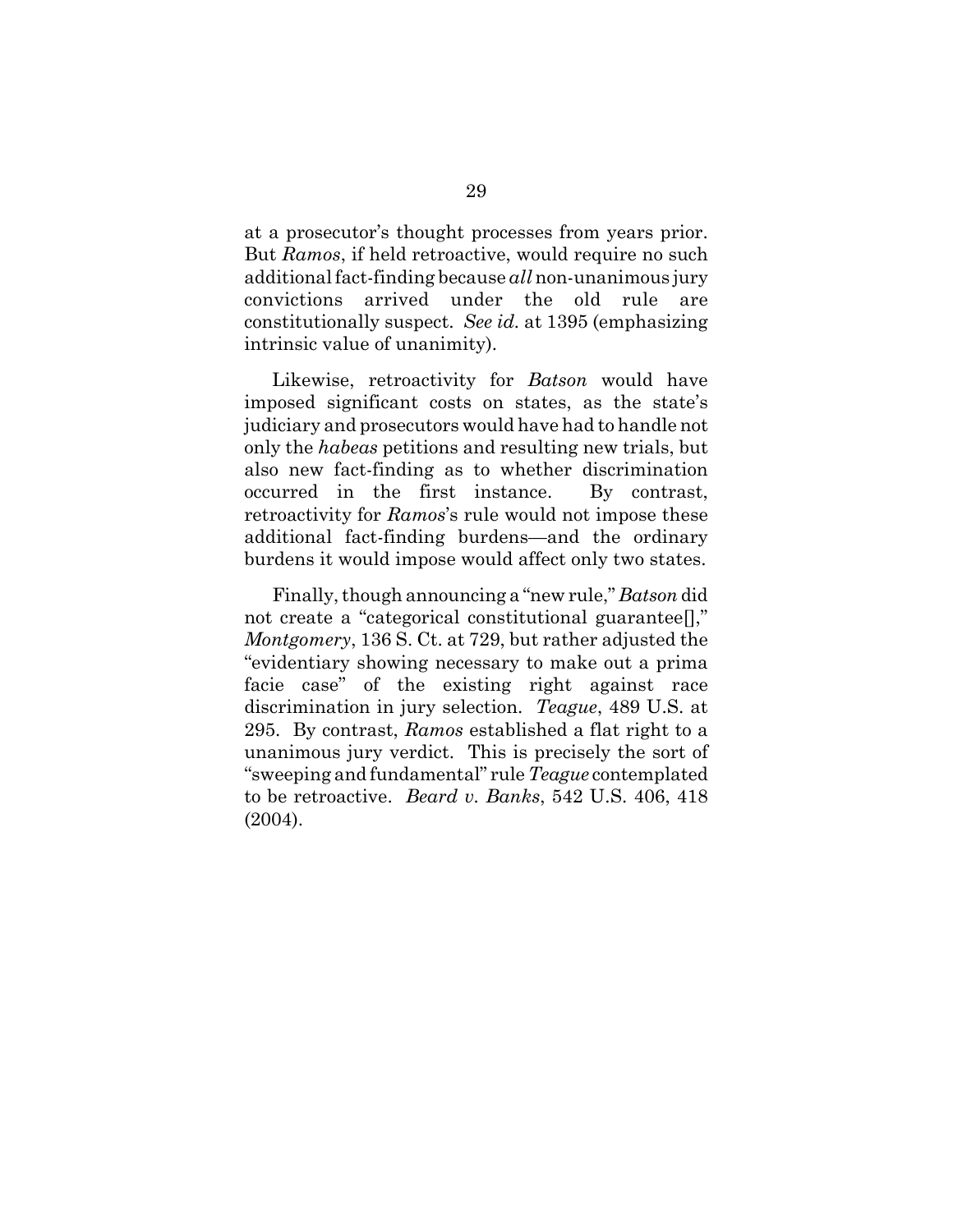### **IV. As in Other Contexts, Victims of Racial Discrimination Must Be Restored to "the Position They Would Have Occupied" but for the Discrimination.**

Because the non-unanimous jury system was designed with discriminatory intent and had discriminatory effects, the Court should look for guidance to its Equal Protection Clause jurisprudence. These principles counsel that those who have been deprived of their freedoms and subjected to the stigma of discriminatory systems must be provided the opportunity to return to "the position they would have occupied" but for the law's invidious effects. *United States v. Virginia*, 518 U.S. 515, 547 (1996) (quoting *Milliken*, 433 U.S. at 280). In cases where those affected by discriminatory laws are confined by final convictions, retroactivity is the only means to wipe clean the criminal justice system of the stains of prejudice.

*Teague* explained that "which cases are closed, for which retroactivity-related purposes, and under what circumstances" may differ depending on "certain special concerns" in various contexts. *Reynoldsville Casket Co. v. Hyde*, 514 U.S. 749, 758 (1995).One such "special concern" not elucidated by the Court in *Teague*, but informed by the Court's precedents, is the need to provide a remedy for the ongoing harms of discriminatory laws. When declaring a law unconstitutional leaves in place a wrong caused by that law's prior effect, the natural conclusion is "that some remedy must be provided." *See id.* at 760 (Scalia, J., concurring). In such cases, it "makes sense to speak of"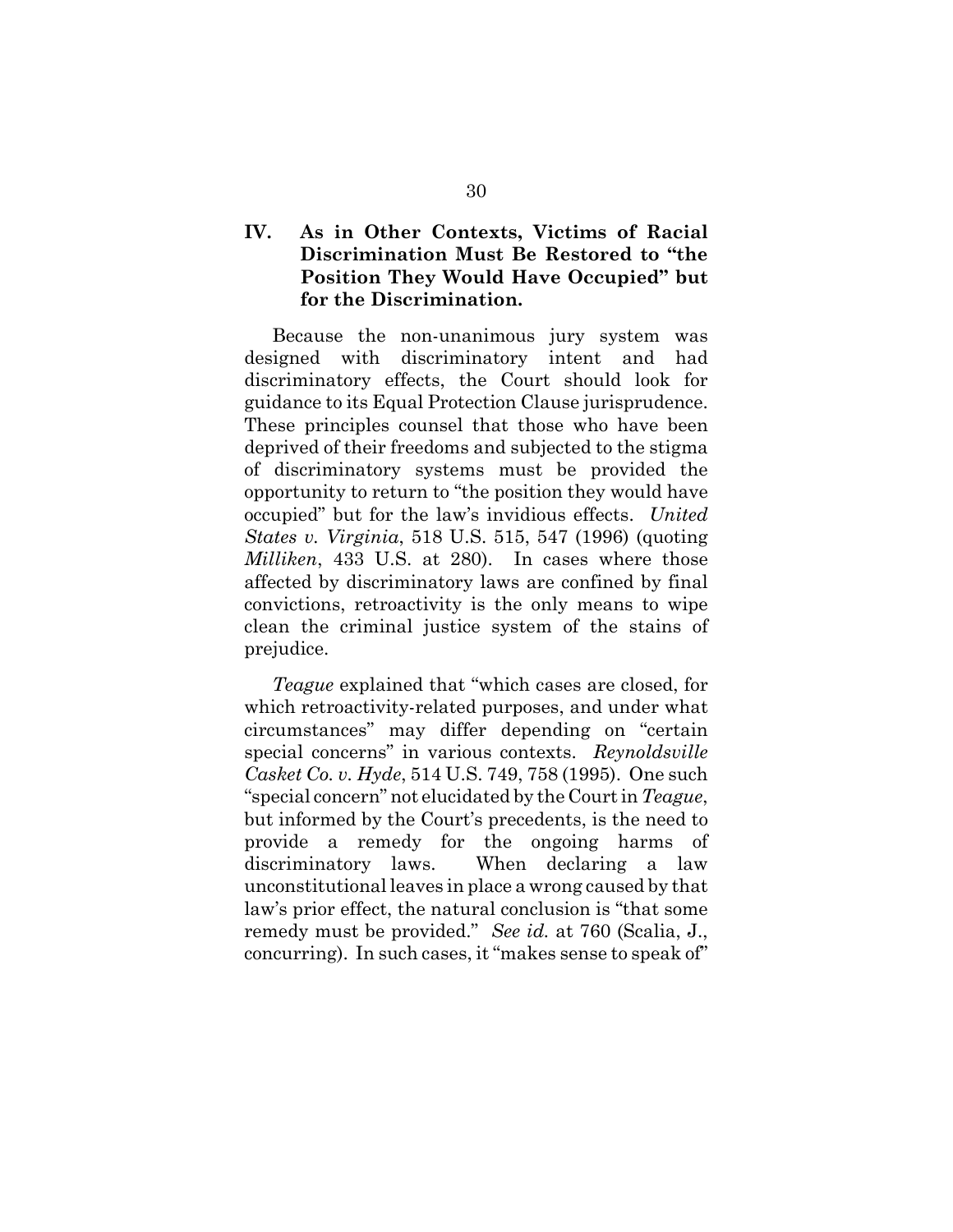the Court's "remedial discretion" in relation to retroactivity. *Id.* Whether "the ordinary application of a new rule of law 'backwards' . . . involve[s] a further matter of remedies" will "depend . . . upon the kind of case, matter, and circumstances involved." *Id.* at 744–755.

The instant case, which involves the staying power of laws with a discriminatory purpose, is precisely the situation for which this Court's "remedial discretion" is most appropriate. While this Court's decision in *Ramos* rightfully resolved the issue of non-unanimous juries moving forward, it must also retroactively resolve the decades of racially disparate effects caused by laws this Court recognized were designed with an invidious purpose.

To resolve these lasting effects, the Court should apply *Ramos* retroactively. The principles of equal protection command special consideration for "eliminat[ing] [] the discriminatory effects of the past." *Virginia*, 518 U.S. at 547 (quoting *Louisiana v. United States*, 380 U.S. 145, 154 (1965)). To remedy these effects, the Court must "shape[]" an appropriate remedy that "place[s] persons unconstitutionally denied an opportunity or advantage in 'the position they would have occupied'" but for the discrimination. *Virginia*, 518 U.S. at 547 (quoting *Milliken*, 433 U.S. at 280).

*Louisiana v. United States*, 380 U.S. 145 (1965), is on point. *Louisiana* invalidated the voter registration "interpretation test" designed "to keep white citizens in control" by making it harder for Black residents to register to vote. *Id.* at 149. The Court found it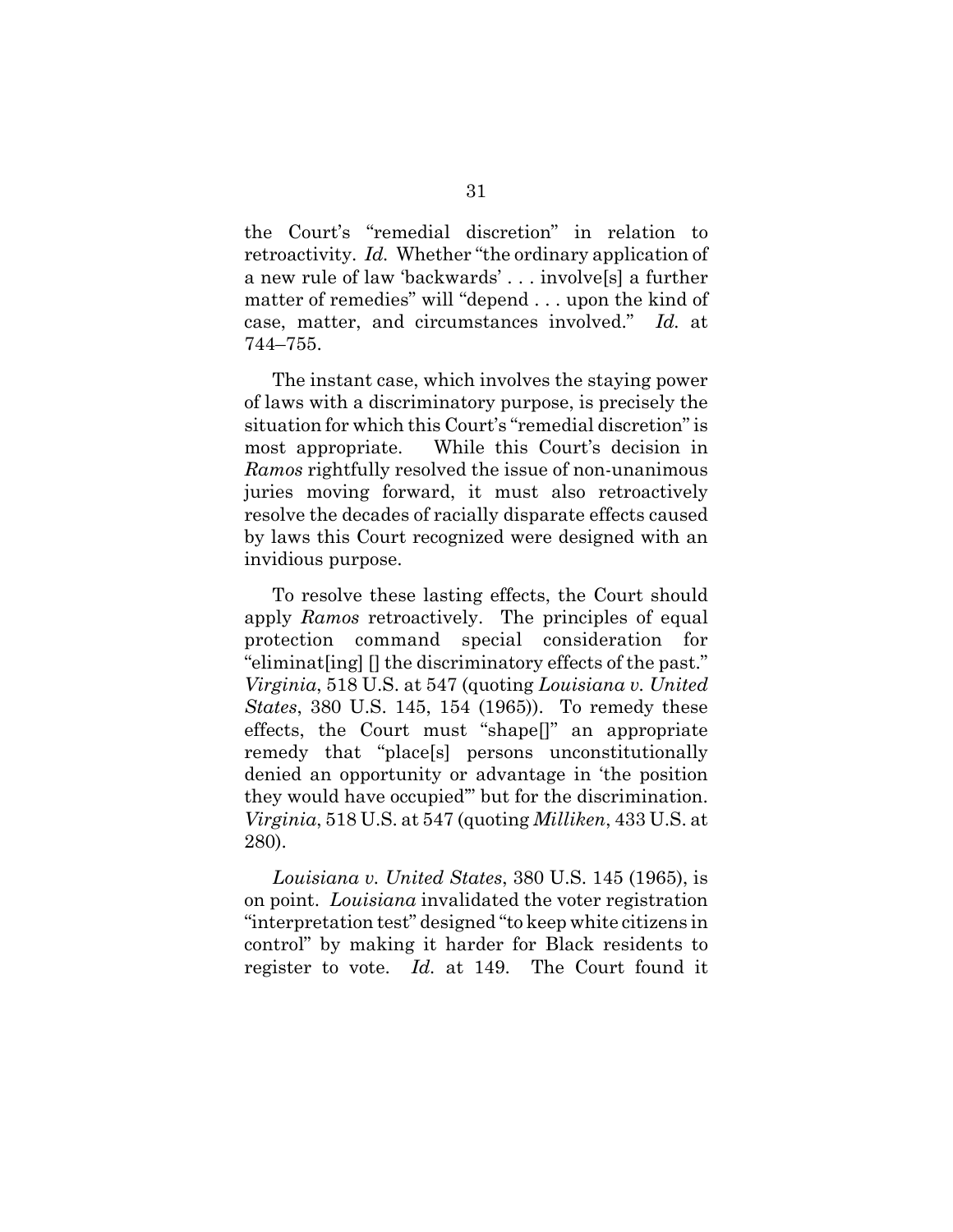necessary to examine the lasting effects caused by the discriminatory intent. Rather than merely barring the discriminatory system and leaving Black voters without a restorative remedy, the Court ruled that all eligible Black voters impacted by the interpretation test would be registered to vote before any new registration requirements were put in place. *Id.* at 155. This remedy fully comported with the Court's "*duty* . . . so far as possible [to] eliminate the discriminatory effects of the past as well as bar like discrimination in the future." *Id.* at 154 (emphasis added).

Though this case concerns criminal justice, it implicates the same constitutional principle of nondiscrimination. Just like the test in *Louisiana*, the non-unanimous jury law was instituted to "establish the supremacy of the white race." *Ramos*, 140 S. Ct. at 1394. In fact, the discriminatory procedure in *Louisiana* had its origins in the same 1898 Louisiana Constitution responsible for Louisiana's nonunanimous jury system. *See* 380 U.S. at 147–148.

In *Ramos*, this Court examined the same "uncomfortable past" it examined in *Louisiana* and arrived at the right decision. *Ramos*, 140 S. Ct. at 1401 n.44. As in *Louisiana*, striking down the offending statute will not root out past discrimination. Now, as in *Louisiana*, the Court must look to the uncomfortable present. It must recognize that in cases like Petitioner's, retroactive application is necessary to fulfill the Court's "duty" to "eliminate the discriminatory effects of the past" as they persist in the present. *Louisiana*, 380 U.S. at 154.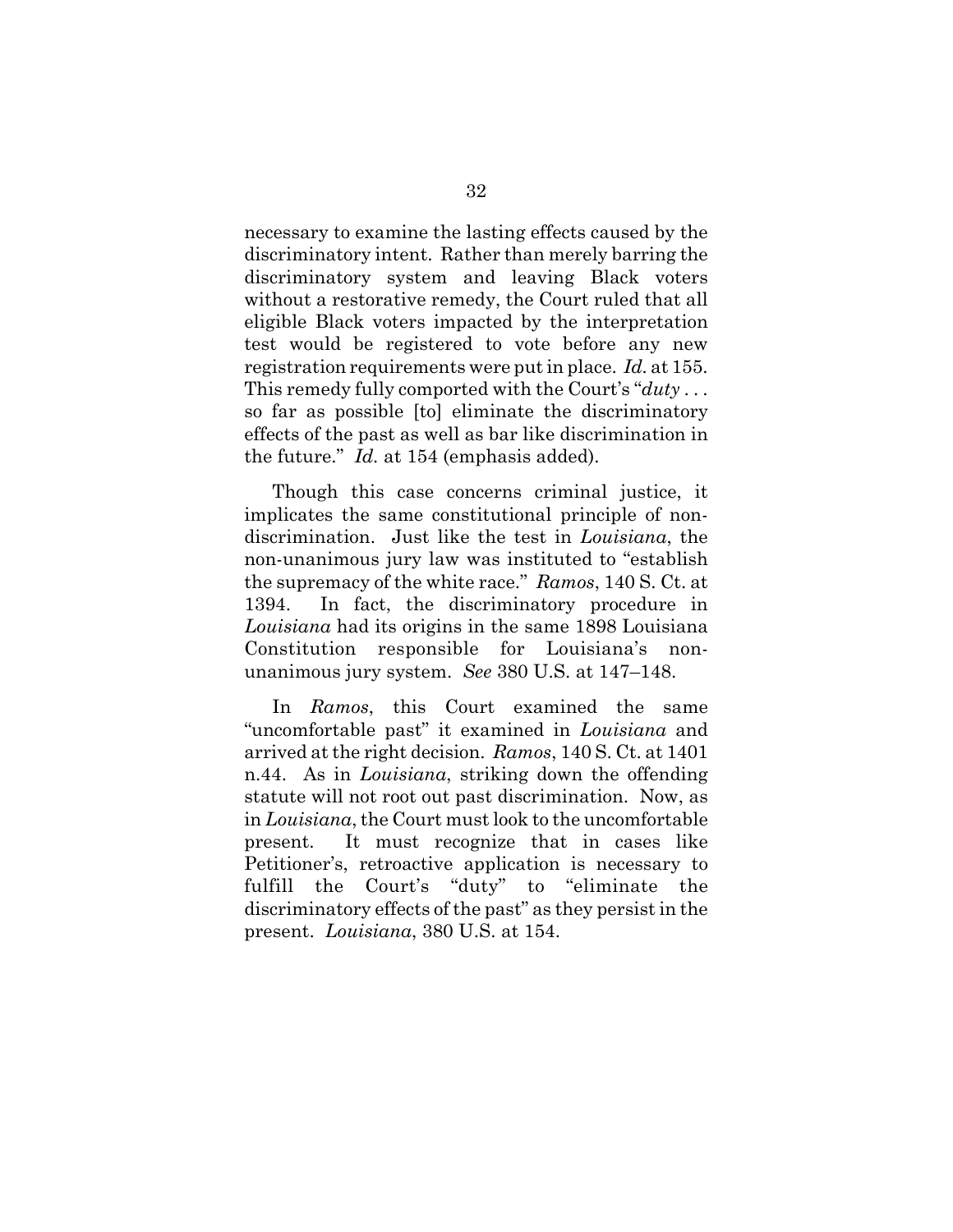*Louisiana* is no outlier. In the same spirit, lower courts have corrected for histories of discrimination by giving newly recognized constitutional rights retroactive effect. For example, *Obergefell v. Hodges*, 135 S. Ct. 2584 (2015), which held that bans on samesex marriage violated the Equal Protection Clause, *id.* at 2602, has been repeatedly held to apply retroactively. *See, e.g.*, *Hard v. Attorney Gen.*, 648 Fed. App'x 853, 856 (11th Cir. 2016); *Ranolls v. Dewling*, 223 F. Supp. 3d 613, 622 (E.D. Tex. 2016); *In re State*, 489 S.W.3d 454, 457 (Tex. 2016) (implicitly applying *Obergefell* retroactively). Similarly, courts have applied *United States v. Windsor*, 570 U.S. 744 (2013), retroactively. *See, e.g.*, *Schuett v. FedEx Corp.*, 119 F. Supp. 3d 1155, 1165 (N.D. Cal. 2016).

Equal protection demands that the effects of racially discriminatory laws be "eliminated root and branch." *Green v. Cty. Sch. Bd. of New Kent Cty.*, 391 U.S. 430, 437–438 (1968). That principle is a "special concern" of the Court's Equal Protection Clause jurisprudence, *cf. Teague*, 489 U.S. at 310, and it should guide the Court to exercise its "remedial discretion," *Hyde*, 514 U.S. at 760 (Scalia, J., concurring), in applying *Ramos* retroactively.

#### **CONCLUSION**

For all of the above reasons, *amici* urge that the Court give retroactive effect to the rule announced in *Ramos v. Louisiana*.